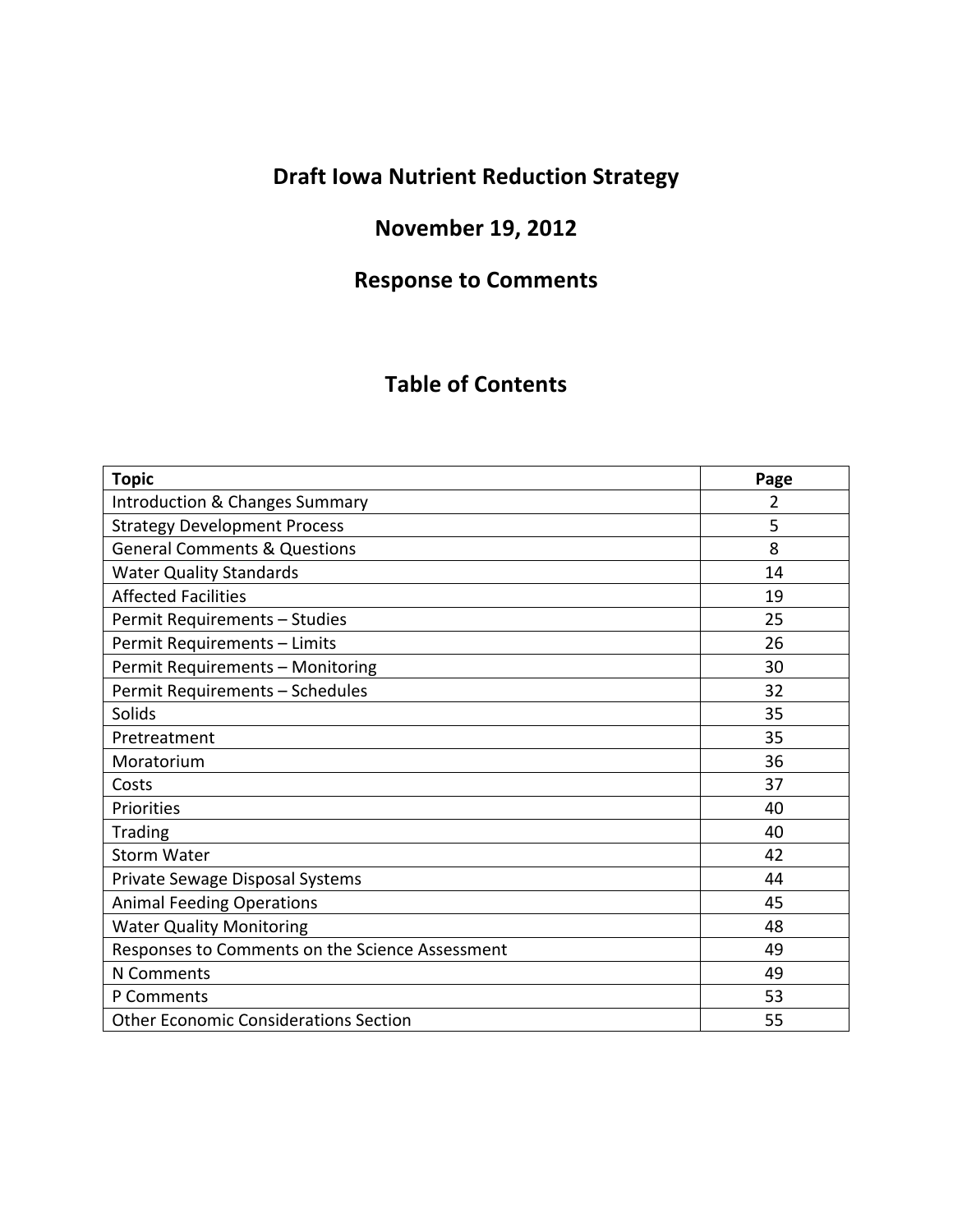## **Introduction & Changes Summary**

This is a summary of the comments received on the November 19, 2012 Draft Iowa Nutrient Reduction Strategy and responses to those comments. Comments were received over a two month comment period from November 19, 2012 to January 18, 2013.

Four public meetings were held — Denison on December 17, 2012; Ames on December 19, 2012; a webinar on December 21, 2012; and Monticello on January 18, 2012. Notice of the meetings was sent to interest groups and statewide news network organizations.

Approximately 1,700 persons or groups provided written comments on the Draft lowa Nutrient Reduction Strategy (All the public comments can be found at http://www.nutrientstrategy.iastate.edu/public).

This document provides a discussion of issues raised by the comments and identifies areas of the strategy that were modified. It addresses all of the substantive comments received, although each individual comment is not specifically listed and many of the comments have been summarized to reduce the length of this document.

The questions and comments are grouped by topic. The response appears immediately after each comment.

Several changes and improvements to the Iowa Nutrient Reduction Strategy were incorporated based on comments received during the public comment period. Many changes were made to make the document easier to understand, reduce ambiguity and to clarify certain aspects of the strategy. The major substantive changes are listed below, organized by strategy section.

#### **Executive Summary and Section 1: Policy Considerations and Strategy**

- A subsection was added to the Executive Summary titled "Point Source & Nonpoint Source Collaboration" to emphasize that a concerted, cooperative, and sustained effort by both point and nonpoint sources will be needed to achieve the goals of the strategy.
- Section 1.2 Background Modifications to the "Numeric Nutrient Criteria Limitations" subsection were made to better reflect EPA's current positions on numeric criteria development and implementation.
- Section 1.3 Regulatory and Administrative Framework Modifications were made to the "Roles and Responsibilities of the Iowa Water Resources Coordinating Council" subsection to more accurately describe the responsibilities of the WRCC as defined by the Iowa Code. The specific roles and responsibilities of the WRCC as they pertain to the strategy were clarified throughout Section 1.
- Section 1.3 Regulatory and Administrative Framework New paragraphs were added to the "Iowa Conservation Progress" subsection providing perspective on how the strategy will build upon the progress to date.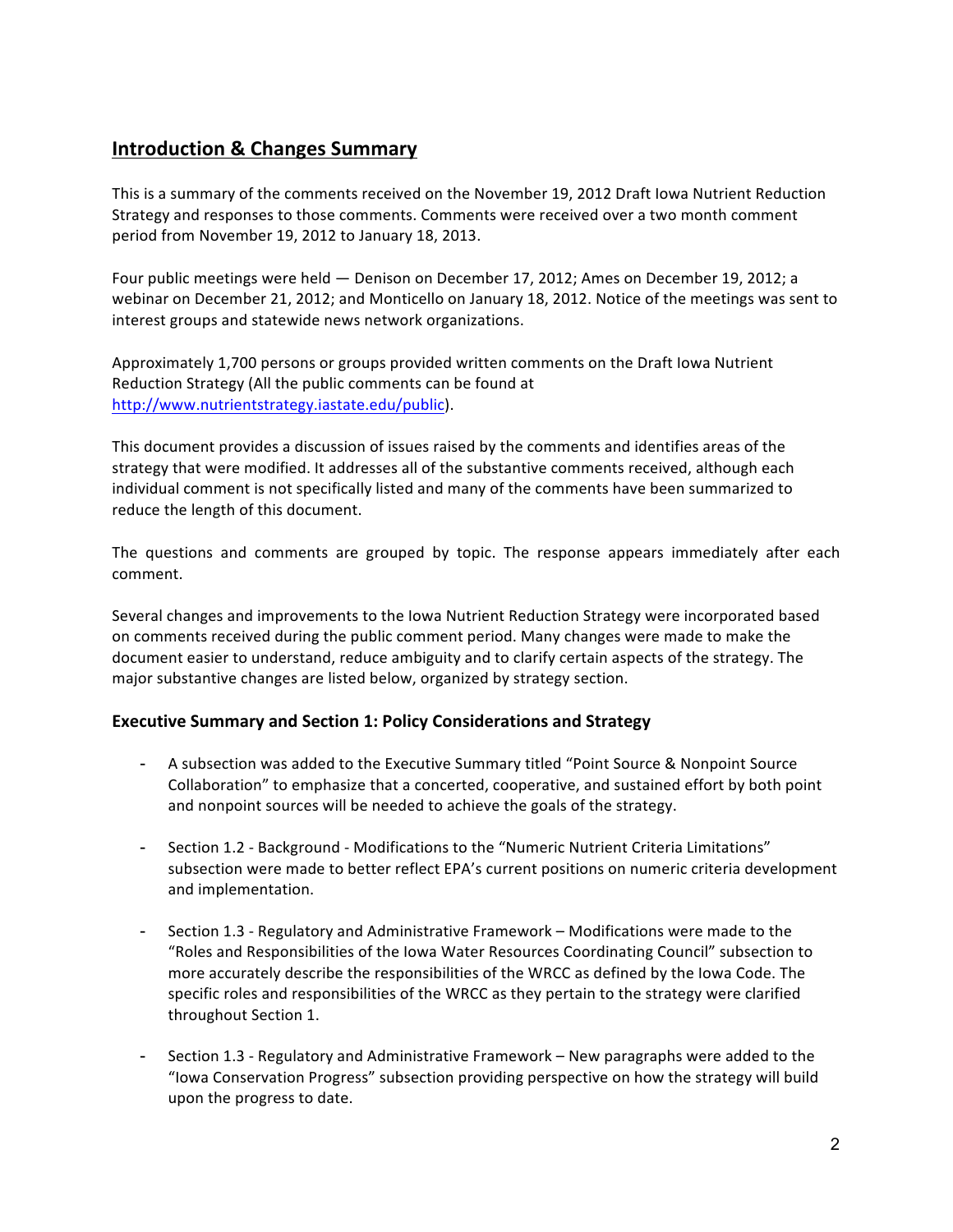- Section 1.4 Nutrient Reduction Strategy
	- o #3 Ensure Effectiveness of Point Source Permits, Animal Feeding Operations -Clarifications were made based on public comments.
	- $\circ$  #5 Storm Water, Septic Systems, Minor POTWs; Storm Water Revisions were made that describe additional efforts that will be made to increase education and outreach pertaining to urban storm water including urban lawn care practices and golf course management.
	- $\circ$  #8 Numeric Criteria Development Clarifications were made based on EPA and public comments

#### **Section 2: Nonpoint Source Nutrient Reduction Science Assessment**

- A table explaining the Nutrient Reduction Load Calculations for 45% TN and TP Reduction was added to the introduction of Section 2.1.
- Due to a lack of data from peer-reviewed literature within the Midwest for nonpoint sources, references to P retention within ponds has been removed. The importance of proper design of buffers and sedimentation basins in achieving P reduction has been emphasized within the text of the Executive Summary.
- Additional explanation, clarification, and references were made to explain the assumptions and calculations used in developing the Science Assessment. See the "Responses to Comments on the Science Assessment" section in this document for details.

#### **Section 3: Point Source Nutrient Reduction Technology Assessment**

- Replaced references to biological nutrient removal (BNR) with the general term "treatment" to make clear that other options for nutrient removal are available.
- Added revisions to appropriately reflect how best professional judgment limits are calculated consistent with federal regulations.
- Added a category to address expectations for facilities without biological treatment processes that were not accounted for in the draft strategy.
- Modified language to state that permits will specify annual average TN and TP mass limits. The methodology for how limits are calculated from plant performance data will be documented in the rationale as limits are proposed to be included in a permit.
- Specified that requirements to evaluate the feasibility and reasonableness of nutrient reduction technologies will be specified in a permit only when it is issued or reissued, not by amendment.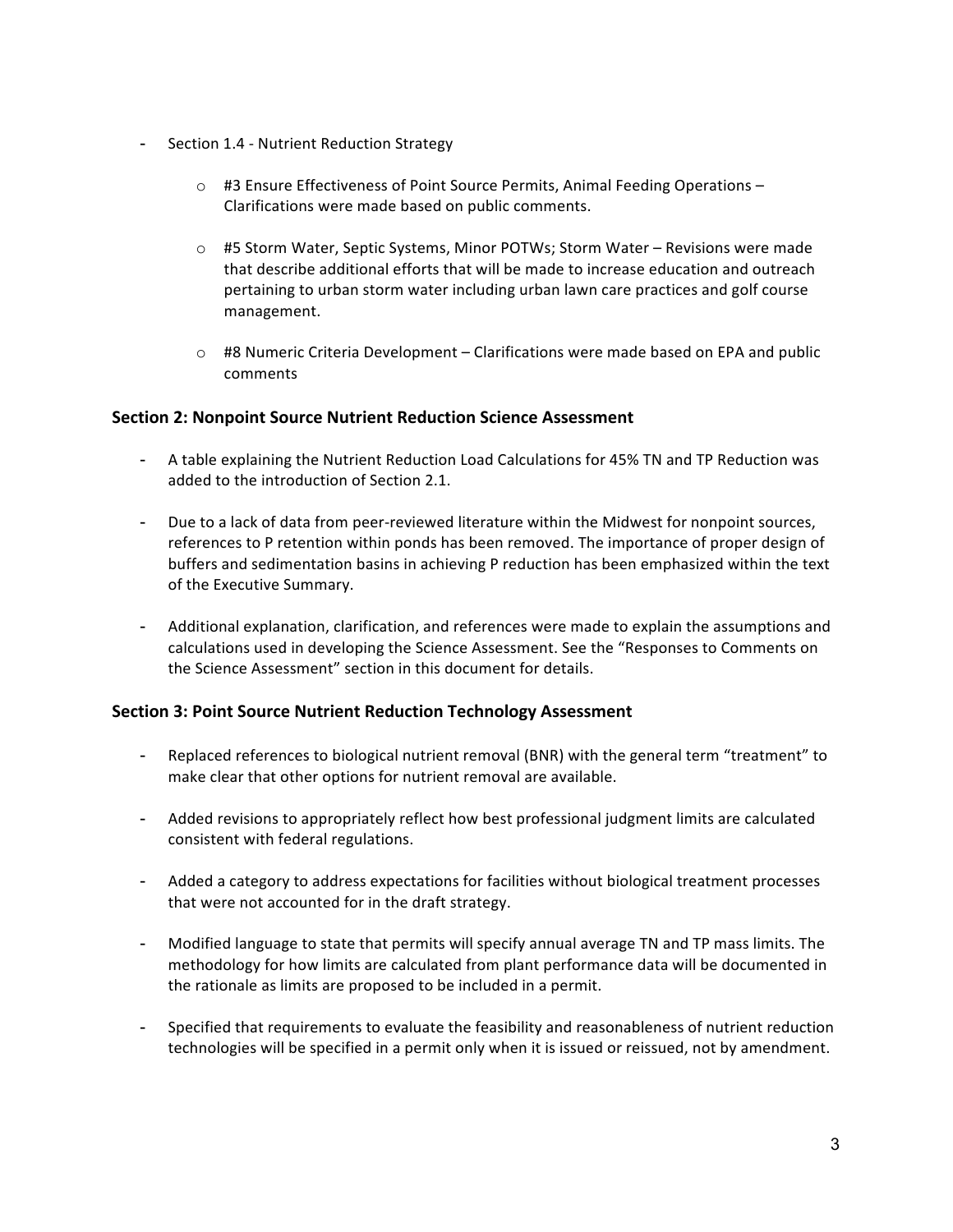- Modified 10-year moratorium language to be consistent with TMDL section of the strategy to address EPA concerns.
- Clarified language regarding construction schedules to address EPA concerns.
- Added six-month process optimization period prior to a 12-month performance evaluation period to address concerns regarding start-up issues when implementing new treatment technologies.
- Updated and reformatted the list of affected facilities in Section 3.3.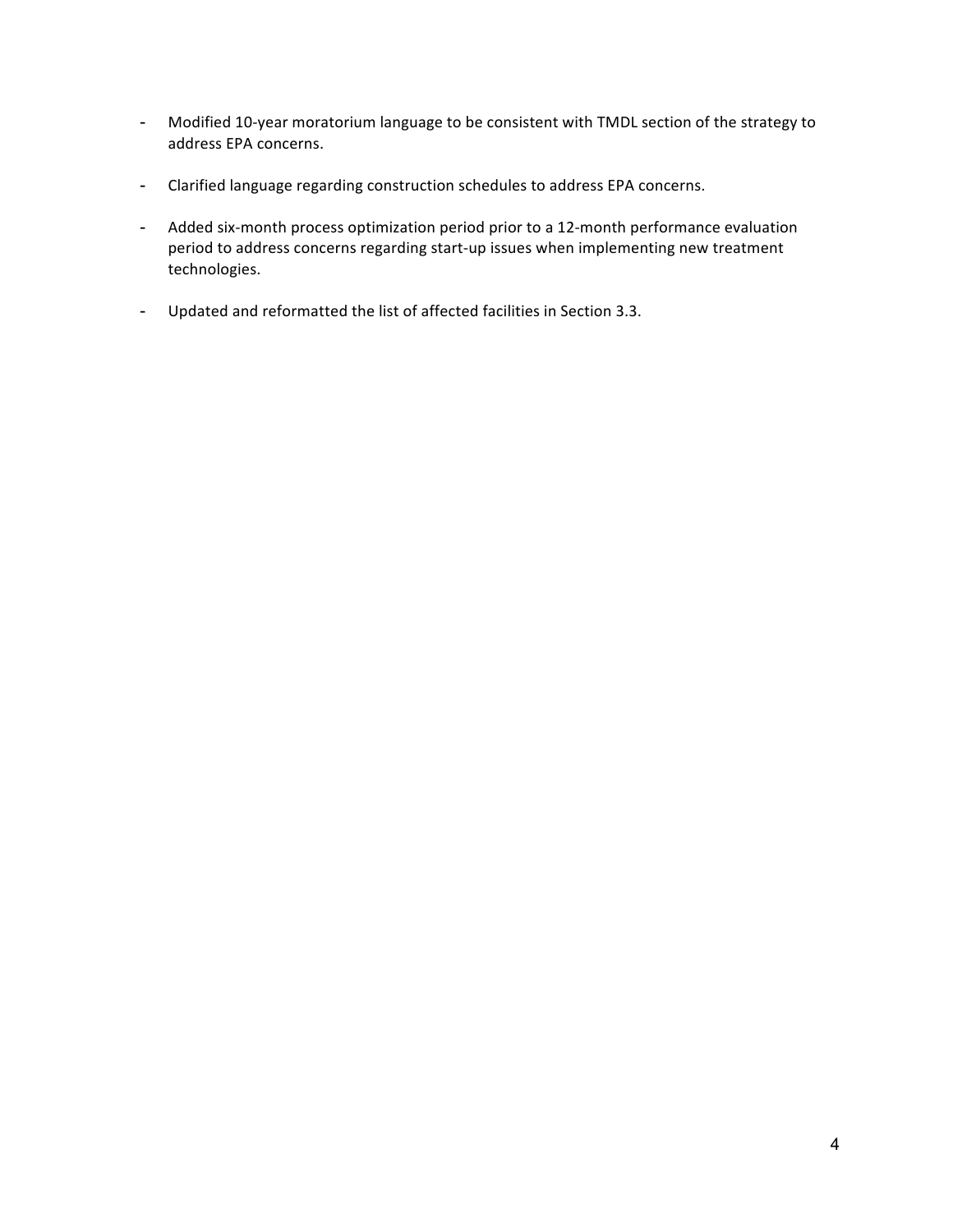### **Strategy Development Process**

**Comments:** -Instead of canvassing the state and having discussions with various constituencies about the best way to solve lowa's nutrient problem, the Committee instead barely allowed for any voices in the creation of this strategy, except for the present comment period. Such a method is surely not the best way for the state to go about crafting important policy proposals, especially when the proposal seeks to promote education and outreach as a core component of its strategy. The state can surely do better.

**Response:** There are typically a range of opinions on how best to develop solutions to complex, sometimes polarizing problems. In this case we thought it was important to have a sufficiently developed proposal that people could react to and that would allow for meaningful public comment. The process was designed with that in mind. The draft strategy was publicized in the media, open meetings and presentations were held across the state to encourage public participation, and more than 1,700 individuals and organizations submitted comments on the draft strategy. This document responds to comments received and changes have been made to improve the final strategy based on those comments.

The state worked with many different stakeholders throughout this process including qualified government and non-governmental technical experts and with Iowa State University. That input was critical and improved the draft strategy prior to public release when all lowans' comments were solicited to gain their input. The work of incorporating input from stakeholders continues now as the strategy is finalized.

**Comment:** I sincerely hope that the developers of the Iowa Nutrient Reduction Strategy take the necessary time to carefully review all of the public comments, consult additional resources, and revise the strategy accordingly.

**Response:** Each of the approximately 1,900 pages of comments submitted on the draft nutrient reduction strategy was reviewed. As this Responsiveness Summary shows, careful consideration was given to all comments and revisions to the strategy have been made as a result of those comments. We have maintained close contact with stakeholders who are affected by the strategy throughout its development and will continue to do so as the strategy is implemented.

**Comment:** I'm concerned the plan contradicts IDNR's mission to "conserve and enhance Iowa's natural resources and to ensure a legacy for future generations."

**Response:** The DNR's mission is:

"The DNR's mission: To conserve and enhance our natural resources in cooperation with individuals and organizations to improve the quality of life for lowans and ensure a legacy for future *generations."*

The department believes the strategy exemplifies the DNR's mission. Working to reduce nutrient pollution will improve water quality in lowa and downstream, thus enhancing our natural resources, improving quality of life, and ensuring a clean water legacy for future generations. The strategy was developed in partnership with the Iowa Department of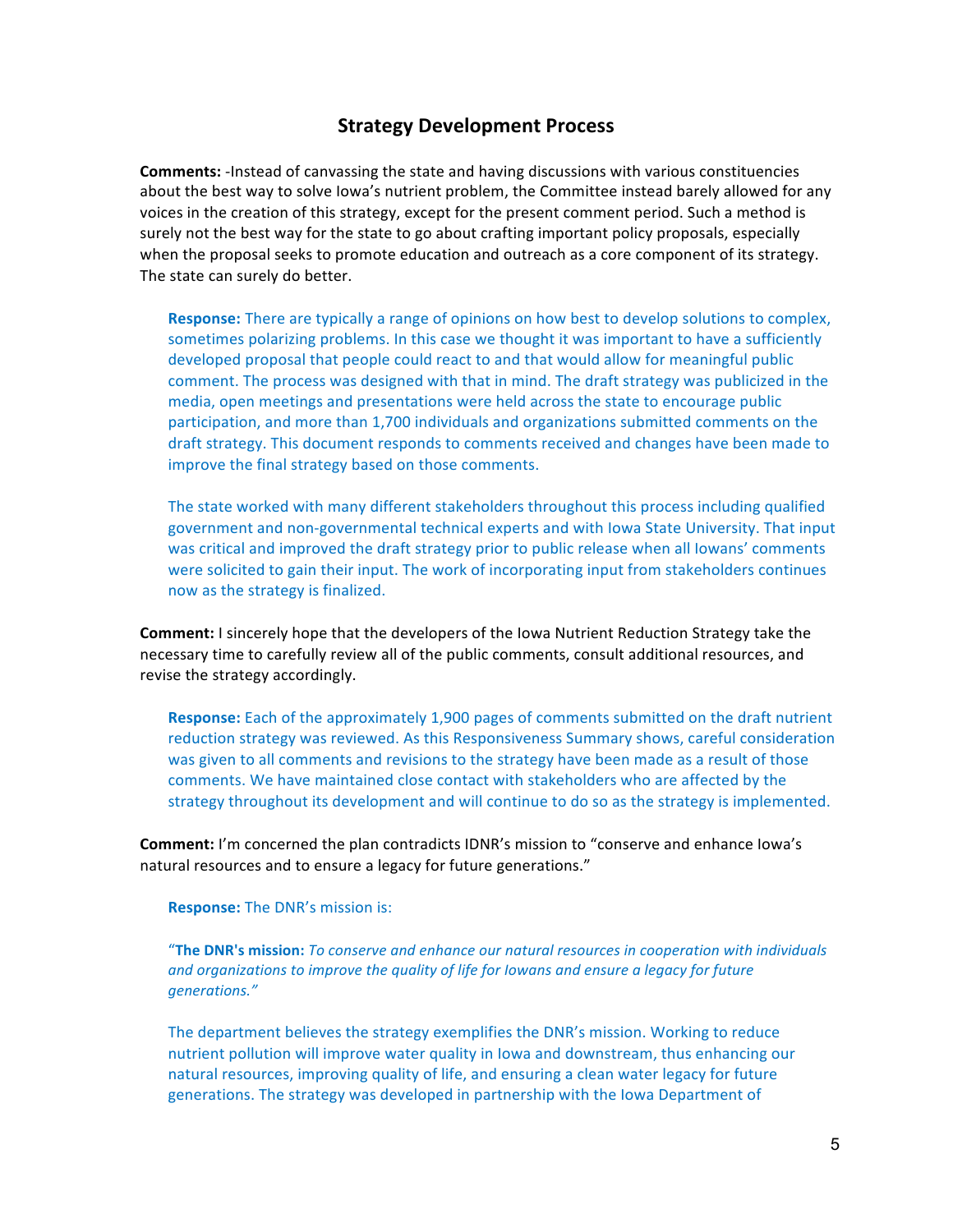Agriculture and Land Stewardship and Iowa State University and in cooperation with several different individuals and organizations throughout the state, consistent with the DNR's mission to cooperate with individuals and organizations.

**Comments:** -In general, I have seen a troubling lack of acknowledgement that lowa even has a water quality problem state government is interested in solving.

-If the nutrient strategy does not educate the public about the full scope and consequences of Iowa's nutrient pollution problem, it cannot effectively motivate lowans to act. A serious strategy must talk about how nutrient pollution is an Iowa problem with consequences for every lowan.

**Response:** The impact that nutrients have on water quality in lowa is acknowledged throughout the strategy. For example:

The executive summary states the following on page 1, second paragraph: "The strategy will also intensify efforts to address nutrient-related water quality problems in lowa's waters that negatively impact beneficial water uses enjoyed and required by all lowans."

The executive summary states the following on page 4, last paragraph: "The path forward to reducing nutrient impacts will not be easy, but this strategy is a key step towards improving Iowa's water quality..."

The Introduction (Section 1.1) states the following on Page 5, second paragraph: "Progress measured at the Gulf of Mexico towards these larger reduction targets, however, has been challenging, and many complex nutrient-related impacts in lowa's lakes, reservoirs and streams remain to be addressed."

The background (Section 1.2) states the following on page 6, fourth paragraph: "Reducing excess nutrients in lowa's surface waters can: a) improve water clarity and minimize objectionable algal growths affecting water-based recreation; b) reduce dissolved oxygen deficiencies which can lead to fish kills and reduce aquatic biological diversity; and c) minimize occurrence of taste and odor chemical compounds that impact potable drinking water supplies. Reducing nitrogen in ground water aquifers and surface water withdrawals also protects private and public drinking water sources."

We agree that the strategy could devote more space to describing all of the water quality issues that nutrients can cause. The purpose of the strategy, however, is to present a reasonable and cost-effective path forward to reducing the amount of nutrients entering lakes, rivers, streams and ultimately, the Gulf of Mexico.

**Comments:** -We urge the state to work with stakeholders and the USEPA to confirm a nutrient reduction strategy that is acceptable to EPA before any facility undertakes such an exceptional capital investment.

-Our concern is that the revised strategy is developed in a manner that EPA will approve and that will allow DNR to retain primacy over the NPDES program. Is losing primacy a risk?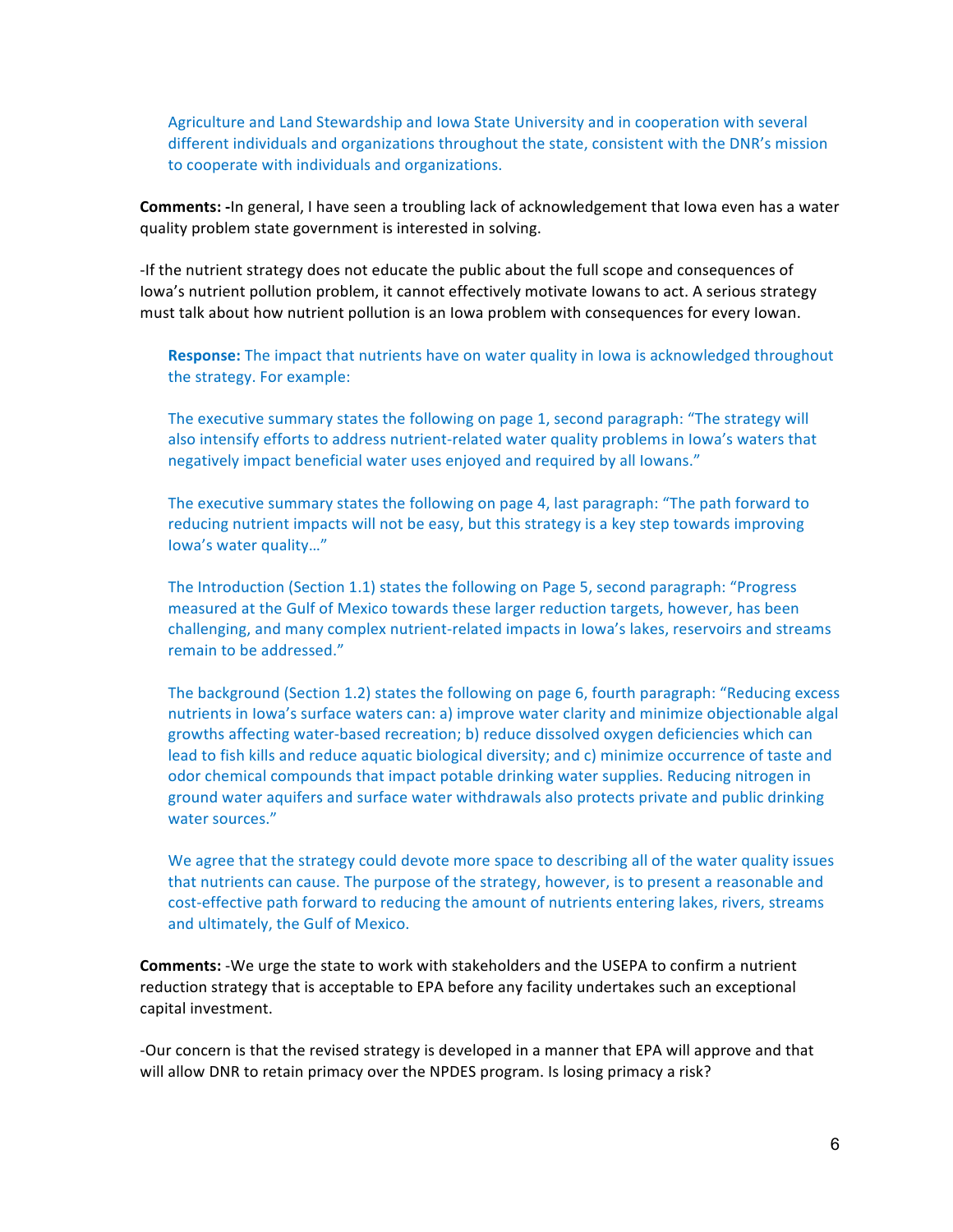**Response:** Stakeholder groups including the lowa League of Cities, the lowa Water Environment Association and the Iowa Association of Business and Industry were instrumental in the development of this strategy and will continue to be valuable partners as we move into the implementation phase.

The strategy does not require formal EPA approval; however, we have considered their comments and suggestions, and we have made several changes that address their specific comments and concerns and we believe the strategy is acceptable to the EPA. We base our belief on statements contained in a letter dated January 9, 2013 in which Karl Brooks, Administrator for EPA Region 7, said, "The EPA commends the Iowa Department of Agriculture and Land Stewardship and the Iowa Department of Natural Resources for reaching this important milestone as lowa moves forward to fulfill its Mississippi River/Gulf of Mexico Watershed Nutrient Task Force (Hypoxia Task Force) commitment to develop a nutrient reduction strategy. This agency notes appreciatively that the draft strategy, developed jointly by your agencies, embraces a specific, ambitious nutrient reduction target." EPA further expressed its appreciation of lowa's effort to develop the strategy and has said it looks forward to working collaboratively with IDALS and IDNR on its implementation. There is no risk that the DNR will lose primacy of the NPDES program as a result of implementing this strategy.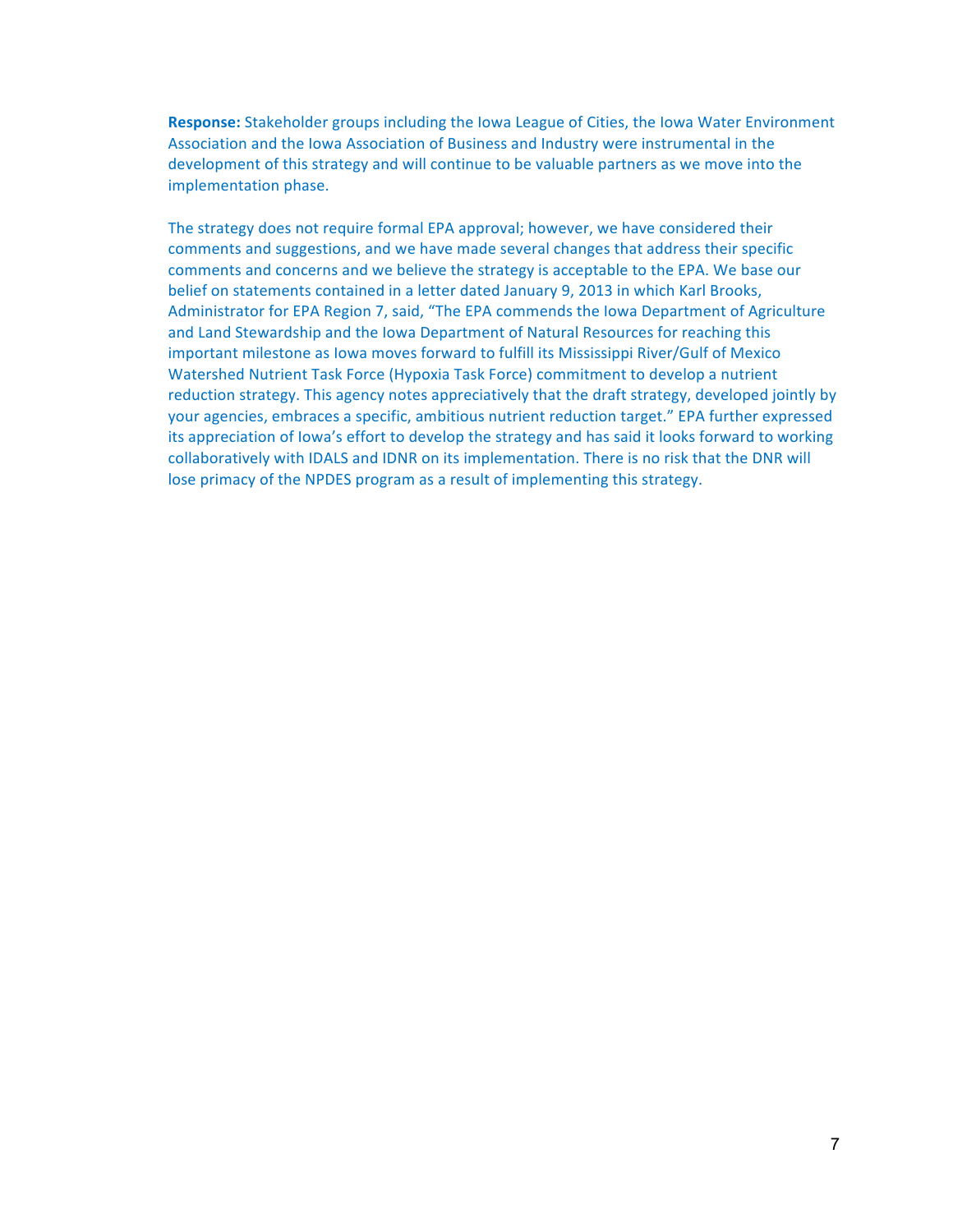## **General Comments & Questions**

**Comment:** My personal preference is to see the strategy presented as 45% overall reduction through:

a) 67% N and 75% P reduction from point sources contributing an estimated 8% of N load and 20% of P load

b) 41% N and 29% P reduction from nonpoint sources contributing an estimated 92% of N load and 80% of estimated P load.

**Response:** A table explaining the Nutrient Reduction Load Calculations for 45% TN and TP Reduction has been added to the introduction of Section 2.1.

**Comment:** Doesn't it make more sense to work on the nonpoint source of the problem first?

**Response:** While it is true that the largest percentage of nitrogen and phosphorus entering lowa waters is from nonpoint sources, and one might conclude that it makes sense to address these sources before requiring reductions by point sources, this assumes that point source contributions are insignificant, which they are not. In fact, point sources can be the primary source of nutrient contributions during times when stream flows are low and/or when a point source comprises the majority of flow to a stream. A concerted, cooperative and sustained effort by both point and nonpoint sources will be required to meet the ambitious goals defined in this strategy, because reductions by both are necessary to meet the goals. Neither source can meet the goals on its own. Given the magnitude of the problem and the cost to achieve the reduction targets, it will likely take decades before these goals are achieved. Thus, we cannot afford to put off indefinitely having point sources install treatment that is determined to be feasible, reasonable and affordable today.

**Comment:** Since agriculture is the main contributor, why is it not subject to regulation?

**Response:** The Clean Water Act and lowa law require point source dischargers to obtain permits to discharge pollutants to rivers and streams. These National Pollutant Discharge Elimination System (NPDES) permits establish limits on the types and amounts of pollutants that a point source can discharge. There are no similar federal or state laws, rules or regulations applicable to nonpoint sources of pollution.

**Comments:** -The explosion of resident Giant Canadian geese is equally amazing and potentially very damaging to the efforts of the Nutrient Strategy of lowering P and N.

-I also was disappointed to see the lack of any impact on N and P levels related to wildlife, in particular geese. Iowa has more than 250,000 acres (The World Almanac of the USA, 1996) of water, much of which is inhabited by waterfowl year-round now. Their direct discharge into these surface waters should not be ignored.

**Response:** The contribution of phosphorus and nitrogen from waterfowl was analyzed as a part of the 2003 nutrient budget, and more studies are in progress analyzing their impact today. The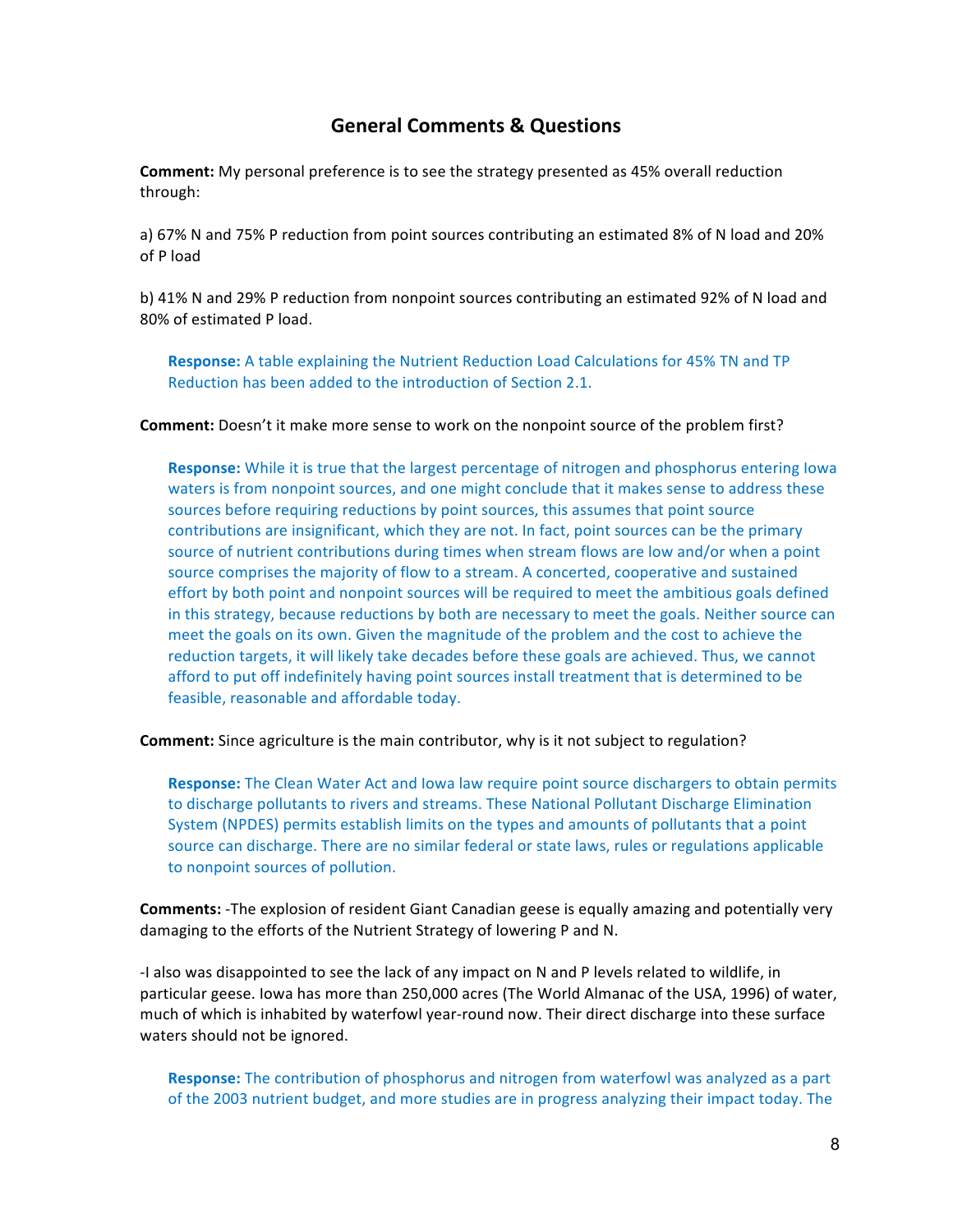older studies and initial previews of the newer analysis indicate that waterfowl can be a source of nutrients in local surface water but they are a very small portion to the overall nutrient load. Since the analysis and supporting information demonstrated that waterfowl contributed a very small portion of the nutrient load, it was not included in the strategy at this time. Please contact the DNR if there is interest to review the detailed analysis on this issue (http://www.iowadnr.gov/ContactIowaDNR.aspx).

**Comment:** What are some examples of biological nutrient removal (BNR) treatment systems?

**Response:** There are a number of proven approaches to biological treatment of nutrients and new approaches continue to be developed. Most approaches are based on an extension of the activated sludge process where anaerobic, anoxic and aerobic zones or stages are created within the treatment process. In some cases the biological process may be coupled with chemical treatment for phosphorus removal. Some of the processes that have been developed for simultaneous phosphorus and nitrogen reduction include the modified Bardenpho process, the  $A<sup>2</sup>O$  process, The University of Cape Town process and the PhoStripII process. Interested persons are encouraged to consult wastewater treatment plant design manuals such as the following for detailed descriptions of physical, biological, and chemical nutrient reduction processes:

*Wastewater Treatment Plant Design.* 2003. Water Environment Federation. Alexandria, VA. P. Aarne Vesilind ed.

*Wastewater Engineering Treatment and Reuse Fourth Edition*. 2003. McGraw Hill. New York, NY. 1819 pp.

**Comment:** How does this strategy align with, or comply with, the Clean Water Act?

**Response:** Congress declared that the objective of the Federal Water Pollution Control Act of 1948 as amended in 1972—when it became known as the Clean Water Act—is, "to restore and maintain the chemical, physical, and biological integrity of the Nation's waters." It further identifies seven goals with the two most pertinent to this question being: (1) wherever attainable, achieve an interim goal of water quality which provides for the protection and propagation of fish, shellfish, and wildlife and which provides for recreation in and on the water; and (2) that programs for the control of nonpoint sources of pollution be developed...so as to enable the goals of this Act to be met through the control of both point and nonpoint sources of pollution. 

Through the implementation of this strategy, the State of Iowa hopes to achieve significant reductions in the amounts of nitrogen and phosphorus entering surface water from both point and nonpoint sources in a scientific, reasonable and cost effective manner. Because excessive amounts of these nutrients can negatively affect the chemical, physical and biological characteristics of surface waters in lowa and downstream, a strategy that seeks to reduce the amounts of these substances is consistent with the objective and goals of the Clean Water Act.

The strategy also provides a framework for implementing practices and technologies that are designed to reduce hypoxia in the Gulf of Mexico, and follows an approach embraced by EPA in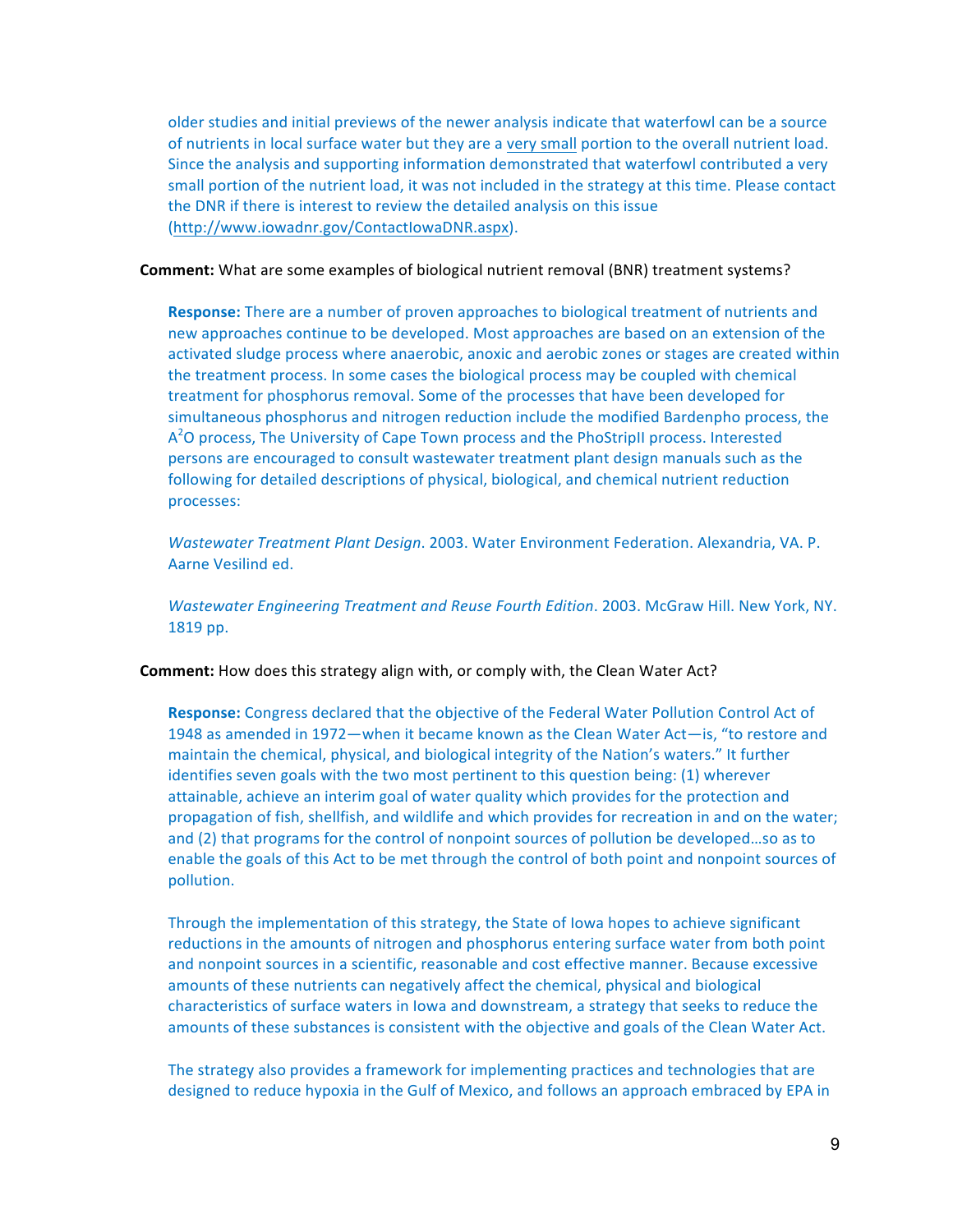its 2011 "Recommended Elements of a State Framework for Managing Nitrogen and Phosphorus Pollution" (Stoner, 2011). The strategy goal is to obtain reductions of at least 45% in the amounts of nitrogen and phosphorus entering lowa waters from both point and nonpoint sources that can contribute to localized water quality problems and to the Gulf of Mexico hypoxia problem. Therefore, we believe the strategy aligns very well with the Clean Water Act.

**Comment:** The strategy presumes it is appropriate to set technology-based requirements for a pollutant not regulated under an applicable federal effluent guideline (in this case secondary treatment which is applicable to POTWs). It is not apparent that this is correct or that EPA will not object to permits issued with technology-based nutrient limits.

**Response:** lowa rules allow permits to specify technology-based limits for a pollutant not regulated by a federal effluent guideline on a case-by-case basis when such limit is based on the effect of the pollutant in water and when it is determined that treatment to meet the limit is both feasible and reasonable. Except in a few cases (e.g., meat processing guidelines that regulate total nitrogen) neither total nitrogen nor total phosphorus is regulated by a federal effluent guideline. We have had a number of discussions with EPA Region 7 staff on this issue, and they are supportive of the approach outlined in the strategy.

**Comment:** The strategy should acknowledge that some facilities may achieve nutrient reduction by means other than BNR.

**Response:** The Implementation Plan section of the strategy has been revised by replacing references to biological nutrient removal (BNR) with the general term "treatment." The strategy is based on a determination that nutrient reductions are feasible and reasonable for most major municipal and industrial facilities and minor industrial facilities with existing biological treatment systems and that these systems can be modified or upgraded for BNR. However, we recognize there are physical and chemical technologies available that can also significantly reduce nutrient discharges when used alone or in conjunction with biological treatment. For example, at some industries, chemical substitution may be able to reduce or eliminate nutrient discharges altogether. In other cases, a facility may rely on biological removal of nitrogen combined with chemical removal of phosphorus. Nothing in this strategy is intended to preclude the use of any process or combination of processes that will substantially reduce the amounts of nutrients discharged.

**Comment:** What guarantee does a facility have that nonpoint sources will follow these voluntary rules and that the DNR will maintain the promised level of flexibility when implementing the point source strategy?

**Response:** The strategy is not a new rule. For point sources, the strategy relies on an existing rule that provides the department the authority to specify effluent limits in NPDES permits on a case-by-case basis in certain circumstances. This strategy represents a serious commitment to achieving significant reductions in the amounts of nitrogen and phosphorus entering lowa's rivers and streams. Reductions by both point and nonpoint sources will be necessary in order for the strategy to be successful. This is the first time both point and nonpoint sources have acknowledged everyone must work together if water quality is to improve - a goal shared by all.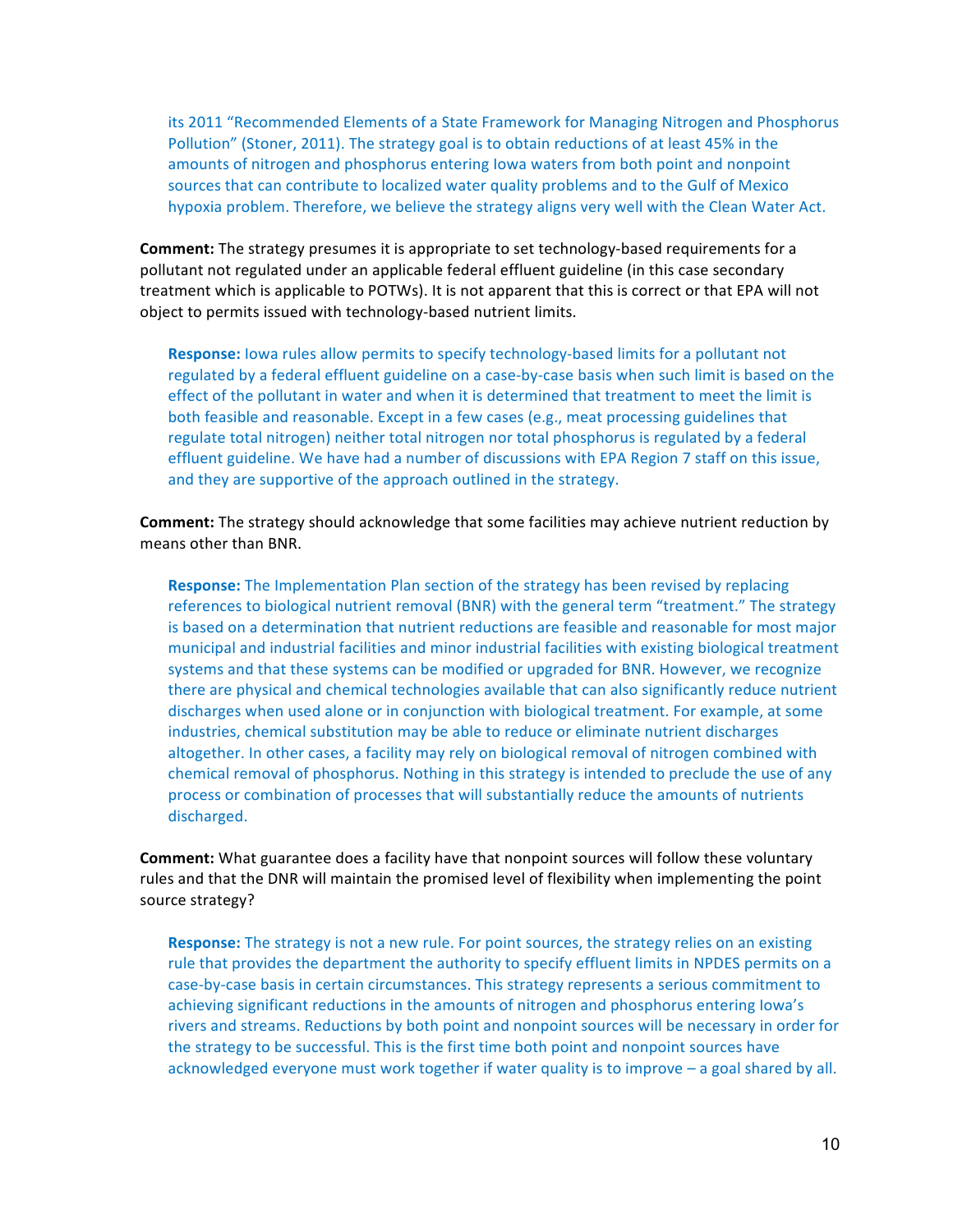On the other hand, if this strategy is not successful, EPA may require adoption of stringent numeric water quality criteria, and point sources will be required to bear an even greater responsibility than called for in this strategy to achieve compliance with those criteria. In fact, we believe point sources could be required to install much more costly technology with no assurance it will be capable of achieving the required reductions.

This strategy is structured to be flexible as it relates to the degree of nutrient reductions required by a facility, and the time required to achieve those reductions, within the constraints of state and federal regulations. The DNR intends to maintain that flexibility as the strategy is implemented.

#### **Comment:** What constitutes a "significant amendment" to an NPDES permit that would trigger nutrient requirements to be added to a permit?

**Response:** The term "significant amendment" is not defined in either federal regulations or state rules. EPA regulations describe what constitutes a minor permit modification and any modification that is not minor is therefore major or significant. NPDES permits will not be amended to require a facility to evaluate the feasibility and reasonableness of nutrient reductions or to submit a schedule for implementing nutrient technologies. These requirements will be specified only when a permit is issued or reissued. Defining the term "significant amendment" is therefore not necessary.

**Comments:** -The strategy would appear to require point sources to provide a disproportionate percentage of the nutrient reduction goals and it should more fully recognize the burden that will be borne by municipal and industrial point sources.

-Page 7 of the strategy states that point source wastewater treatment dischargers would be the primary target of nutrient criteria rather than nonpoint sources, but the strategy does not explain why this has to be so, especially when nonpoint sources account for 92% of the total nitrogen and 80% of the total phosphorus entering lowa streams annually compared to point source discharges, especially sewage treatment plants that account for approximately 8% of the total nitrogen and 20% of the total phosphorus entering lowa's streams and rivers annually.

**Response:** This strategy represents a serious commitment to achieving significant reductions in the amounts of nitrogen and phosphorus entering lowa's rivers and streams and reductions by both point and nonpoint sources will be necessary in order for the strategy to be successful. Furthermore, we disagree that the strategy puts a disproportionate share of the burden for these reductions on point sources. Our analysis determined that, in general, there are feasible treatment technologies that can reasonably be installed by Iowa's largest cities and industries to achieve significant reductions in nutrients. These technologies can generally reduce the amounts of TN and TP discharged by a point source by 66% and 75% respectively and, if all point sources covered by this strategy achieve these reductions, it will result in about a 4% decrease in the amount of nitrogen and a 16% decrease in the amount of phosphorus discharged by both point and nonpoint sources in lowa. We do not agree that this is a disproportionate share since to achieve the 45% reduction goals established by this strategy will require that nonpoint sources achieve reductions of 41% and 29% in TN and TP respectively.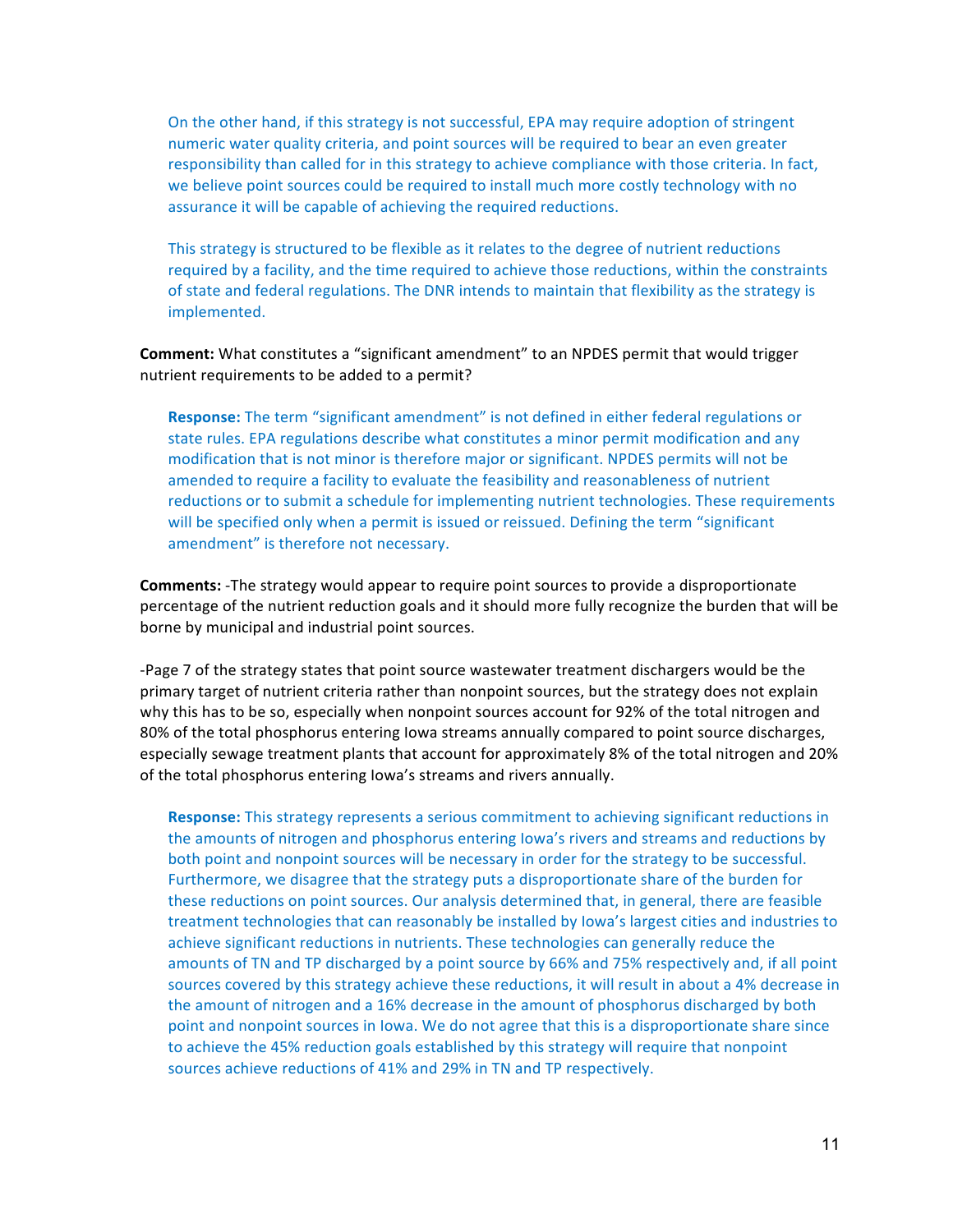**Comment:** If a city has already constructed nutrient removal facilities, will it be afforded the benefits described in the strategy?

**Response:** Yes. The benefits described in the strategy will apply equally to a discharger that has already installed and is operating facilities to reduce the amounts of TN and TP discharged as it will to a discharger that installs and operates nutrient reduction technology in the future.

**Comments:** -The strategy lacks vision. It is a reflection of where we are today with nothing new or innovative.

-This is a retread of every other similar effort over the years.

**Response:** We disagree. The lowa Nutrient Reduction Strategy is a new beginning in the state's efforts to assess and reduce nutrient loading to lowa waters. Iowa leaders representing nonpoint sources (agriculture) and point sources (municipalities and industries) are working together to develop and implement an integrated strategy to enhance lowa's and downstream waters, including the Gulf of Mexico. The collaboration between point source and nonpoint source leaders works to replace the finger-pointing of the past with the understanding that a concerted, cooperative and sustained effort by both point and nonpoint sources will be needed to meet the ambitious goals outlined in the strategy, since neither source can meet the goals on its own.

Other aspects of the Iowa Nutrient Reduction Strategy that are new include:

-An Iowa Science Assessment of Nonpoint Source Practices to Reduce Nitrogen and Phosphorus Transport to the Mississippi River Basin was completed, to inform the implementation of conservation practices to improve lowa's waters. This assessment illustrates that achieving the nonpoint source goals of the strategy is possible.

-An lowa Point Source Nutrient Reduction Technology Assessment was completed, to guide the implementation of wastewater treatment technologies to reduce nutrient discharges to lowa waters. Iowa's major municipalities and industries will evaluate and implement process changes and install nutrient removal treatment processes to reduce nutrient discharge to Iowa's and downstream waters.

-The strategy works to harness the collective initiative and capacity of lowa agricultural organizations, agricultural businesses and farmers towards implementation of nonpoint source management practices to improve lowa water and soil quality.

-Coordination, oversight and implementation of this strategy is underway and will continue through the Water Resources Coordinating Council, which consists of 19 state and federal agencies, in consultation with the nongovernmental organizational membership of the Watershed Planning Advisory Council.

-There is unprecedented, wide-ranging, and high level support for the strategy and its implementation within state government, the EPA and by Iowa leaders representing both nonpoint sources (agriculture) and point sources (municipalities and industries).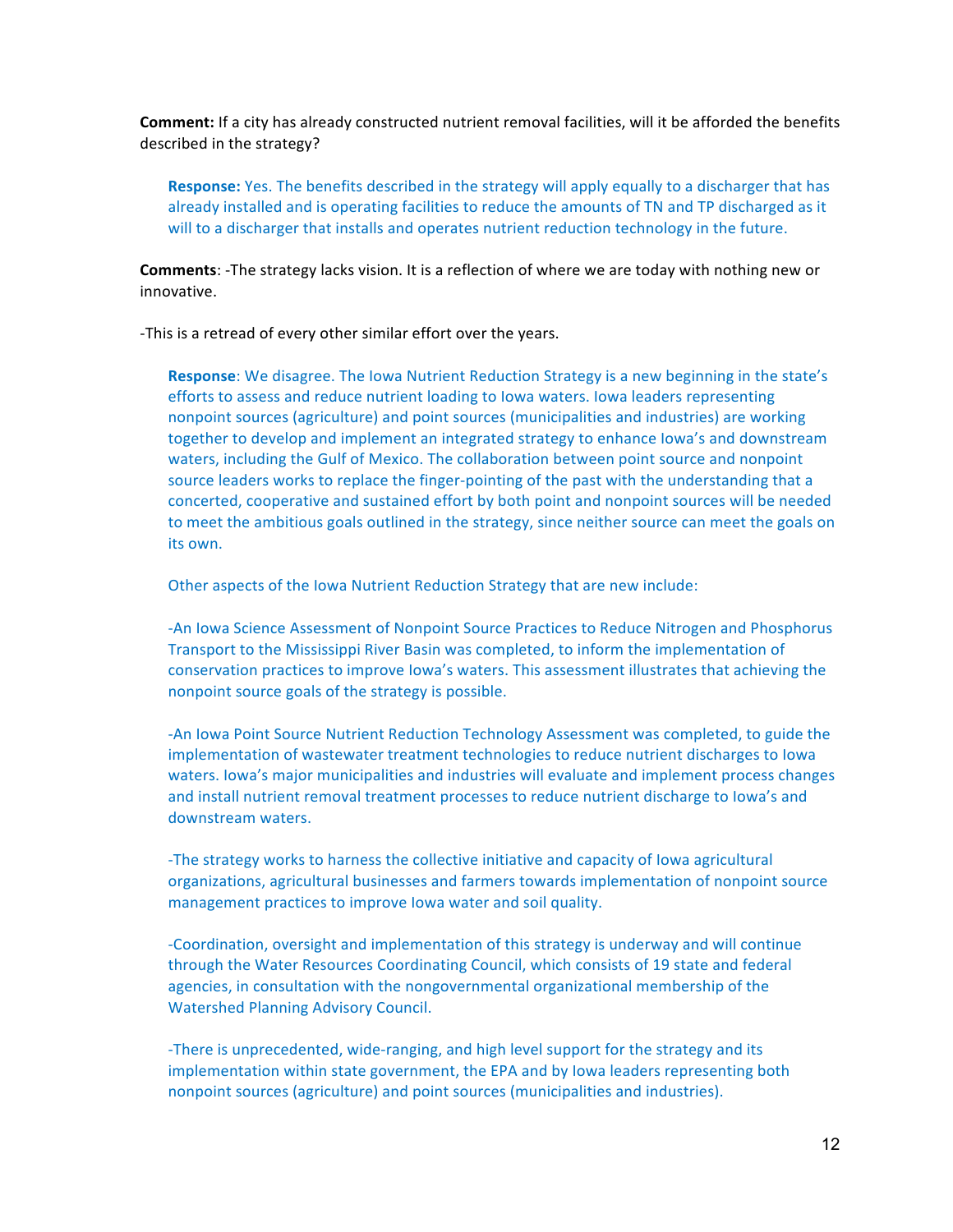**Comments:** -The strategy lacks urgency, no timelines or goals have been articulated.

-The strategy does not identify measurable outcomes – how is success or failure defined and measured.

-Provides a lot of suggestions, but no specific action plans.

-The draft strategy references operational plans. Are these operational plans for action items listed in the strategy? The strategy should include specific action steps, milestones and timelines for implementation of actions included in the strategy.

**Response**: The goal of the strategy is to reduce lowa's riverine total nitrogen load and total phosphorus load each by 45%. Achieving this ambitious goal will take time and will require extensive coordination with multiple governmental and nongovernment organizations and individuals. We have consistently stated that this strategy is the beginning point for working to achieve this goal and outlines the path forward. From this initial version of the strategy, operational plans will be coordinated through the Water Resources Coordinating Council and others to cover the wide variety of action items presented in the strategy. This work is already underway (e.g., watershed prioritization completed by the WRCC) and will continue in a coordinated manner with stakeholders as the strategy is implemented.

Given the range of technical, logistical, and socio-economic factors that must be considered for each of the operational plans, it is not appropriate to suggest a timeline for the process and outcomes of the plans in this initial version of the strategy. The strategy is intended to be a dynamic document (see Element #7, Part d. of the strategy) and as the work from the teams creating the operational plans progresses, this may change and timelines for implementing and identifying the goals of individual plans may later be established.

There are certain operational plans that will be more critical upfront as we begin implementation, such as setting priorities, establishing baselines and documenting progress on achieving the goals of the strategy. The outcomes of these plans may be used to establish additional, measurable goals to be incorporated in future versions of the strategy.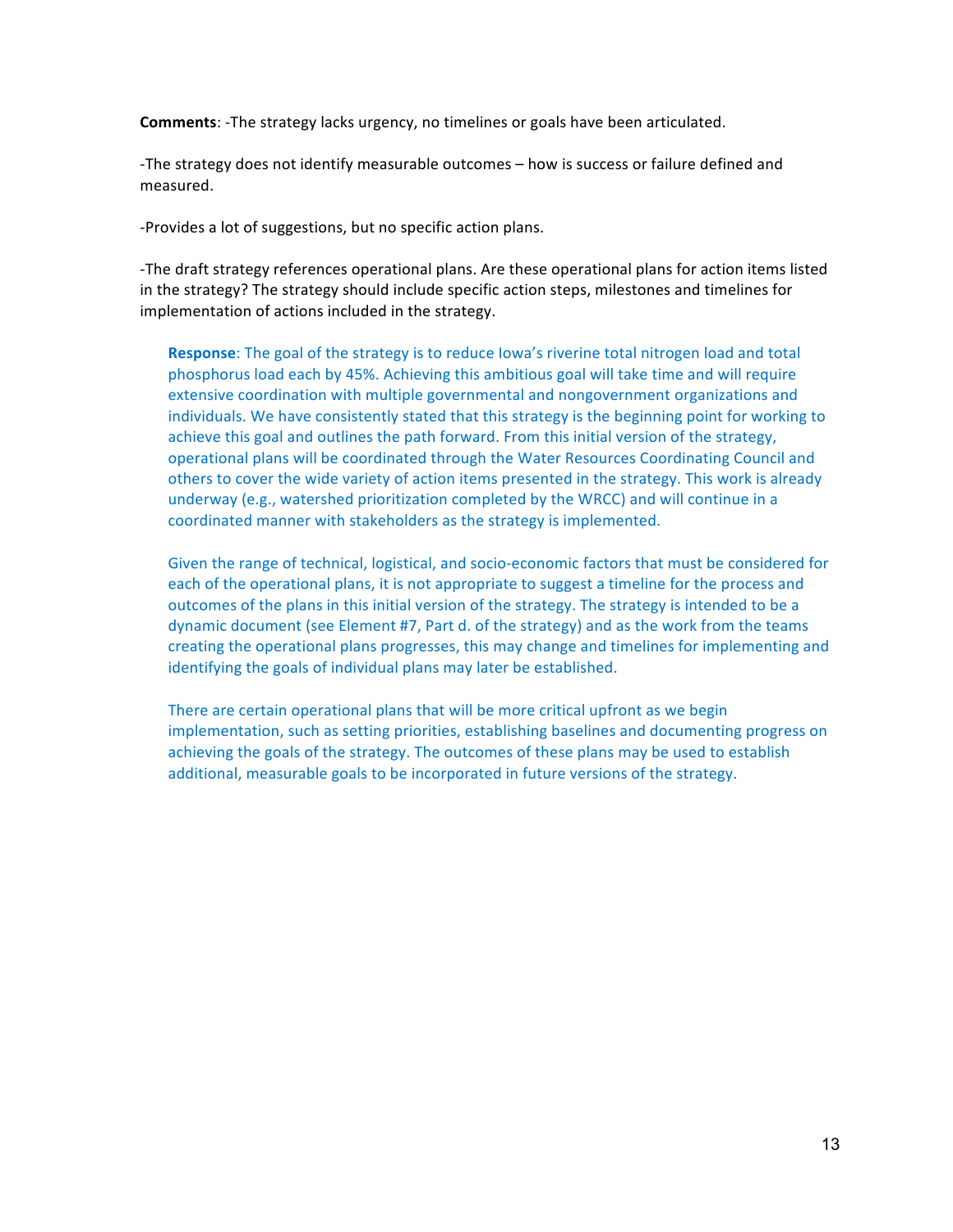## **Water Quality Standards**

**Comments:** -A number of commenters suggested that the strategy take an approach whereby the state would adopt numeric water quality criteria for nutrients, or a narrative criterion translator, and then issue permits with limits derived from these criteria in order to assure that EPA will not object to permits at a later date.

-Through data analysis the state can set numeric standards statewide or by HUC 8 and/or 12 watersheds. Numeric standards will force point and nonpoint sources to work together toward an identified goal, prioritize watershed needs most critical to reach the goal, opens up the opportunity to work in partnership for nutrient trading within the watershed, and is a prudent use of taxpayer money.

**Response:** The traditional approach of first adopting numeric criteria or a narrative translator, calculating a wasteload allocation, determining water quality-based permit limits and issuing a permit with a schedule that would require compliance within a specified time was considered and rejected in favor of the proposed approach for several reasons, including the following:

- A significant amount of time would likely be needed to develop and adopt scientifically defensible numeric nutrient criteria. EPA has acknowledged that there are a number of approaches to developing and implementing nutrient criteria, and time is needed to evaluate options, get buy-in from EPA and all affected stakeholders, propose rules, respond to comments, adopt rules, and issue permits to point sources. Given the experience in states such as Florida and uncertainty surrounding any rulemaking effort, there is no assurance that numeric criteria could be adopted in Iowa in the near future.
- The strategy is designed to make meaningful reductions in nutrient loadings while the need for and approaches to numeric criteria are being evaluated. This approach is entirely consistent with that of the EPA as outlined in the Stoner memo.
- We believe that establishing nutrient criteria today would create an even greater disparity between point sources and nonpoint sources because it could result in most or all point sources having to install very costly technology with no assurance such technology will be capable of meeting permit limits derived from those criteria.
- Using the water quality criteria approach would result in many small POTWs and industries having to install nutrient treatment technology to meet water quality standards that would result in only a small statewide load reduction, while many of the largest point sources that contribute the greatest amounts of nutrients may be required to do nothing. The technologybased approach allows the strategy to target the largest point sources that contribute the greatest amounts of nutrients, and which can best afford additional treatment.

**Comment:** Why does the strategy use a technology-based approach to establishing permit limits instead of one that would base limits on existing narrative water quality standards?

**Response:** The primary reason is that the technology-based approach can be implemented today without having to develop new rules, which could significantly delay moving forward. Existing rules allow technology-based effluent limits for pollutants not already regulated by federal standards to be included in a permit on a case-by-case basis when such limits are found to be feasible and reasonable. Basing limits on the narrative water quality standard would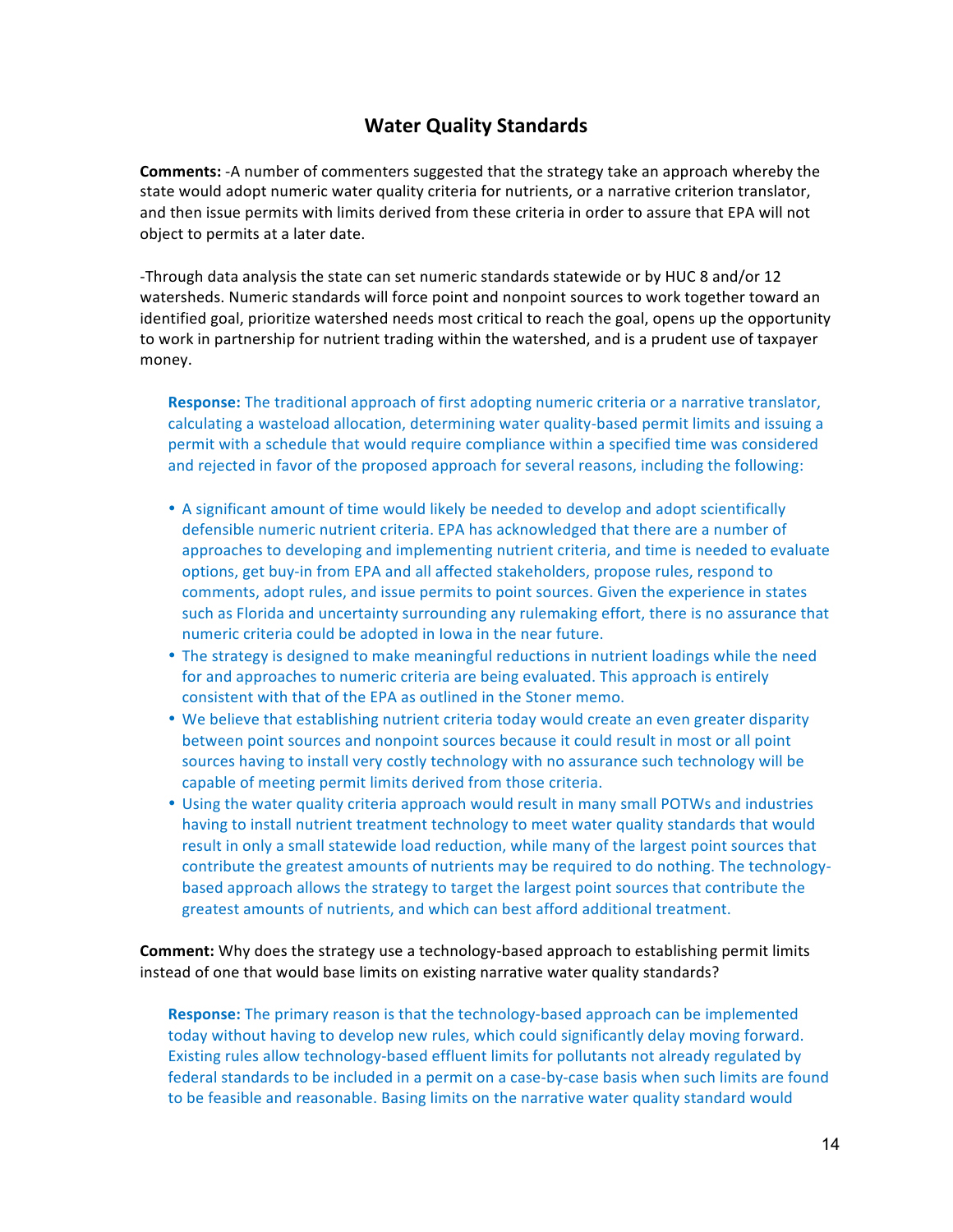require the development of a "narrative translator" which is a means of converting the narrative standard to a numeric effluent limit. This is a process we believe would require rulemaking and that would be subject to the uncertainties rulemaking involves.

Once a numeric water quality standard or a narrative translator is established, every NPDES permit would have to require compliance with the resulting standard. It is likely that limits established in this manner would result in many smaller facilities having to construct facilities they cannot afford, and that still may not allow them to comply with limits derived from the narrative standard.

**Comment:** The technology-based approach for point sources put forward in the strategy does not satisfy the federal requirements of 40 CFR §122.44(d) applicable to issuance of NPDES permits. The strategy must conform to EPA's permitting approach by adopting numeric nutrient criteria and developing water quality-based permit limits based on those criteria, otherwise point sources will not be afforded protection from further regulation.

**Response:** 40 CFR §122.44(d) requires that NPDES permits specify requirements necessary to achieve compliance with water quality standards, including state narrative criteria for water quality, when technology-based effluent limits alone are not sufficient to achieve compliance. This strategy relies on an interim technology-based approach to reduce the amounts of nutrients from major point sources that discharge to numerous water bodies throughout lowa while numeric criteria are being developed. The primary purpose of the strategy is to address the effects that nutrients have on Gulf hypoxia regardless of whether or not a particular discharge is causing or contributing to an exceedence of an lowa narrative or numeric water quality standard. However, any reduction in the discharge of nutrients will have a positive impact on local water quality as well.

When a stream is determined to be impaired by nutrients, a Total Maximum Daily Load (TMDL) is developed to address the impairment. A number of nutrient related TMDLs have already been developed in Iowa. Under the strategy—and consistent with federal regulations—when a permit is issued to a point source that contributes to a water quality impairment, regardless of whether the permit is for a major or minor source, the permit will specify effluent limits consistent with the approved TMDL. The limits developed through the TMDL are WQ-based effluent limits which conform to the requirements of 40 CFR §122.44(d) and have been determined to be necessary to achieve compliance with applicable water quality standards, including narrative criteria.

It is important to note, however, that TMDLs address only a single pollutant discharged by sources identified as contributing to a specific impairment in a specific watershed or waterbody (e.g. nitrate in the Raccoon River). Likewise, the federal regulations at 40 CFR §122.44(d) only require that permits contain requirements to ensure compliance with state water quality standards and thus do not address the Gulf hypoxia issue that was the impetus for this strategy.

**Comment:** Because total phosphorus is the limiting nutrient in nearly all streams in Iowa throughout most of the year, a 4% reduction in total phosphorus by point sources will have no measurable benefit to water quality despite the \$1.5 billion expenditure. Iowa should focus on total phosphorus reductions and defer control of nitrogen for at least 10 years to reduce the economic impact, while getting the greatest benefit from the expenditure.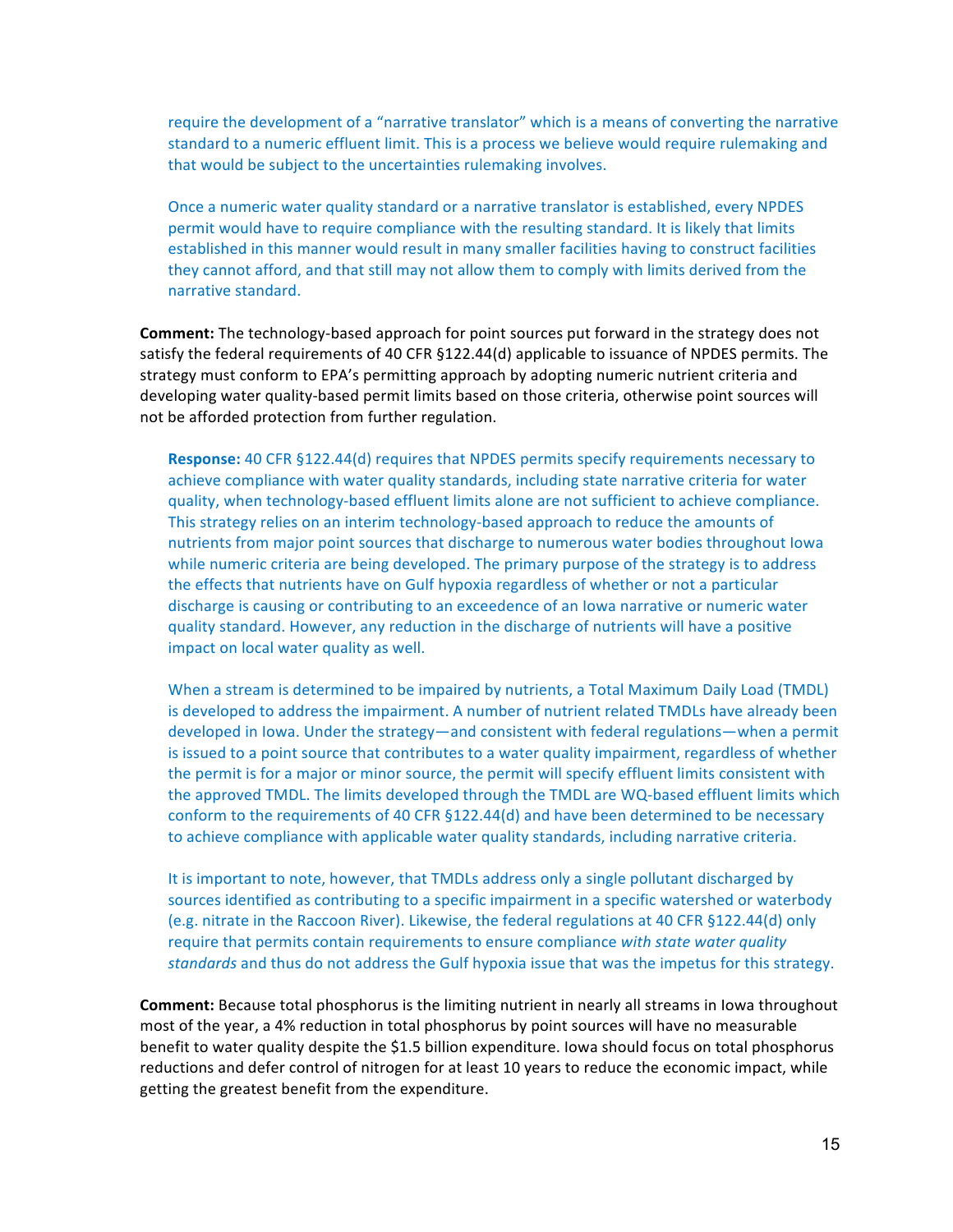**Response:** First, the strategy states that "If successful, this strategy will reduce by at least 11,000 tons per year the amount of nitrogen and 2,170 tons per year the amount of phosphorus discharged annually by municipalities alone. These figures represent a 4% reduction in nitrogen and a 16% reduction in phosphorus (emphasis added) in the estimated statewide amounts of nitrogen and phosphorus discharged to lowa water from both point and nonpoint sources" (Executive Summary, page 2). Although these figures constitute a relatively small percentage of the amounts of nitrogen and phosphorus entering lowa waters, they are not insignificant and, when combined with significant reductions by nonpoint sources, can have a demonstrable effect on water quality both locally in Iowa and downstream.

The strategy was prepared in large part in response to the 2008 Gulf Hypoxia Action Plan, which calls for significant reductions in the discharge of both nitrogen and phosphorus to the Gulf of Mexico. Scientific research has demonstrated that both nutrients can impact the size of the hypoxic zone. In lowa, there is not a scientific consensus on which nutrient (N or P) is more limiting to lowa stream productivity. Most people who consider themselves to be knowledgeable on the subject are likely to say that neither N or P are limiting most of the time; however, phosphorus is more likely to be limiting at certain times, or under certain conditions, than nitrogen. Given that we expect most point sources will utilize biological treatment to achieve the targeted reductions, removal of both nutrients will occur simultaneously.

**Comment:** The state should identify the "impairment" thresholds that will be used to implement narrative water quality criteria (e.g. chlorophyll "a" concentration).

**Response**: lowa uses a narrative water quality standard translator to develop specific requirements in TMDLs for lakes and streams that have been determined to be impaired due to nuisance algae blooms and impacts to aquatic life. Additional research is underway at Iowa State University that focuses on developing biological assemblage indicators for lakes that can provide a basis for determining if water quality goals for aquatic life are met. At the same time, a technical advisory committee has been assisting with evaluating different approaches to nutrient criteria for rivers and streams.

As explained in Section 1.2 of the strategy, there is still considerable debate on what nutrient criteria should be, and a "one size fits all" approach to numeric criteria may not be the best approach. This strategy seeks to achieve significant reductions in the amounts of nutrients entering lowa's waters through an interim technology-based approach while the need for, and approaches to, the development of numeric criteria are being evaluated.

**Comment:** Point sources need to be more strictly regulated due to the toxic impact of high levels of chloride, ammonia and nitrogen on aquatic life downstream.

**Response:** NPDES permits issued to point sources already contain limits for a number of pollutants. The need for limits for chloride, sulfate, ammonia, bacteria, toxics and other pollutants to protect aquatic life and public health is assessed each time a permit is issued or reissued. Limits are specified whenever any pollutant is determined to have a reasonable potential to cause or contribute to an exceedence of a water quality standard. Since other pollutants are already being addressed through NPDES permits, this strategy addresses only total nitrogen and total phosphorus, two pollutants that are not currently regulated.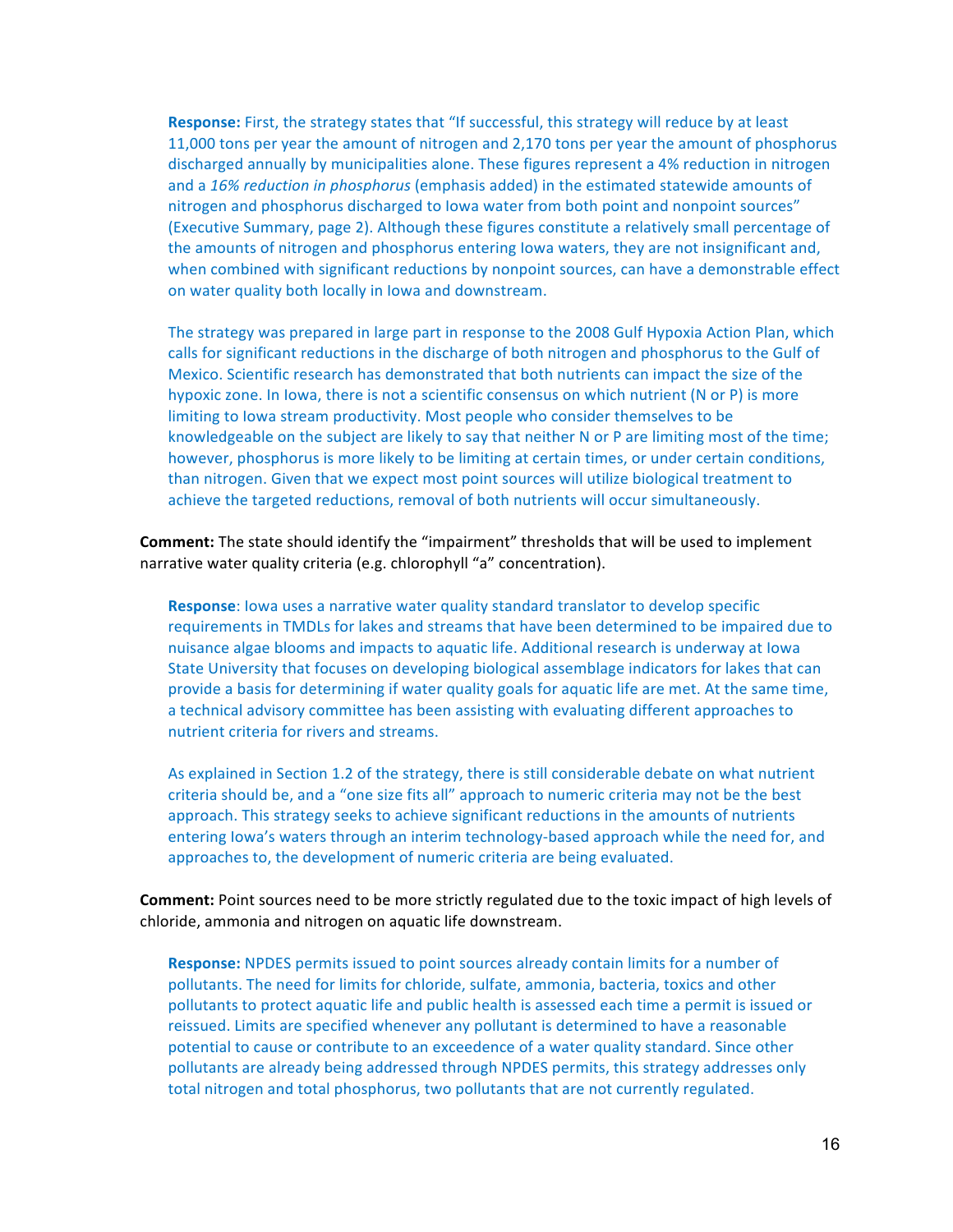**Comments:** -The State of lowa should set nutrient standards for nitrogen and phosphorus at levels that will protect aquatic life and the health of Iowans who use our rivers for drinking water.

-The State of Iowa should establish numeric standards for nutrients.

-Numeric standards are needed to set the restoration targets and, once water quality is restored, to prevent new impairments.

**Response:** One goal of the strategy is to evaluate different approaches for nutrient standards for Iowa. Nutrient standards would establish the maximum acceptable concentrations of nitrogen and phosphorus that would allow a water body to support beneficial uses such as drinking water supply, fishing (aquatic life), and swimming (water-based recreation).

There has been and continues to be much debate on how best to establish the appropriate nutrient criteria for protecting the beneficial uses of surface waters. Unlike most pollutants for which criteria have been established, no single nutrient criterion value appears to be appropriate for every water body. Numerous factors could lead to site-specific nutrient criteria for each waterbody. Developing site-specific criteria could take several years. In the meantime, nutrient enrichment would continue to negatively impact lowa's water quality. Understanding these challenges, EPA outlined an approach in a March 16, 2011 memorandum entitled, *"Recommended Elements of a State Framework for Managing Nitrogen and Phosphorus Pollution"* (Stoner 2011). This framework identifies eight strategy elements that emphasize implementation of existing nutrient reduction practices and technologies for point and nonpoint nutrient sources while states continue working to establish nutrient standards.

Consistent with EPA's framework, Iowa's Nutrient Reduction Strategy proposes a pragmatic approach for reducing nutrient loads discharged from Iowa's largest wastewater treatment plants to be accompanied by targeted practices designed to reduce nutrients from nonpoint sources. By working to reduce nutrient loads, lowa can help to protect valuable drinking water supplies, aquatic life, and recreational resources now, while continuing to assess suitable nutrient criteria.

**Comments:** -The nutrient strategy should be revised to include a work plan for developing and implementing numeric nutrient criteria – failure to do so delays lowa's compliance with the Clean Water Act, forces lowans to unnecessarily continue to suffer the consequences of nutrient pollution, and risks EPA action.

-The strategy should outline the work required to complete numeric WQS standards, and a proposed approach for prioritizing and completing the needed work on the state's various waterways within a reasonable timeframe

-No fiscal analysis or timetable for interim goals or an overall plan is discussed (for WQS).

**Response:** The strategy emphasizes implementation of technology-based nutrient reductions in the near-term, and acknowledges the need for continued assessment of suitable nutrient criteria. Approaches to the development of nutrient criteria continue to evolve as many states explore alternatives for establishing suitable nutrient standards. For the reasons described in Section 1.2 of the strategy, DNR is currently evaluating methods other than the statistical data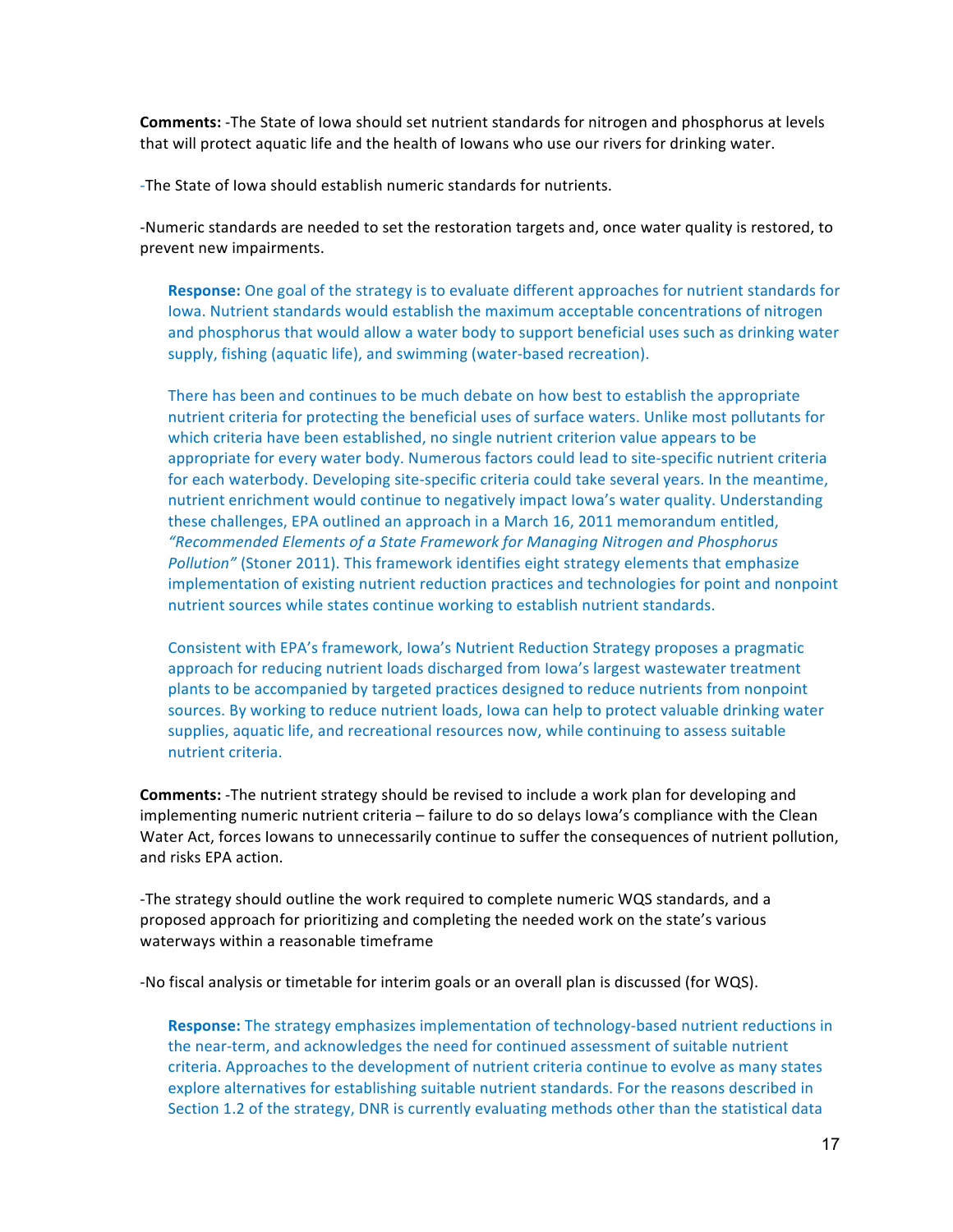distribution method initially presented by EPA. These include analysis of stream nutrient stressor-response relationships for the determination of site-specific nutrient criteria. This approach would involve the application of nutrient response indicator criteria (e.g., dissolved oxygen, chlorophyll a) as a means to establish appropriate site-specific nutrient targets, which together would form the basis for identifying nutrient-related impairments of beneficial water uses. The site-specific nutrient criteria approach is one of several alternatives that will be further evaluated as part of the DNR's triennial water quality standards review process.

When developing a water quality standard, factors in addition to the standard itself must be considered such as changes to designated stream uses, antidegradation policy implications, developing implementation procedures for water quality assessments and NPDES permitting, and evaluating fiscal impacts. Given the range of technical and socio-economic factors that must be evaluated, it is not appropriate to suggest a timeline for developing nutrient standards in this initial version of the strategy. Element #8 in the strategy has been revised to clarify this point. The strategy is intended to be a dynamic document (see Element #7, Part d. of the strategy) and as more information regarding nutrient criteria development becomes known this may change, and a timeline for developing nutrient standards may be established in a future version of the strategy.

The DNR plans to update the Water Resources Coordinating Council (WRCC) regarding the assessment of the different approaches to developing nutrient criteria and supporting standards, as new information becomes available.

**Comment:** While the draft strategy does address all framework elements the EPA has identified to maximize progress in reducing nutrient pollution, the section "Numeric Nutrient Criteria Limitations" does not reflect the EPA's current thinking about numeric criteria development and implementation. The EPA views numeric criteria as important tools for effective water quality management of nutrient pollution. Many of the concerns with numeric nutrient criteria described in the strategy focus on the EPA ecoregional criteria published in 2000, which were intended to be a starting point for states and others to develop more refined criteria that fully reflect localized conditions and protect specific designated uses. We have made a lot of progress working with states and authorized tribes since the 2000 document was issued to identify a range of options available to them in developing and implementing numeric criteria. This agency is available to work with you on the scientific underpinnings of numeric criteria that would be appropriate for water bodies in Iowa and that represent best available science. Such approaches may include: derivation of numeric nutrient criteria using stressor-response approaches, use of mechanistic models currently used in TMDL development, and approaches that better link biological responses to numeric nutrient criteria assessment procedures.

The draft lowa strategy highlights the costs to dischargers of complying with nutrient standards but does not recognize the wide range of water quality standards and permitting implementation flexibilities the EPA has been exploring with states that have protective numeric criteria in place. These tools include site-specific criteria, revisions to designated uses, permit compliance schedules, water quality standards variances, and trading. Which regulatory tool is appropriate depends upon the circumstances.

**Response:** Section 1.2 - Numeric Nutrient Criteria Limitations of the strategy has been revised to address these concerns.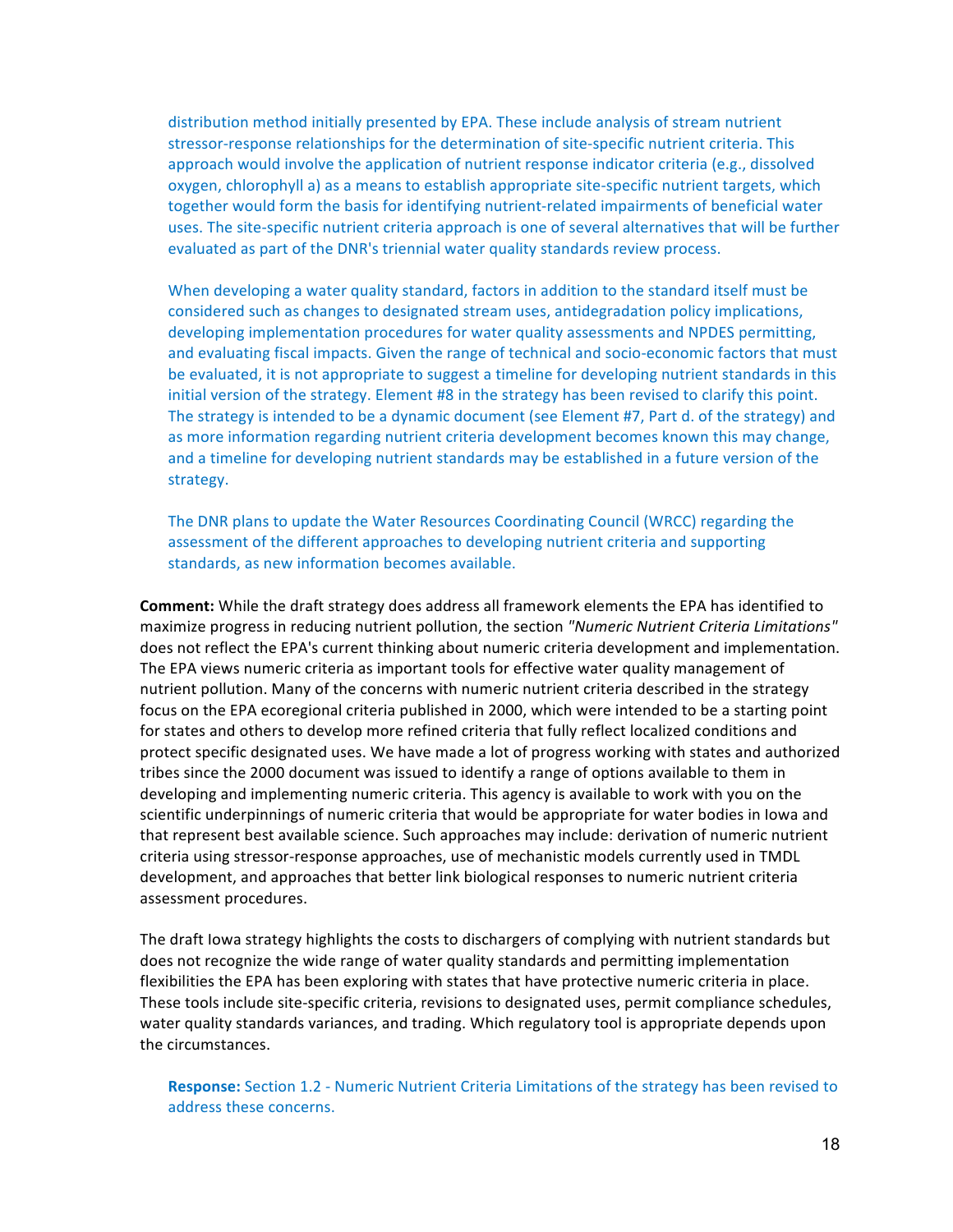## **Affected Facilities**

**Comment:** How many NPDES permit holders are there in the State?

**Response:** As of March, 2013, there were a total of 1,620 NPDES permits issued in Iowa including 817 municipal, 338 industrial and 465 others, which include permits issued to semipublic facilities, animal feeding operations and potable water treatment plants.

**Comment:** Can you please review again the NPDES permittee numbers? How did you arrive at these numbers? Do you have a list of wastewater treatment plants that will be affected by the strategy?

**Response:** The final numbers are 102 major publicly-owned treatment works (POTWs), 29 major industrial facilities and 17 minor industrial facilities for a total of 148 facilities that would be affected by this strategy. A list of the point sources that will be addressed by this strategy was included in Section 3.3 of the draft Strategy.

A POTW is defined by federal regulations as a treatment works which is owned by a state or municipality. A "major" POTW is defined as a facility having an average wet weather design flow of 1 million gallons per day or greater. For industries, a major facility is one designated as such by EPA based on a point rating system. The 17 minor industries are those known by the department to already be operating a biological treatment plant for treating process wastewater. The department believes it may be feasible and reasonable for major POTWs and the 17 minor industries to add biological nutrient removal (BNR) or other nutrient reduction technologies to their existing treatment process.

The list of POTWs remains essentially unchanged in the final strategy. The list of major industries in the draft included only those with existing biological treatment systems while all 29 major industries are listed in the final strategy. The lists of major and minor industries have been revised to reflect changes in classifications since the draft strategy was prepared.

**Comment:** The City of Garner is on the list of affected facilities (Section 3.3.) subject to the Nutrient Reduction Strategy but the City constructed a new treatment plant that has an average wet weather design flow of only 0.873 MGD and is therefore no longer a major facility and should be removed from the list.

**Response:** The City of Garner has been removed from the list of affected facilities in Section 3.3 of the strategy.

**Comments:** -The City of Britt wastewater treatment plant is designed to treat an average wet weather flow of 1.16 MGD but the actual average 30-day flow is between 0.45 and 0.775 MGD and the City plans to have the facility's design AWW flow changed to 0.9 MGD.

-The City of Harlan has been proactive in addressing their wastewater needs and should not be penalized for those efforts by being considered a major facility since actual wastewater flows may never reach 1.0 MGD.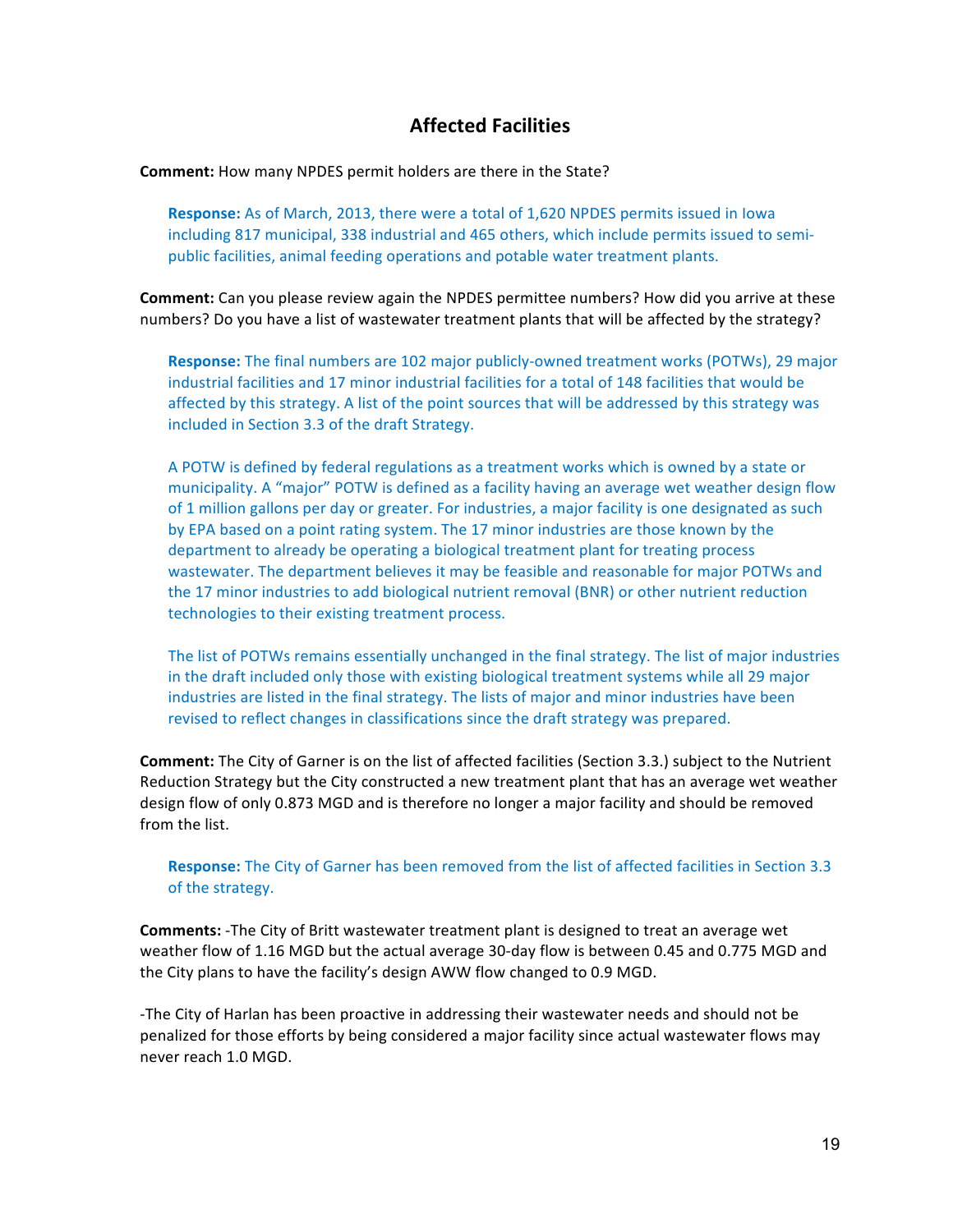**Response:** The strategy applies to all major POTWs and major industries. A major POTW is defined as having an average wet weather design flow of 1.0 MGD or greater. Iowa has a long history of using design flow rather than actual flow when determining applicable permit requirements, because design flow provides a consistent and technically-based value that is not influenced by changes in population, industrial contributions or weather conditions. Although actual flows today at Harlan and at Britt may be less than their respective treatment plant design capacities, both plants are designed for and are capable of treating 1.0 MGD or more. Either facility could treat 1.0 MGD or more on short notice if a new industry were to locate in either community and discharge to the city sewer system. Thus, both cities will remain on the list in Section 3.3 and will be subject to the strategy unless a change in design flow is approved by the department.

**Comment:** The size threshold for applicability of the Nutrient Reduction Strategy to industrial facilities should be a minimum of 1 MGD.

**Response:** Unlike POTWs, the amounts of nutrients and other pollutants discharged by an industry are more often related to the type of industry, the processes conducted and production levels than to the volume of water discharged. This is why EPA does not define industries as "major" based solely on flow or the size of a treatment plant as it does with POTWs. The department believes it is fair and equitable that all major industries determine the concentrations of nitrogen and phosphorus they currently discharge and evaluate the feasibility and reasonableness of nutrient reductions, just as all major POTWs will be required to do.

**Comment:** Why is the point source strategy focusing on major industries without significant nutrient loads? 

**Response:** We disagree with the characterization that the strategy is focusing on industries that do not discharge significant amounts of nutrients. There are several reasons why all major industries are included in the strategy:

- There is little if any data available on the amounts of nutrients discharged today by major industries in lowa and therefore no way to identify which ones may or may not contribute significant amounts of nitrogen or phosphorus. By including all major industries in the strategy, an accurate assessment of the contribution each of these industries has on nutrient loads can be made.
- Since all major POTWs will be required to evaluate reducing the amounts of nitrogen and phosphorus in their discharges, it is fair and equitable to expect all major industries to do likewise.
- Major industries discharge the majority (by volume) of all process wastewater that is generated and discharged by industries in Iowa and thus likely offer the greatest opportunities for significantly reducing nutrient loadings to lowa waters.
- We believe it may be feasible and reasonable for some industries to significantly reduce nutrient discharges by means other than biological treatment (e.g., process changes, chemical treatment or chemical substitution) and thus contribute to meeting the goals of this strategy.

**Comment:** The report appears to partially ignore point source pollution. Why does it affect only the 130 largest point source polluters?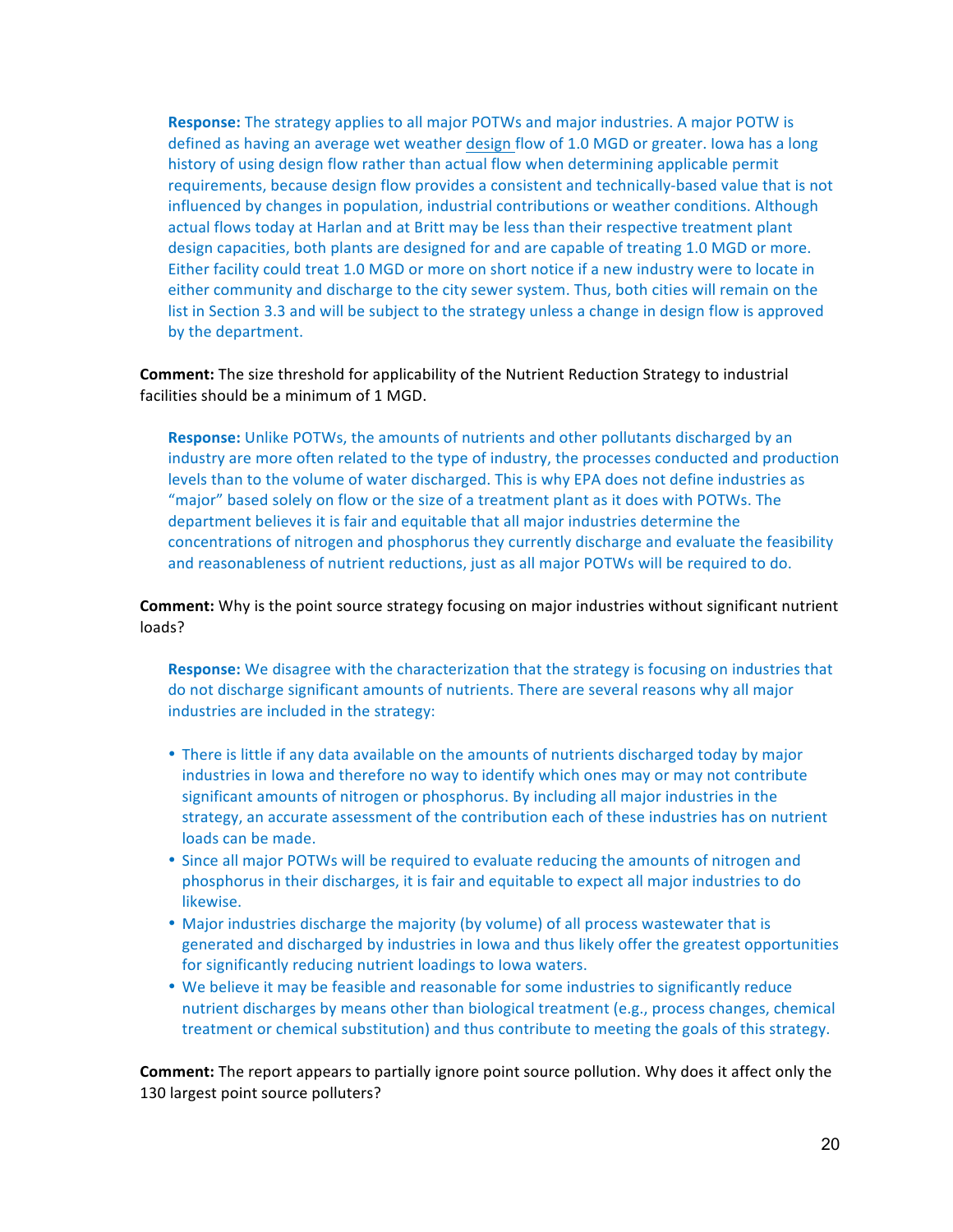**Response:** As explained in the strategy, the 102 largest municipal wastewater facilities serve the treatment needs of 55-60% of lowa's population and treat more than 80% of all the sewage produced by the 817 city-owned and operated wastewater treatment plants. The 29 major industries discharge the majority of all process wastewater generated and discharged by the 340 permitted industries in Iowa. These 131 major point sources, together with 17 minor industries with existing biological treatment systems, provide the greatest opportunity for significantly reducing nutrient loadings to lowa waters from point sources. Many of these facilities have existing treatment facilities that can be retrofitted to remove nitrogen and phosphorus. On the other hand, most smaller municipal and industrial facilities cannot be easily modified to remove more nutrients and would need to be replaced by new, more complex treatment facilities. The cost to these smaller cities and industries to build and operate new treatment systems is, in most cases, not affordable and furthermore would result in only a small percentage reduction in the amounts of nutrients discharged to lowa's rivers and streams.

**Comment:** My understanding is that the number of small cities/towns with little or no sewage treatment is quite significant. I find it hard to believe that raw sewage from hundreds of small point sources would not be making a significant impact on the water.

**Response:** All cities and towns in lowa are required to provide treatment for their wastewater. However, there are a number of small unincorporated communities generally consisting of only a few dozen homes that do not have centralized sewer systems and treatment plants but instead have small private treatment systems, generally individual septic tanks and leach fields for each residence. While these systems do not discharge raw sewage, they admittedly may not provide the same high degree of treatment as in cities and towns with more advanced treatment facilities. During the past decade, the department has worked with a number of these unsewered communities to install sewers and provide better treatment facilities, but much work remains. Even with the government grants and loans that are available, these communities face significant financial challenges to install and operate facilities to provide adequate sewage treatment. Thus, they cannot afford the advanced systems needed to remove significant amounts of nitrogen and phosphorus. Furthermore, the total amounts of nitrogen and phosphorus discharged by these unincorporated and unsewered communities are extremely small when viewed in relationship to the amounts discharged by even one large city.

**Comment:** Regarding so-called minor pollution sources, the proposed strategy notes that lowa has more than 300,000 private sewage disposal systems. Beyond a summary of existing state and local regulation and funding, no goals, timetables or funding estimates are provided with regard to minor POTWs.

**Response:** Minor facilities are not included in the strategy with the exception of 17 minor industrial facilities and therefore the strategy does not discuss goals, timelines or funding estimates for these facilities. As explained elsewhere in these responses, we concluded it is not feasible or reasonable for most minor facilities to construct or upgrade existing wastewater treatment facilities to remove TN or TP. A minor facility that proposes to expand its treatment capacity or replace its treatment facility altogether is required by existing antidegradation rules to evaluate whether there are practicable, cost-effective and affordable means of minimizing any proposed increase in nutrient discharges that would result from plant upgrade or replacement. Since it is not possible to know if, when, or how many minor facilities might be upgraded or replaced, they are not addressed by the strategy.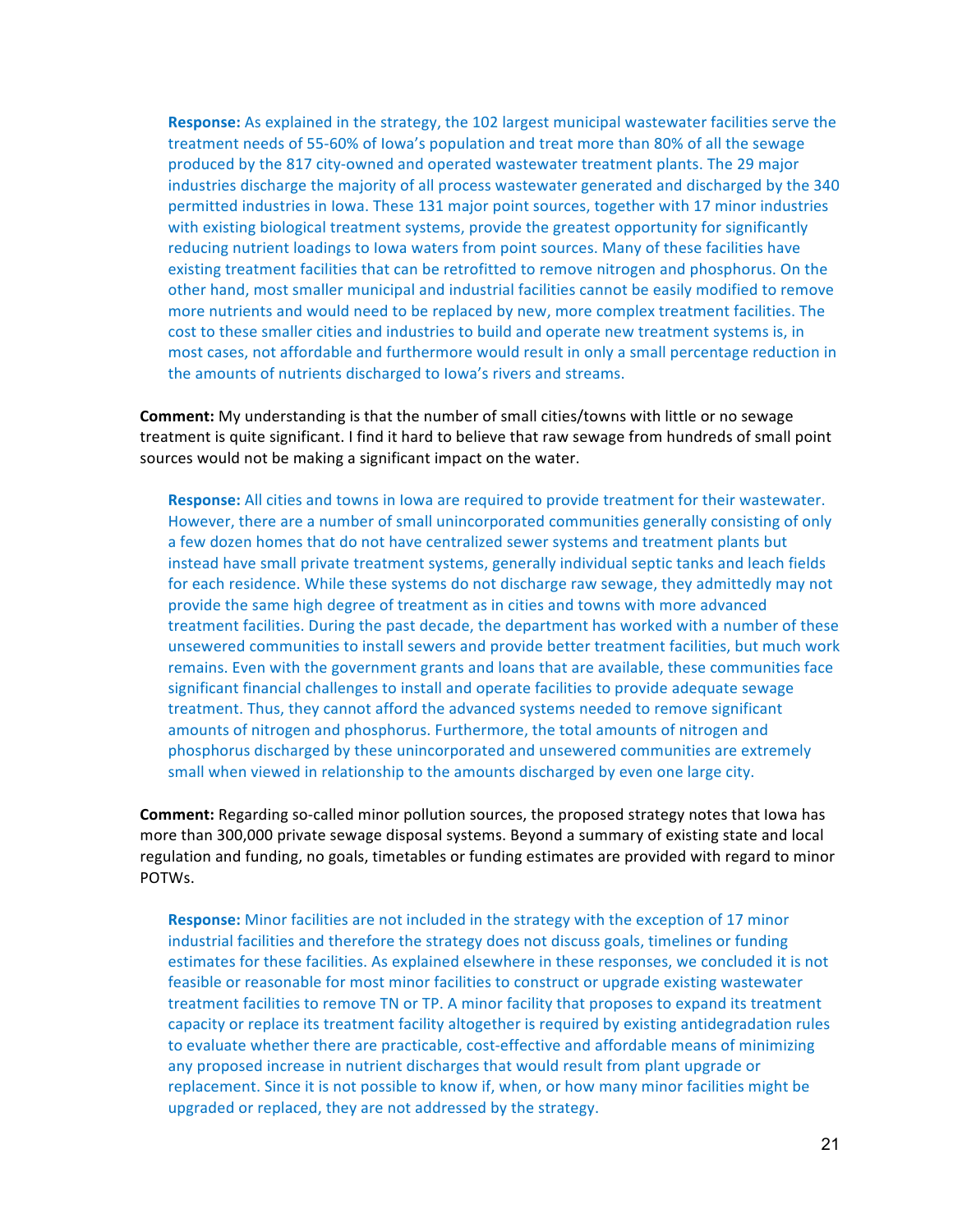**Comment:** Why should cities have to pay for treating the nutrients to a cleaner level than what came in upstream? It seems they are a very easy target.

**Response:** The purpose of the Clean Water Act is to reduce the disposal of pollutants into our rivers and streams. In order to achieve that purpose, we cannot use existing in-stream pollution levels as an excuse to justify the discharge of additional pollutants. The law looks at the uses that could be attained for that stream and standards are set to protect those attainable uses, rather than just the uses that are being achieved today. The intent of the strategy is to reduce discharges of TN and TP to improve water quality in Iowa and downstream.

**Comment:** Will the Nutrient Strategy impact industry (i.e. required sampling, impacts on NPDES Permit Requirements, treatment technology costs, etc.)?

**Response:** Yes. The strategy will have an impact on major industries and minor industries that have existing biological treatment systems for their process wastewater. These industries will be required by their next NPDES permit to sample for total nitrogen and total phosphorus to establish a baseline for the amounts of these nutrients that are being discharged. The permit will also specify requirements to evaluate the feasibility and reasonableness of reducing nutrients to target concentrations of at least 10 mg/L TN and 1 mg/L TP. Where treatment or process modifications are determined to be feasible and reasonable, they will be required to be implemented and there is likely to be a cost associated with this implementation.

**Comment:** Industry contributes to aquatic pollution. Fertilizer plants, food processing and even food-based production of products like ethanol could be contributing a large percentage of the P and N not to mention other toxics to lowa's rivers and streams. Why aren't these addressed in the plan? 

**Response:** Industries are addressed. The strategy requires lowa's largest industries that include fertilizer and pesticide manufacturers, food processors, power plants and others, to collect information on the amounts of nitrogen and phosphorus they discharge and to evaluate the feasibility and reasonableness of significantly reducing these levels. Where reductions are determined to be feasible and reasonable, the industry will be required to achieve these reductions. We don't believe that minor industries not addressed in the strategy generally discharge significant amounts of TN or TP and, because they do not have biological treatment systems, would experience costs for treatment that would be wholly disproportionate to the nutrient reductions that would be achieved.

**Comment:** The strategy should clarify that a facility that discharges less than 10 mg/L total nitrogen and 1 mg/L total phosphorus today will not be required to achieve further reductions.

**Response:** Based on information available to IDNR today it is anticipated that permits will not specify limits more stringent than 10 mg/L TN and 1 mg/L TP where biological treatment is the primary means of achieving the nutrient reduction goals. These concentrations are consistent with the minimum levels considered achievable using biological nutrient removal at a wastewater treatment facility that treats primarily domestic sewage. Effluent limits for nutrients must be based on a case-by-case evaluation and where data on actual plant performance shows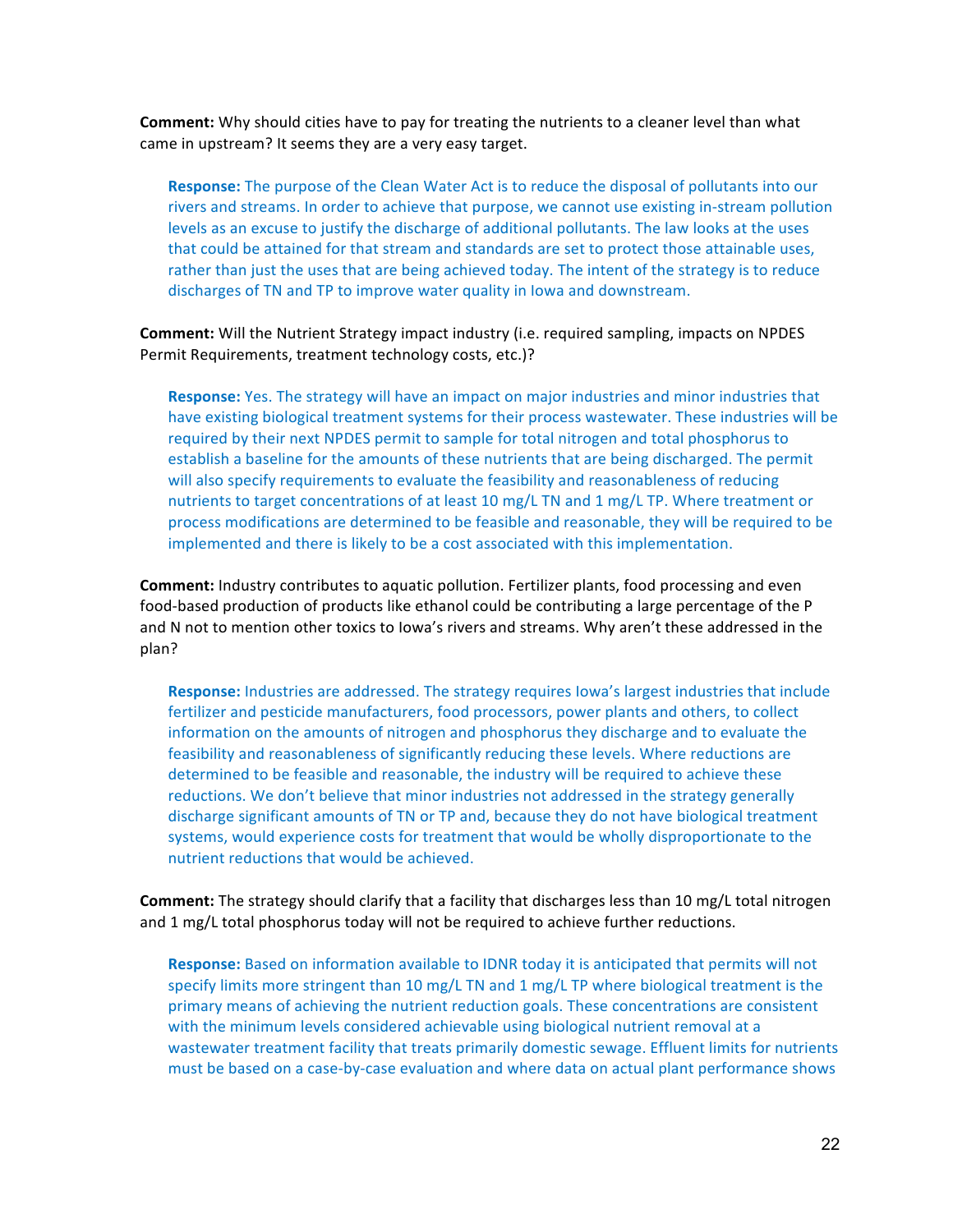that lower levels are consistently achieved, it is possible a permit could specify limits more stringent than  $10 \text{ mg/L}$  TN and  $1 \text{ mg/L}$  TP.

More stringent limits also are possible when a facility discharges to an impaired waterbody and there is an approved TMDL that establishes limits more stringent than 10 mg/L TN or 1.0 mg/L TP, in which case the permit must contain limits based on the TMDL. Second, if numeric water quality criteria are adopted in the future, permits must contain limits necessary to ensure that water quality standards are met and in some cases this could result in limits more stringent than the technology-based limits.

**Comment:** It is unclear how the strategy will be implemented for point sources without biological treatment and whether there are mechanisms by which a facility can demonstrate that it should not be subject to the strategy.

**Response:** Section 3.1 of the strategy has been revised as follows to include a discussion of expectations for facilities without biological treatment.

A facility with one or more nutrient discharges that exceed  $10 \text{ mg/L}$  TN or 1 mg/L TP but where the characteristics of the wastewater make treatment impracticable will be required by its next permit to submit a report within two years of reissuance of the permit with the results of a study that evaluates operational changes and costs for achieving nutrient reductions. The report will also include a proposed schedule for implementing the option or options determined to be feasible and reasonable. The permit will either be amended or an administrative consent order will be issued to include the schedule. Following implementation of operational changes determined to be feasible and reasonable, a six-month optimization period, and a 12-month performance evaluation period, the permit will be amended to include effluent limits determined from the performance evaluation. The NPDES permit will require effluent monitoring for both TN and TP.

**Comment:** The Louisa Generating Station was listed as using an activated sludge treatment system for treating domestic sewage from employees. The activated sludge system was replaced with a non-discharging system.

**Response:** We have revised the strategy to show the Louisa Generating Station does not provide biological treatment for wastewater that may be subject to this strategy.

**Comment:** What will be required of point sources not specifically listed in the strategy? Will they be required to collect data, evaluate nutrient reduction opportunities, and implement those reductions determined to be feasible and reasonable?

**Response:** It depends. Rules currently require that all facilities that treat wastewater in amounts equivalent to that of a city of 3,000 people or greater, and which discharge on a continuous basis, must monitor their discharge for TN and TP. These requirements are being specified in permits today as they are issued or reissued regardless of whether or not the facility is specifically identified in the strategy.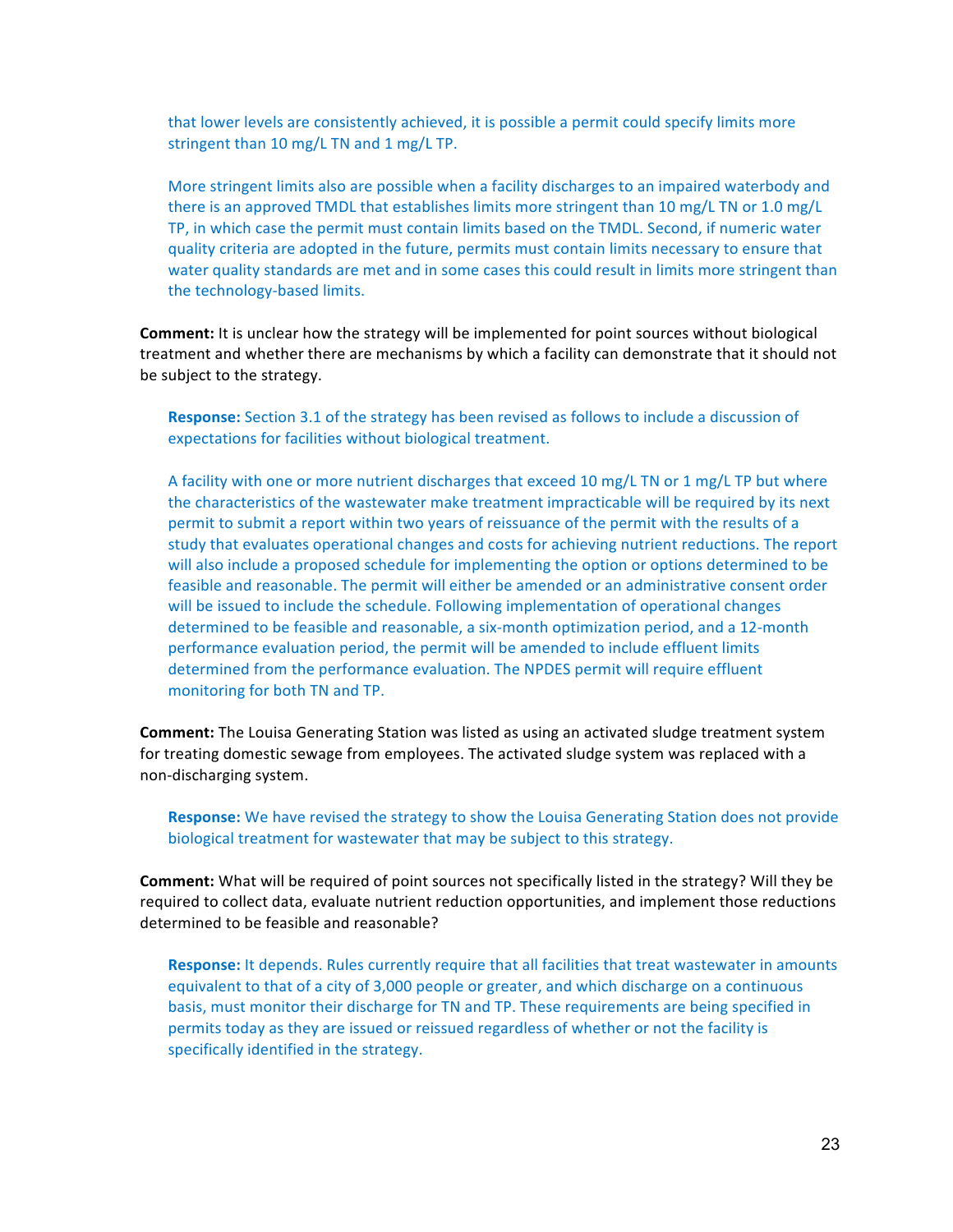Facilities not listed in the strategy are required by lowa's antidegradation policy to evaluate alternatives when changes are made to process or treatment systems that would result in the discharge of a new or increased amount of any pollutant including nitrogen and phosphorus. A facility is required to implement the least degrading alternative that is determined to be practical, cost effective and affordable. So, there may be facilities not listed in the strategy that will be required to evaluate nitrogen and phosphorus reductions in conjunction with plant changes. These reductions, however, would be implemented only when they are determined to be practical, cost effective and affordable.

**Comment:** The strategy outlined for point sources is for the most part clearly articulated, with specific goals and mechanisms to achieve them, both in terms of structures and expected financial support. However, the details provided primarily target municipality-based nutrient reduction, with relatively little attention to that which is industry-based. In addition, timelines for point source nutrient reduction are lacking.

**Response:** We assume that the details being referred to in the comment are the descriptions of biological nutrient options in the strategy. These descriptions apply equally to POTWs and industries that have existing biological treatment plants. We are unable to provide detail with regard to industrial facilities without biological treatment. For these facilities we don't have information to know  $(1)$  if nutrient reductions are feasible,  $(2)$  what practices might be employed, and (3) what reductions these practices might obtain. These details will be provided by each facility in the initial evaluation called for in the strategy.

As discussed elsewhere in these responses, the amount of time that individual point sources will require to install nutrient removal facilities will vary considerably depending on a variety of factors, including the type and age of existing wastewater treatment facilities, the feasibility and cost of modifying existing treatment facilities, a discharger's financial status and current debt, and (for POTWs) the existing user charges. Therefore, this strategy purposely does not establish a single time frame for achieving the targeted reductions.

**Comment:** Some small and large communities have made conscientious decisions to provide facilities above and beyond their current needs and regulatory requirements. Their past efforts and investment would not be acknowledged while those communities that have made conscious decisions to avoid progressive steps toward contributing to water quality improvements would continue to be ignored.

**Response:** We disagree. A facility that has already installed and is operating biological nutrient removal or another nutrient reduction technology will not be required under this strategy to invest in additional nutrient treatment and thus those previous efforts are certainly acknowledged. Facilities addressed by this strategy that have not installed nutrient reduction technology will be required under this strategy to do so when it is found to be feasible and reasonable and thus are clearly not ignored.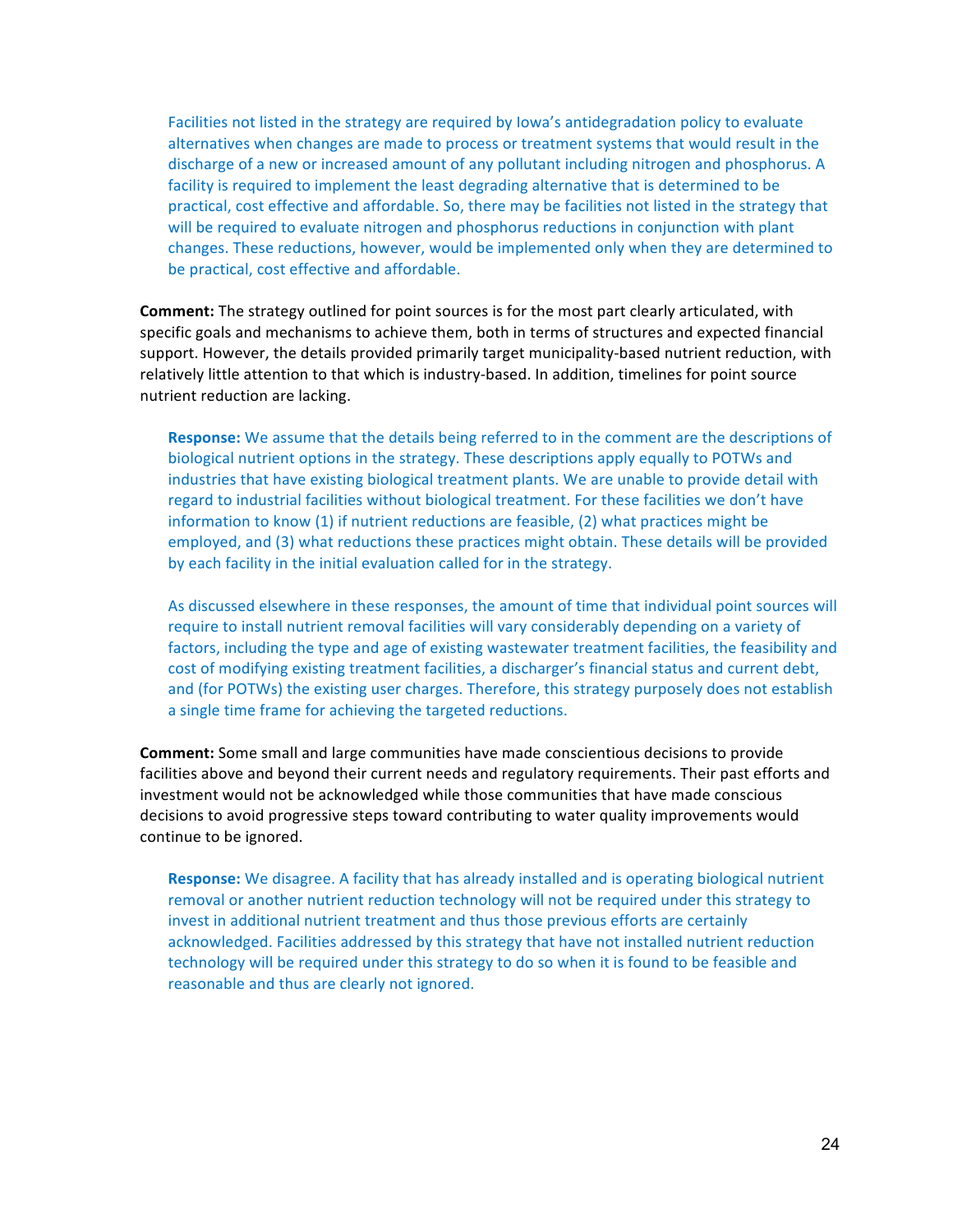## **Permit Requirements – Studies**

**Comment:** Will permits specify different requirements for a municipality that already has treatment installed?

**Response:** Yes. If treatment for nutrient reduction is installed and operating, the first permit issued to a facility under this strategy will specify effluent limits for TN and TP if data is available with which to establish limits; the permit will also require monitoring for TN and TP (See Nutrient Reduction Strategy, November 2012, Section 3.1, Implementation Plan Details, Category 1.a., page 6). If treatment is installed but is not operating, the permit will require it to be operated and will specify only monitoring. However, the permit will subsequently be amended or reissued to specify effluent limits after an 18-month process optimization/performance evaluation period (See previous citation Category 1.b. of the Strategy).

**Comment:** Will the permit for a municipality with high nutrient loadings from industry acknowledge an alternative to the 10 mg/L TN and 1.0 mg/L TP limits?

**Response:** Yes. Municipal and industrial facilities with raw waste TN or TP loadings higher than typical domestic sewage will be expected to provide percentage reductions similar to those for municipal facilities with typical domestic sewage concentrations (i.e., 66% reduction in TN and 75% reduction in TP).

**Comment:** Should the feasibility report that follows the initial two-year evaluation period contain information that assesses "affordability" similar to what is required for an antidegradation alternatives analysis?

**Response:** Yes. For each technology evaluated, the report must evaluate both feasibility and reasonableness. A project is not considered to be feasible or reasonable if it is not affordable. Therefore, reports must provide estimates of capital and annual operating costs with POTWs also reporting the impact on user rates used to assess affordability.

**Comment:** What requirements may stem from the feasibility study? Even if the study concludes that nutrient reduction is feasible, it would seem to be economically unreasonable to install treatment facilities at each plant location.

**Response:** The required evaluation is expected to lead to a conclusion as to whether or not nutrient reduction at a particular facility is feasible and reasonable and to what extent. Facilities will be required to proceed with projects to reduce nutrients when it is feasible and reasonable to do so. The department has already determined that technology is available and generally affordable for most major POTWs to construct or modify treatment systems to include biological nutrient removal. The same technologies are available to major and minor industries with existing biological treatment systems, and we assume nutrient reduction by these facilities is also feasible and reasonable. We are uncertain about the feasibility and reasonableness of nutrient reductions by industries that do not have biological treatment. This uncertainty is due to lack of information on the amounts of TN and TP in discharges from these facilities as well as lack of cost estimates for options available for reducing nutrients at these facilities. If any facility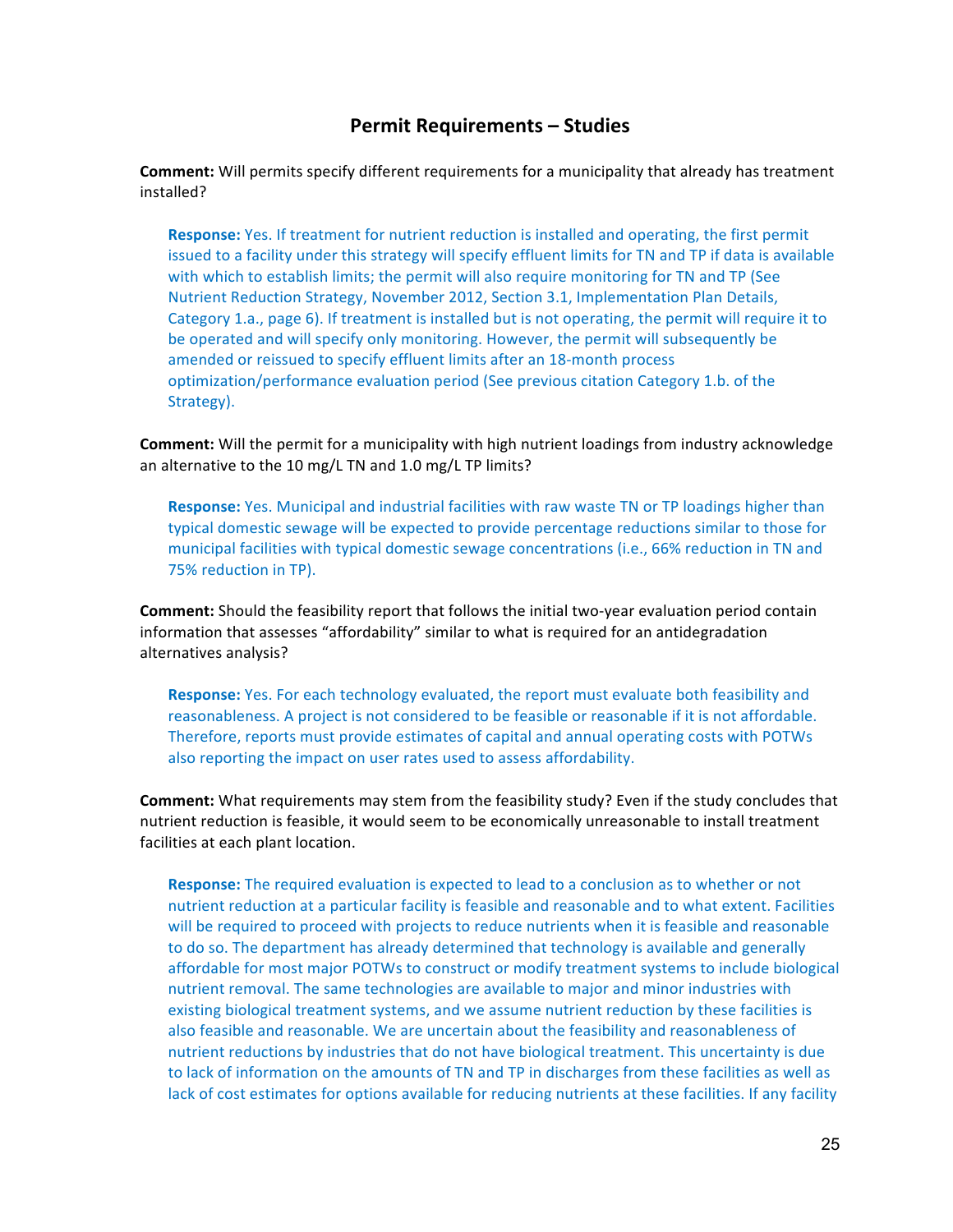demonstrates that nutrient reduction is not technologically feasible or is not reasonable due to cost or other factors, it will not be required to implement nutrient reduction practices. The strategy deliberately does not specify timeframes for facilities to achieve nutrient reduction goals. This will allow those facilities that may not be able to afford to make treatment improvements in the short-term to propose longer schedules that account for local situations.

**Comment:** There is no mention of who conducts the study, when the study does or does not need to be conducted, how the study differs from antidegradation and if there are mandatory requirements resulting from the feasibility study.

**Response:** We expect that most facilities, especially those with biological treatment systems, will have feasibility studies prepared by an engineer or other professional trained to gather and assess technical data and evaluate treatment technologies and costs. Industries without biological treatment may be more likely to evaluate operational changes using their own resources. In either case, permits will not require that a third party perform the evaluation. If nutrient reduction is determined to be feasible and reasonable, and if construction or modification to a treatment system is proposed, a construction permit will be required; this process typically requires the services of a licensed engineer.

Each of the 148 facilities listed in the strategy will be required to collect data and evaluate the feasibility and reasonableness of reducing nutrients either through treatment, process or operational changes.

The study requirement is similar to an alternatives analysis required by Iowa's antidegradation policy. This policy, however, applies only when a facility proposes to discharge a new pollutant or to increase the amount of a pollutant already discharged. The nutrient strategy is different in that it will require facilities to evaluate the feasibility and reasonableness of reducing existing levels of nutrients in a discharge. The report that results from this evaluation may contain similar information to that found in an alternatives analysis.

Where the evaluation concludes that nutrient reduction is feasible and reasonable, a facility will submit a schedule for constructing treatment or implementing process or operational changes designed to reduce nutrients in its discharge. Upon completion of construction, and following an 18-month period of process optimization and performance testing, effluent limits will be established in the facility's NPDES permit.

#### **Permit Requirements – Limits**

**Comment:** A plant could be in compliance with a 1 mg/L phosphorus limit 99% of the time but one significant excursion could result in noncompliance with an annual average limit for the better part of a year or result in a facility having to treat to levels less than 1 mg/L to ensure it complies at all times. Is there an alternative to an annual average limit?

**Response:** Effluent limits in NPDES permits are typically expressed as 30-day or monthly average limits, 7-day or weekly averages, or daily minimum or maximum. However, there are several reasons we believe it is more appropriate to specify nutrient limits as annual averages instead of 30-day or 7-day average limits: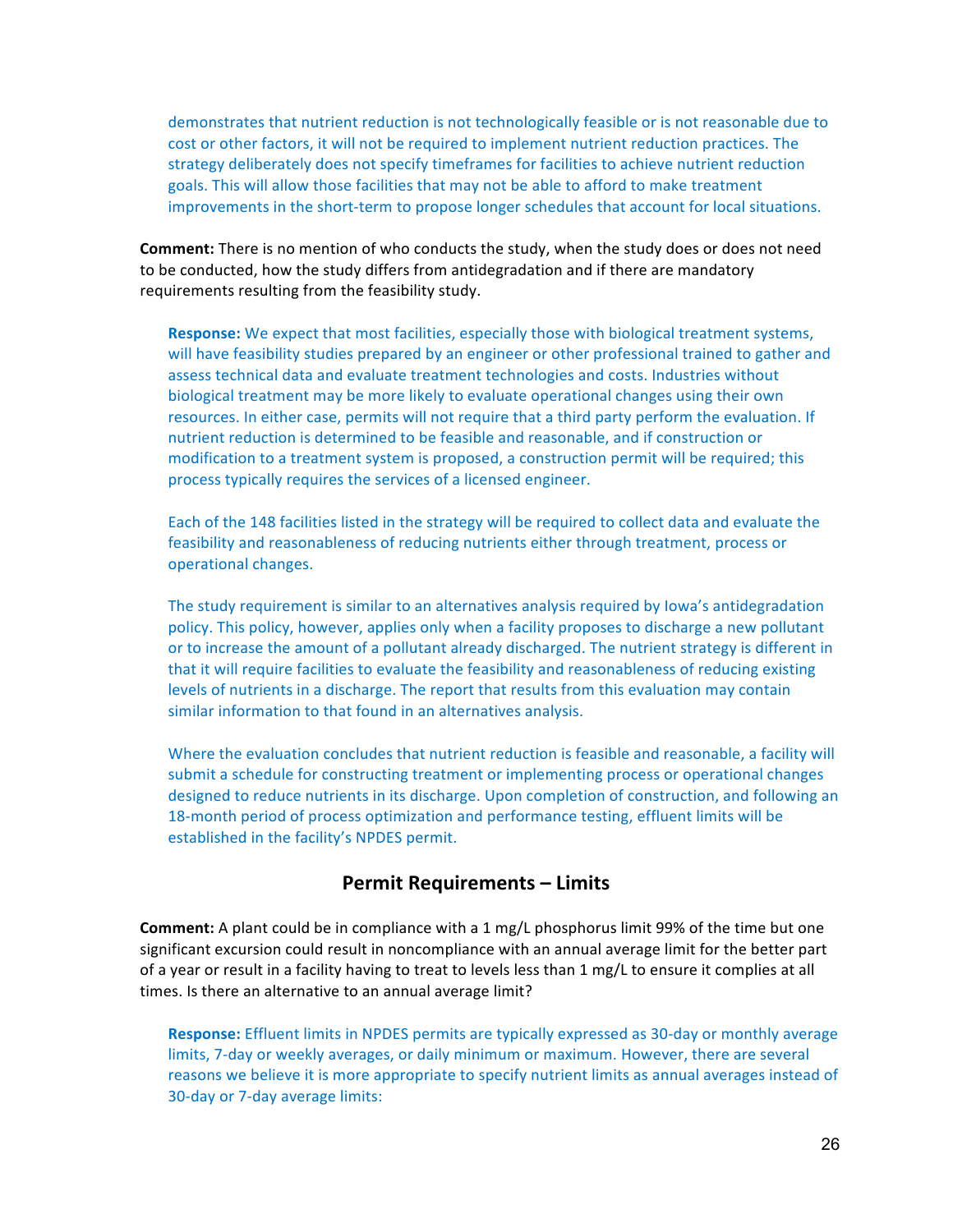- EPA found that annual permit limits for nutrients designed to protect Chesapeake Bay were appropriate. Unlike toxics and most other pollutant parameters that can have a direct and immediate impact on water quality, nutrients usually do not have a direct or immediate impact. Nutrient assimilation and processing in the environment takes time and delays and buffers the time between discharge and effect on water quality. Impacts such as algae blooms and the Gulf hypoxia problem generally occur far downstream from the point at which the nutrient was discharged.
- Short term fluctuations in nutrient concentrations in a discharge are equalized as the discharge moves downstream where it mixes with discharges from other point and nonpoint sources and as the nutrients undergo physical and biological changes.
- The degree of biological nutrient removal is expected to change seasonally with changes in water temperature.
- Annual average limits lessen rather than increase the chance that a single high value will result in noncompliance. The more sample results that are used to calculate an average, the less impact a single high value has on the average.

In response to the concern that a violation of an annual average limit would be viewed as multiple violations, the department is proposing to specify in permits that a violation of an annual average limit will be considered a single violation and not multiple violations.

**Comment:** How will the strategy impact a facility that withdraws water from a river or stream that contains nitrogen and phosphorus, uses the water for cooling, and returns the water to the river? Will limits be based on "net addition"; that is, will they account for the amounts of nitrogen or phosphorus in the intake water?

**Response:** Discharges of once-through, non-contact cooling water will not be subject to the strategy, and facilities will not be required to evaluate nutrient reductions for these discharges. If an industry provides treatment for the sewage from its employees separate from treatment of other wastewater, the discharge from the sewage treatment system will also not be subject to the strategy as such discharges would be comparable to those from minor POTWs which are not addressed by the strategy. For other outfalls, the department will determine on a case-by-case basis whether to specify nutrient requirements in permits and will work with the facility during development of the permit to address issues such as "net addition." Facilities are encouraged to begin collecting data on total nitrogen and total phosphorus concentrations in discharges other than once-through cooling water and domestic sewage; this information will help facilitate discussions on whether nutrient reduction requirements are needed in permits. We recommend, however, that facilities consult with the department prior to starting a monitoring program to ensure that samples are collected at appropriate locations.

**Comments:** -Unless impracticable within the meaning of 40 CFR 122.45(d), monthly and short-term permit limits, based on annual limits, would be required in NPDES permits.

-We are concerned that permit limits will be expressed as an annual average in permits. This method of measurement would allow effluent limits to exceed permit limits by a significant amount for stretches of the year and/or for significant periods of the year.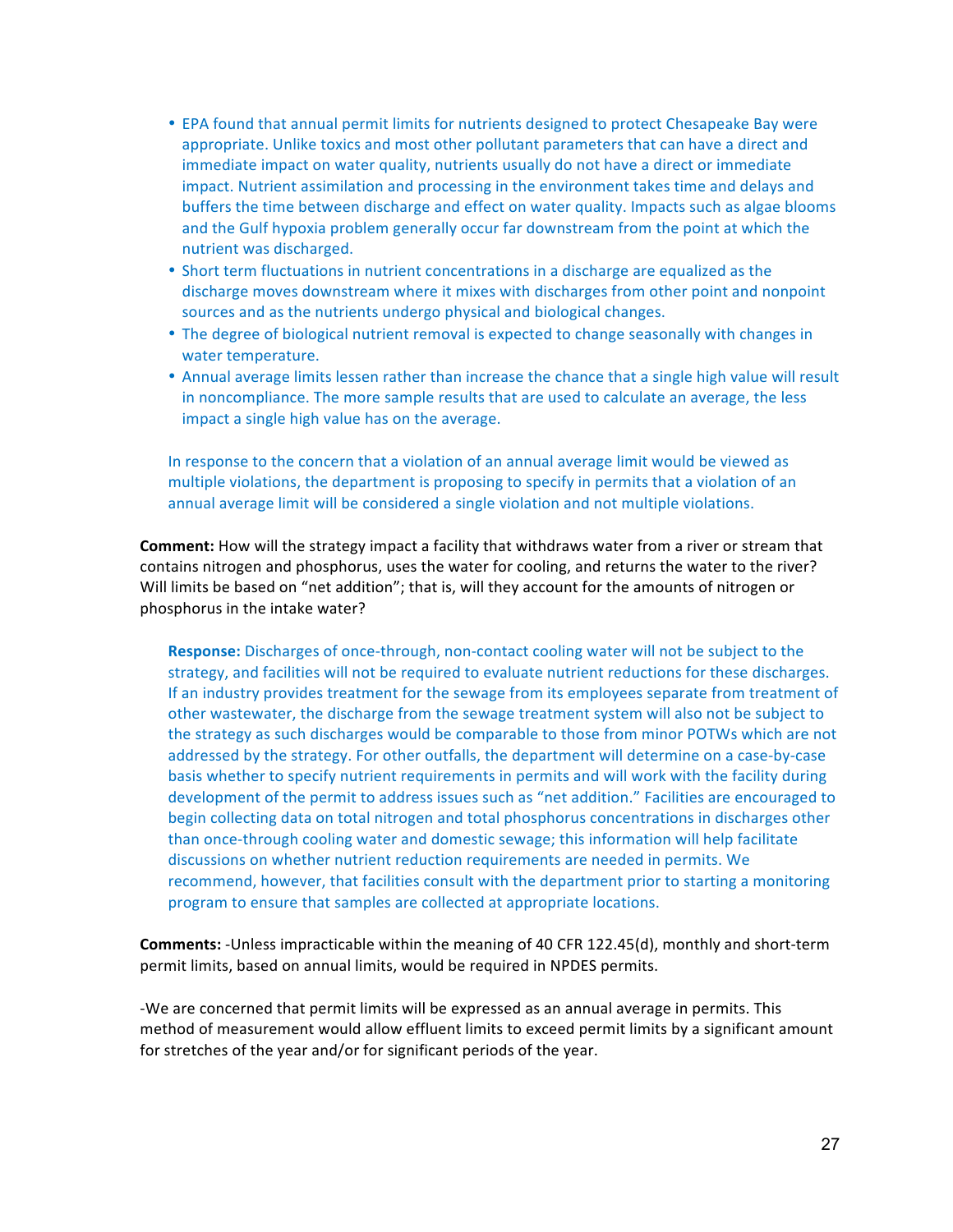**Response:** The strategy calls for specifying only annual average nutrient limits in NPDES permits because we think that doing so best reflects the goal of the strategy  $-$  to achieve a 45% reduction in the annual nutrient loads to lowa waters and the Gulf of Mexico. The strategy also ensures parity with nonpoint sources that will be striving to achieve annual, not monthly, weekly, or daily reductions in nutrient loadings. We are aware that annual average nutrient limits without corresponding short-term limits have been specified in permits issued in other states. Further, we are aware that EPA found in connection with the Chesapeake Bay restoration that expressing limits for nitrogen and phosphorus on a daily, weekly, or monthly basis was impracticable while limits based on annual loadings were found to be appropriate. We will continue to work with EPA Region 7 as the strategy is implemented to resolve any issues about how averaging periods for nutrient limits are specified in permits.

**Comment:** To the extent that numeric effluent limits are placed in NPDES permits they should be load limits only and should be based on the target concentration and average wet weather flow.

**Response:** The rule upon which this strategy hinges requires that permit limits must be determined on a case-by-case basis considering the effect of the pollutant in water and the feasibility and reasonableness of treating the pollutant. This case-by-case determination cannot preemptively preclude limits either higher or lower than the target concentrations of 10 mg/L TN and 1.0 mg/L TP described in the strategy. Based on information available to IDNR today it is anticipated that permits will not specify limits more stringent than 10 mg/L TN and 1 mg/L TP where biological treatment is the primary means of achieving the nutrient reduction goals.

We have modified Section 3 of the strategy as follows:

Effluent limits for TN and TP will be expressed as annual average mass limits. The department will document how the mass limits are calculated in the permit rationale prepared at the time the permit is amended or reissued to include TN and TP limits.

**Comment:** How do TMDLs, for example one for nitrate, affect the strategy in terms of final nutrient limits that end up in a permit?

**Response:** It depends. Where there is an approved TMDL, permits must contain limits that are consistent with the TMDL. An existing TMDL may specify a limit for one or more facilities that is more stringent than a technology-based limit established in accordance with this strategy. In this case the TMDL limits would be specified in the permit. It should be pointed out that of the approximately 100 lowa TMDLs approved to date, only the Cedar River TMDL specifies limits for total nitrogen for point sources, and only the TMDLs for Milford Creek (Dickinson County), Camp Creek (Polk County), Yeader Creek (Polk County), Middle Fork S. Beaver Creek (Grundy County), North Fork Maquoketa River (Dubuque and Delaware Counties), Trumbull Lake and Black Hawk Lake (Sac County), specify limits for phosphorus.

For future TMDLs, the technology-based limits discussed in the strategy will be used as the basis for setting the WLA for point sources. The IDNR will not impose effluent limitations for total nitrogen or total phosphorus in permits more stringent than those described in the strategy unless it is determined that lower limits are necessary to allow the stream or lake to meet lowa water quality standards.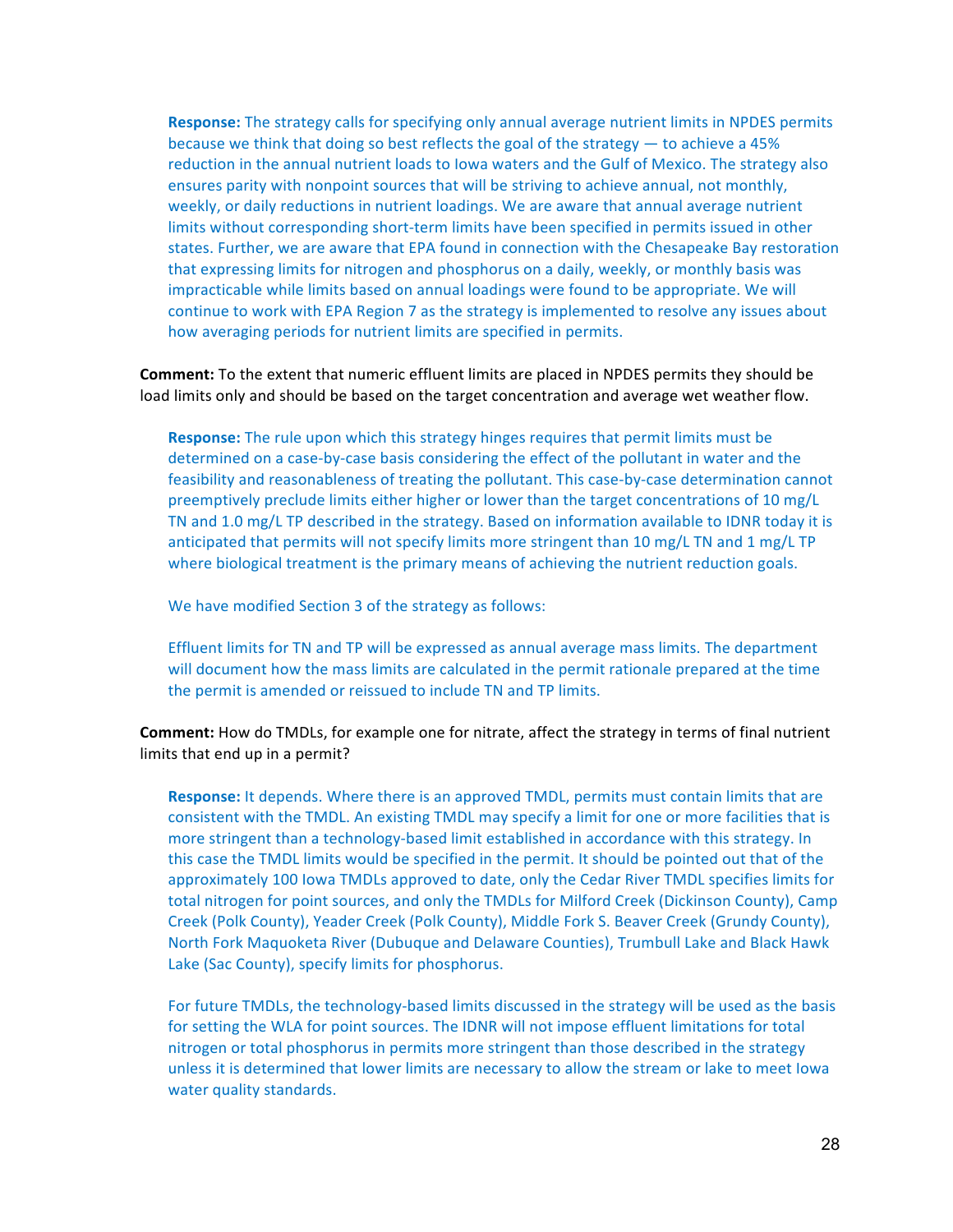**Comment:** Under existing lowa law, NPDES permits should have limits on discharges of phosphorus where the discharge might contribute to violations of the dissolved oxygen standards.

**Response:** lowa's water quality standards specify minimum dissolved oxygen levels for all designated lakes, rivers and streams. When it is determined in connection with the issuance or reissuance of an NPDES permit that a point source discharge has a reasonable potential to cause or contribute to a violation of the dissolved oxygen standard, or any water quality standard, the permit must specify a limit for that pollutant. Many NPDES permits specify limits for dissolved oxygen, but there is no regulation that specifically requires limits on the discharge of phosphorus to prevent violations of the dissolved oxygen standard.

**Comment:** The strategy should not arbitrarily limit the results of the proposed economic and technological evaluation by stating that the technology-based limits will not be more stringent than 10 mg/l TN and 1 mg/l TP. If the evaluation determines that more stringent effluent limits are economically and technically feasible, those limits should be used as the technologically-based limits.

**Response:** Section 3.1 of the strategy has been revised to clarify that technology-based effluent limits will be determined on a case-by-case basis using actual plant performance data. Facilities are expected to be designed to achieve target levels of 10 mg/L TN and 1.0 mg/L TP but we acknowledge that limits either more or less stringent than these targets are possible in certain circumstances.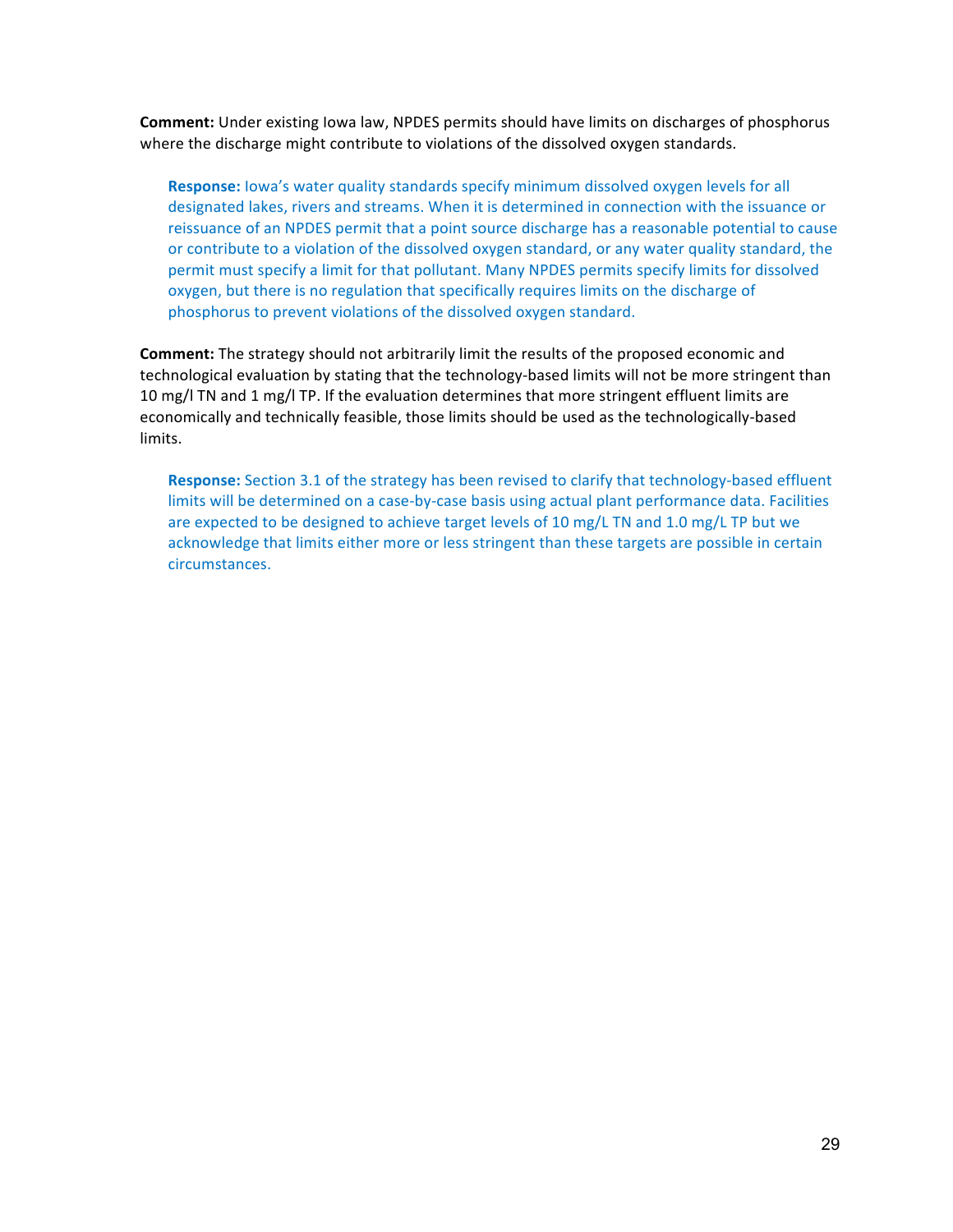### **Permit Requirements – Monitoring**

**Comment:** EPA has not approved a test method in 40 CFR Part 136 for determining total nitrogen in wastewater. Analyses for total nitrogen must rely on separate measurements of total Kjeldahl nitrogen, nitrate nitrogen and nitrite nitrogen and these results must be added together and reported as total nitrogen. The uncertainty within each individual method makes determining a regulatory maximum discharge limit with a set detection limit very problematic.

**Response:** It is correct that EPA has not approved a single method for determining total nitrogen in wastewater, but we don't see this as an obstacle to implementing this strategy. EPA regulations require that NPDES permits must specify that pollutant analyses be conducted according to procedures approved under 40 CFR Part 136 except that when there is no approved method, monitoring must be conducted according to a test procedure specified in the permit {see 40 CFR §122.44(h)(iv)}.

The department has previously defined total nitrogen in permits as the sum of TKN plus nitrate plus nitrite and plans to do the same in permits that will implement this strategy. EPA has approved methods for the analyses of TKN, nitrate and nitrite, and we believe these methods are sufficiently sensitive to allow for accurate determinations of total nitrogen at the levels expected in raw wastewater and final effluent at wastewater treatment facilities.

Page 4 of the strategy states that "IDNR will identify the appropriate total nitrogen and total phosphorus lab testing methods for wastewater and ambient stream water quality to ensure consistent data and allow for accurate accounting of removal of nutrients from wastewater treatment plants. These lab methods may be specified in NPDES permits with total nitrogen and total phosphorus testing requirements."

**Comment:** Is it the intention of DNR that the listed facilities will be required to perform various testing/sampling to provide a baseline?

**Response:** Yes. Without first establishing a baseline of amounts of nutrients entering and leaving a treatment plant, neither a facility nor the department will be able to evaluate whether nutrient reductions are feasible and reasonable. The baseline will also be needed to document nutrient reductions. State rules already require that most major facilities sample for TN and TP; thus, even without this strategy, testing for TN and TP will be specified in permits. Because the concentrations of nutrients in wastewater can vary significantly throughout the year, we are suggesting that samples be analyzed once per week for 12 months to establish current levels to be used as a baseline.

**Comment:** Are the listed facilities required to perform the testing immediately upon the plan becoming effective, not when their permits are up for renewal?

**Response:** No. The strategy is only a plan and does not establish specific legal requirements. Requirements from the strategy, including testing requirements, will be established in the NPDES permit when it is issued or reissued. However, that doesn't mean that a facility must wait to begin collecting information on the concentrations of TN and TP in its wastewater. We recommend that a facility consult with the department prior to starting a sampling program to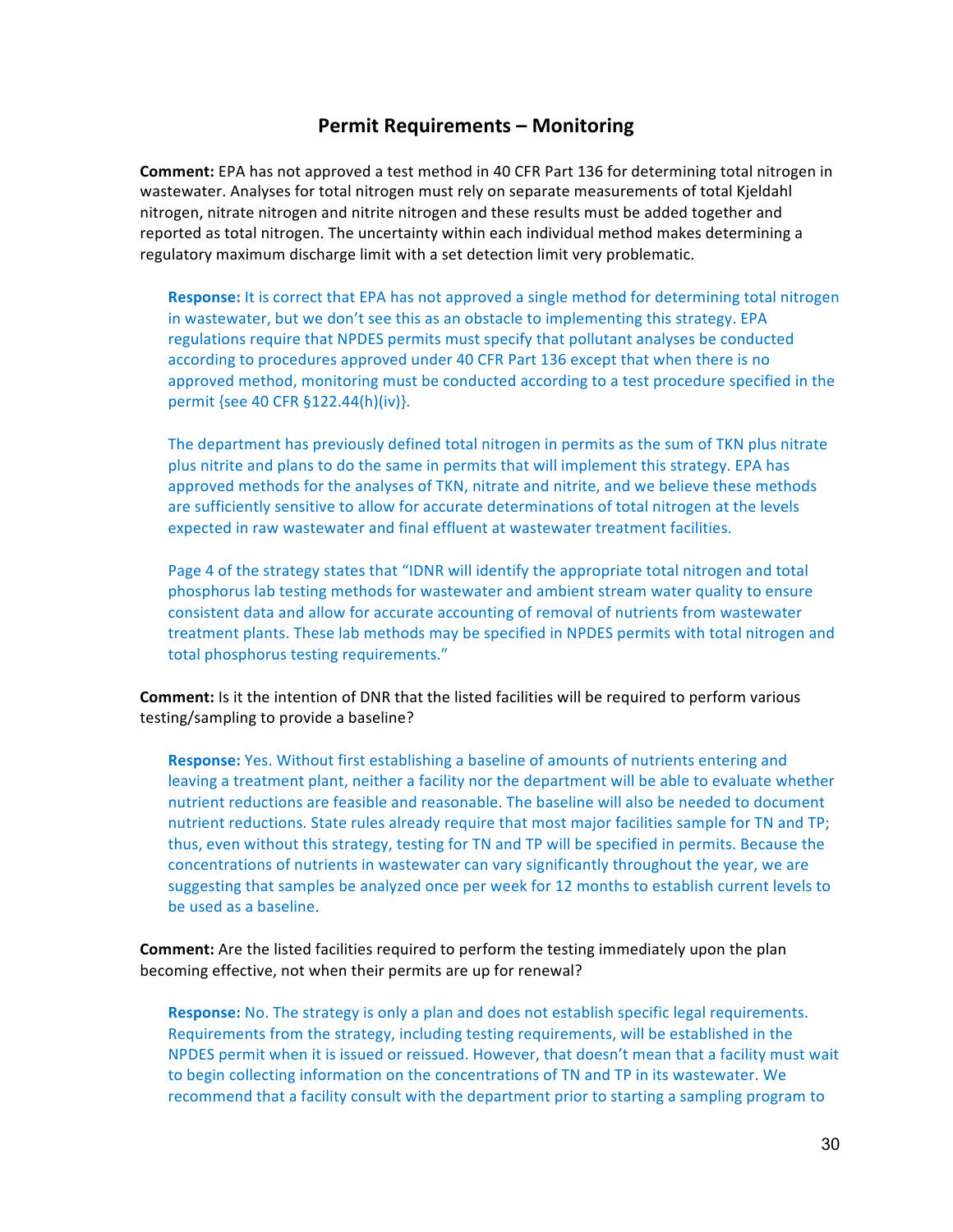ensure that the proper sampling points are identified and the correct sampling and laboratory procedures are used.

**Comment:** Will all NPDES permit holders be required to monitor for TN and TP and to prepare feasibility studies or only those facilities specifically listed in the strategy?

**Response:** Only major POTWs, major industries and the few minor industries listed in Section 3.3 of the strategy will be required to complete feasibility studies.

As for monitoring, any wastewater treatment plant designed to treat the wastewater from the equivalent of 3,000 people or more and which discharges continuously is already required by rule to monitor the final effluent for total nitrogen and total phosphorus. Implementation of this strategy will result in the facilities listed in Section 3.3 having to sample more frequently than the minimum specified by rule and also will require sampling of the raw waste for at least one year to obtain data with which to develop the feasibility study. Permits issued to facilities not listed in the strategy will contain monitoring requirements consistent with IAC 567-Chapter 63.

**Comment:** Will facilities be required to retest following an initial discovery that a discharge contains nutrients above the goals of 10 mg/L TN and 1 mg/L TP? A point source should have a reasonable period of time after initial sampling to adjust processes to meet the goals, especially when the concentrations are only marginally higher than the goals, before having to retest.

**Response:** The strategy calls for an initial evaluation period which includes monitoring of the discharge for TN and TP for at least one-year to establish a baseline from which reductions can be measured. Monitoring will be required on a frequent-enough basis during this evaluation period (e.g. 1 time per week) that we do not expect to find discharges with annual average concentrations that are only marginally higher than the targets. Should this occur, the strategy provides a facility time to adjust processes or construct additional treatment before effluent limits are established in the permit.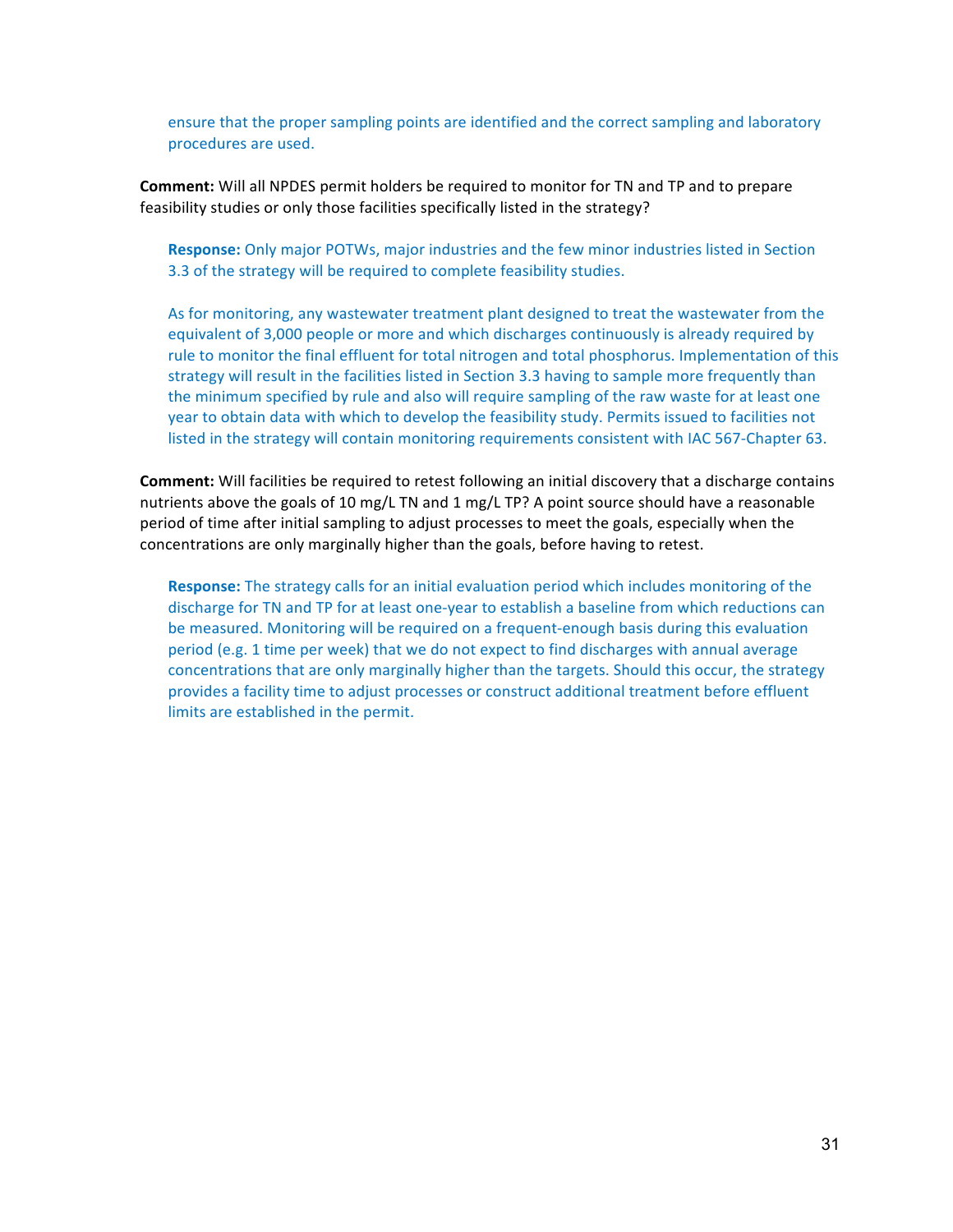## **Permit Requirements – Schedules**

**Comment:** If a new wastewater treatment plant has been built in the last year, how long will a city have to convert to a BNR system? What would be the timeline for a treatment plant that changed to BNR within the last two years?

**Response:** These questions are addressed in the Strategy in Section 3 - Point Source Nutrient Reduction Technology Assessment and Implementation Plan and in Section  $3.1 -$ Implementation Plan Details of the strategy.

The NPDES permit for a facility that has installed and has operated facilities for reducing the discharge of TN and TP for at least two years will be amended or reissued to specify effluent limitations for TN and TP developed using actual plant performance data.

If treatment is installed but has not operated or has operated for less than two full years, the next NPDES permit that is issued will require that the nutrient reduction treatment facilities be operated. Following a six-month optimization period and an additional 12 months of operation, the permit will be modified to specify effluent limits using actual plant performance data.

**Comment:** The strategy should be clear that permits will not contain schedules of compliance for meeting technology-based effluent limits.

**Response:** NPDES regulations allow permits to include schedules of compliance to provide facilities additional time to achieve compliance with Clean Water Act regulations. Such schedules must require compliance as soon as possible but may not extend a final compliance date specified in the Clean Water Act. Because all Clean Water Act deadlines for meeting technology-based effluent limits have passed, permits cannot include a schedule of compliance for meeting the new technology-based limits for TN or TP that will be established in accordance with this strategy.

To comply with federal regulations while providing facilities time to modify operations or treatment systems to reduce nutrient discharges, permits will establish construction schedules for installing or modifying facilities to remove nutrients. Nutrient limits will not be specified in permits until after facilities have been constructed, optimized and sampled to establish performance capabilities. In other words, limits will not be specified until a facility has already demonstrated that it complies with the final limits for TN and TP, thus making compliance schedules unnecessary.

**Comment:** Is it correct that schedules of compliance will not be used to enforce the point source strategy? Instead, construction schedules will be worked on by cities with DNR and enforceable at the state level by DNR correct?

**Response:** Yes. As explained in the previous response, permits cannot contain compliance schedules for meeting technology-based effluent limits for TN or TP. Permits will instead contain schedules that require construction of facilities in advance of establishing permit limits. These construction schedules will be developed by cities and industries, which will be enforceable once they are incorporated in the NPDES permit.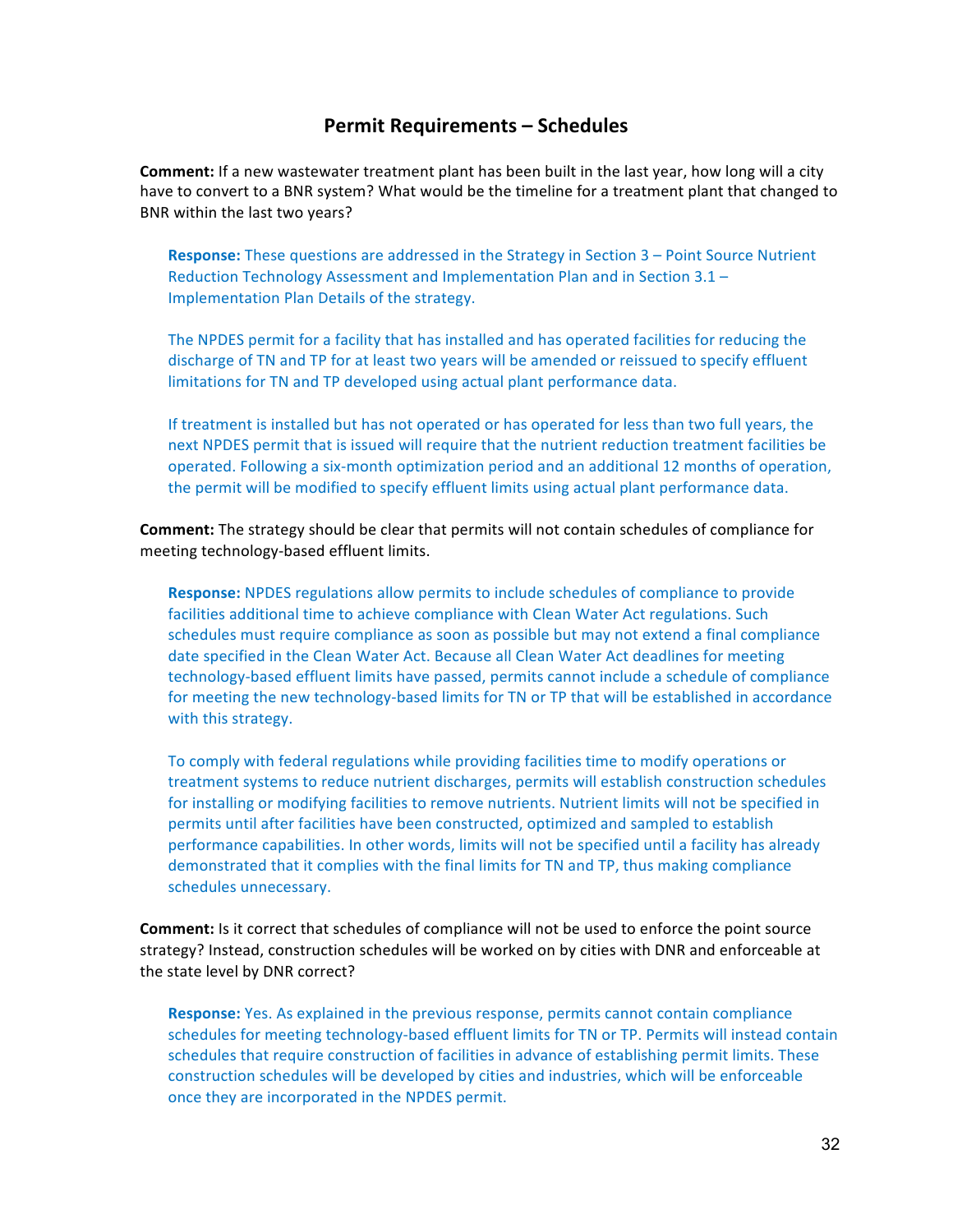**Comment:** Twenty-four months is insufficient time for submitting a report that evaluates the feasibility and reasonableness of reducing TN and TP discharges. It is recommended that the time for submission of the report be extended to 60 months.

**Response:** We believe that two years will provide ample time to collect and analyze information on the feasibility and reasonableness of nutrient reduction and ample time to develop a schedule for implementing changes determined to be both feasible and reasonable. If necessary, a facility can provide time early in the construction schedule it submits as a part of the strategy to collect additional data prior to design of additional treatment facilities.

**Comment:** NPDES permit expiration should be the only trigger for inclusion of TN and TP limits.

**Response:** Requirements to evaluate the feasibility and reasonableness of nutrient reduction technologies will be specified in a permit only when it is issued or reissued. A construction schedule will likely be added by amendment because it will be agreed upon during the term of a permit. Nutrient limits may be added either by amendment or at the time of permit issuance depending on when in a permit cycle the optimization and performance testing needed to establish limits is completed.

**Comment:** The amount of time given each community to achieve point source reduction must take into consideration the community's ability to pay and the amount of money currently spent on improvement of water quality.

**Response:** We agree and have designed the strategy to allow point sources to account for a variety of factors that may impact a community's current ability to pay for improvements to reduce nutrients. It is the facility and not the department that will develop a schedule for implementing operational changes or constructing additional treatment facilities. The schedule can and should account for the age and type of the current treatment facility, the additional treatment needed to reduce nutrients, the cost of treatment plant upgrades, current debt load, user charges and other community-financed water quality projects.

**Comments:** -What is the expected time frame for point sources to collect data, complete feasibility studies and either make operational changes or complete construction of additional treatment facilities to reduce nutrient discharges?

-There is no discussion whatsoever of how or when the goals for point sources would be achieved.

**Response:** The time frame for collecting data and completing a feasibility study is two years from the date the NPDES permit is reissued to require the study. The time frame to construct additional treatment facilities or make operational changes will vary depending on a particular facility's situation. The strategy requires that at the end of the two-year period, a facility must submit an evaluation and a schedule for construction of facilities to achieve significant nutrient reductions that are determined to be feasible and reasonable. One facility may be able to make fairly simple changes in operations in a short period of time while another may need to make major modifications to its treatment plant. One facility may have financial resources available today to begin making modifications while another may need a number of years before it can proceed. Therefore, while the strategy establishes a time frame to collect data and evaluate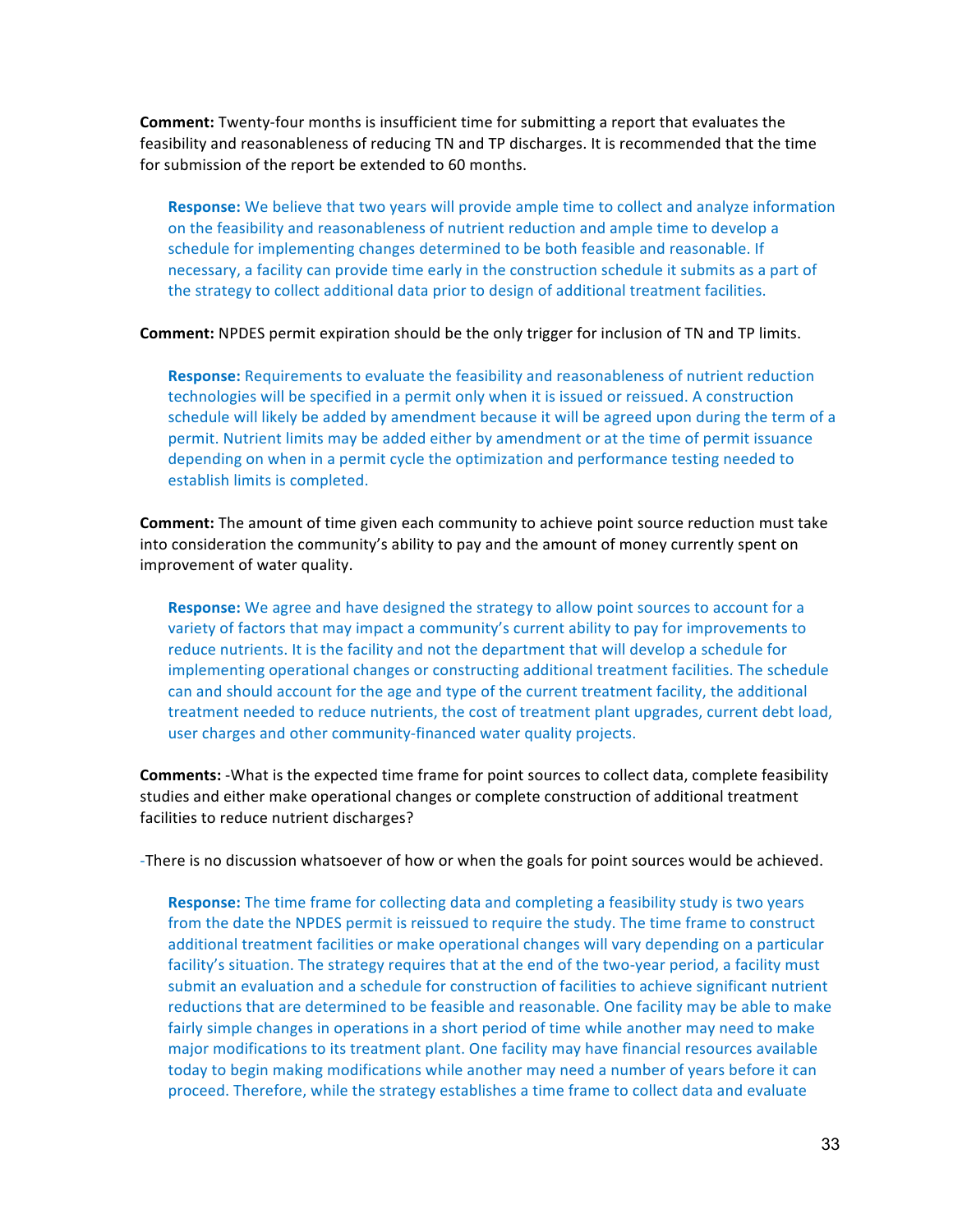options it does not specify a time frame for making operational changes or constructing additional treatment facilities. The feasibility report should provide justification for the requested schedule, especially when the proposed schedule extends beyond one permit cycle (five years).

**Comment:** Why are permittees given two options for limits and schedules in permits?

**Response:** While two options are provided, we expect most facilities to select the option that follows a process of monitoring, evaluation, construction, optimization and monitoring followed by the establishment of effluent limits in a permit. The second option establishes effluent limits and a construction schedule immediately upon permit issuance. We believe there may be facilities that will use the second option because it follows the traditional permitting approach with which they are more familiar, and because of the certainty of knowing precisely what permit limits they must meet.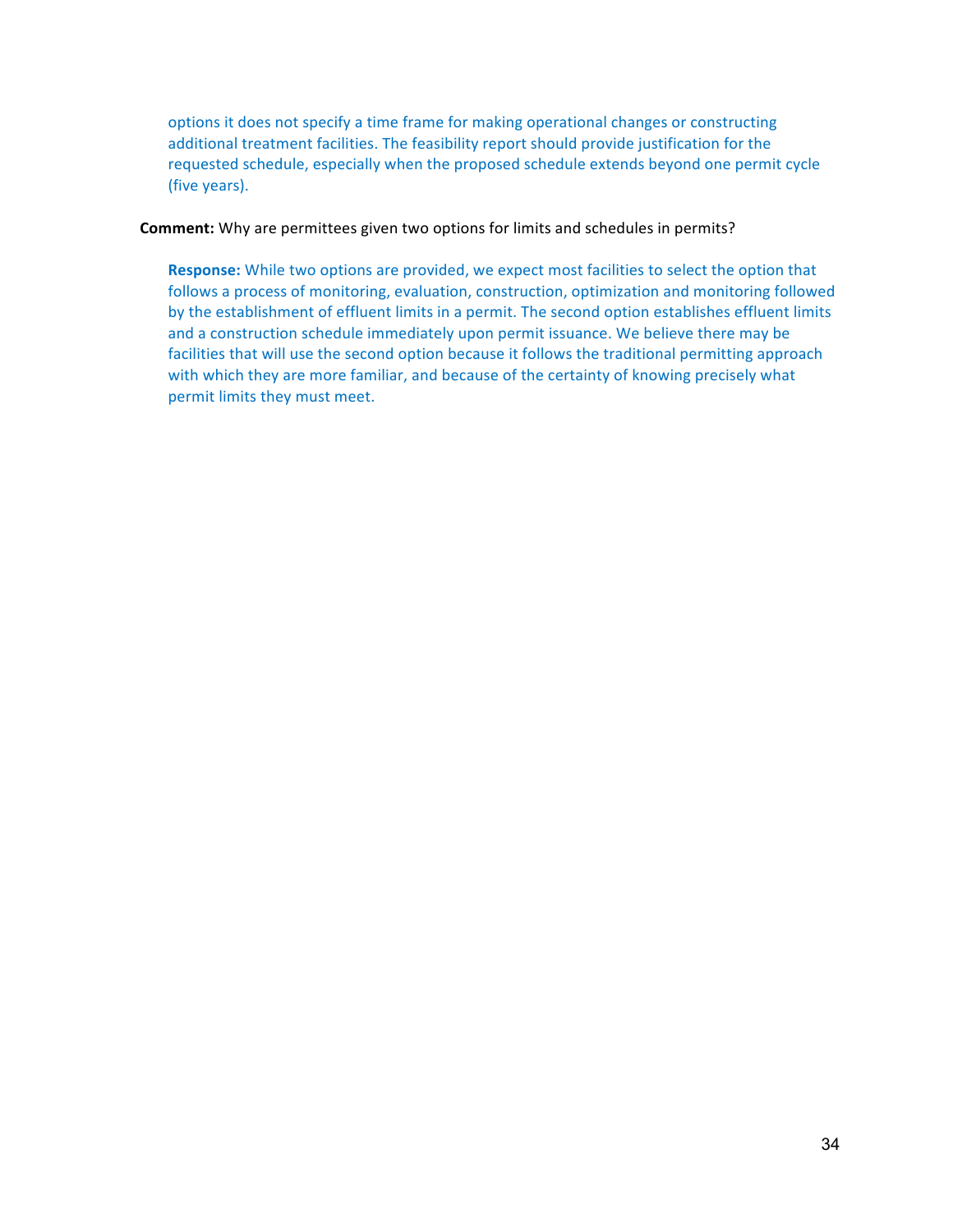#### **Solids**

**Comment:** Since solids will increase with the use of alum or ferric polymers, the operational costs will also increase for solids handling. Will the DNR/IDALS change the land application regulations and rates to keep nutrient loading down so that we need to expand the area to be able to land apply solids?

**Response:** Biological nutrient removal will result in only minor increases in the amounts of solids produced. Chemical addition for phosphorus removal, on the other hand, will increase solids generation, and the operational cost estimates presented in the strategy include the costs associated with disposal of these additional solids. Federal biosolids regulations and lowa rules limit the amount of nitrogen that can be applied to the agronomic rate of the crop grown on the application field, but there should be little to no increase in the amount of nitrogen in biosolids resulting from biological nutrient removal. Current regulations do not limit the amount of phosphorus that can be land applied. We do not anticipate that regulation changes will be needed as a result of implementing this strategy and there are no plans at this time to do so.

#### **Pretreatment**

**Comment:** If an NPDES permit is issued to a POTW that is required to implement a local pretreatment program (those with AWW design flow >5 MGD) and the permit specifies limits for TN and TP, the POTW will be required to develop local limits for TN and TP under its pretreatment program, and specify limits in permits it issues to industrial users. This will be difficult because: (1) there are no set levels for the concentrations of TN or TP in domestic sewage, (2) the IDNR does not have the resources to perform headworks studies for POTWs with AWW design flow of <5 MGD; and, (3) the political backlash will be enormous.

**Response:** EPA's general pretreatment regulations (40 CFR Part 403) prohibit any user of a POTW from introducing any pollutant into the POTW that would cause pass through or interference. Interference results whenever a discharge is introduced to a POTW from a nondomestic source which inhibits or disrupts the treatment process or operations or the sludge process, use or disposal and causes the POTW to violate any requirement of its NPDES permit. Pass-through results when a discharge exits the POTW in quantities or concentrations that cause a violation of the POTW's NPDES permit. A POTW that is required to develop and implement a pretreatment program must develop and enforce specific limits to prevent interference and pass-through.

When a treatment plant is modified to provide nutrient removal, we expect that during the design phase, design influent loadings for TN and TP will be established in much the same way that design capacities are established for CBOD<sub>5</sub>, TSS or TKN. The design capacity can then be used by the POTW to establish Maximum Allowable Headworks Loadings (MAHLs) and a determination of the need for local limits can be made. EPA's *Local Limits Development* Guidance (EPA 2004) describes procedures for developing MAHLs and local limits for conventional and non-conventional pollutants. We see no more difficulty for POTWs to develop requirements for nitrogen and phosphorus than for other nonconventional pollutants.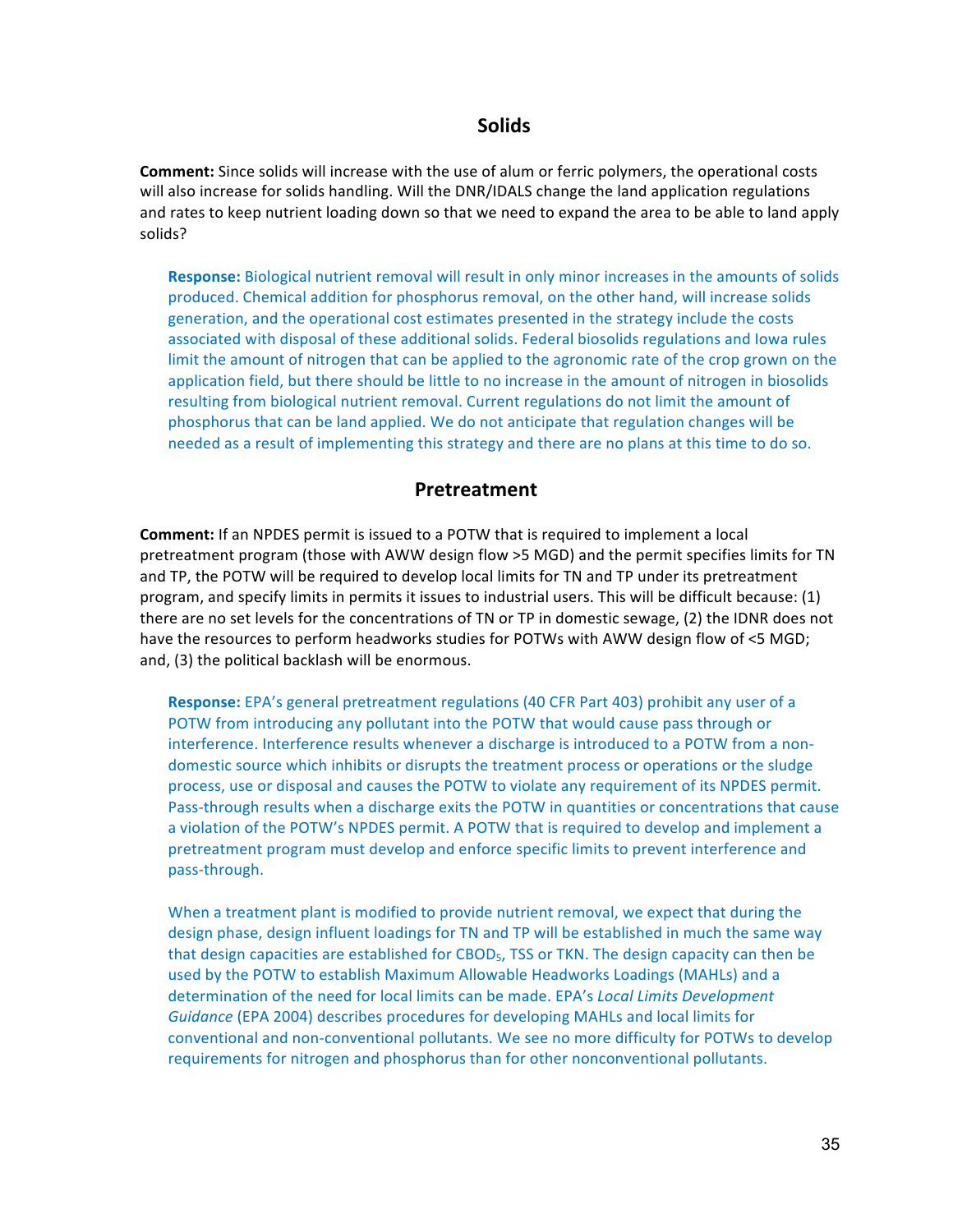**Comment:** Will there be instances where a major POTW will impose limits on the amount of phosphorus an industrial user can discharge or increase user rates on industrial users to pay for nutrient reduction facilities?

**Response:** Possibly. The strategy is based on the premise that biological nutrient removal is feasible and reasonable for most major industries and POTWs, but the strategy does not prevent a facility from using other means to achieve the same results. There could be instances where a POTW determines that the most feasible and reasonable way to reduce phosphorus in its discharge is through chemical substitution by an industrial user. Another facility may determine that chemical treatment of phosphorus by industry combined with biological nutrient removal at the POTW may be the best option. We encourage industrial users that discharge to a major POTW that is affected by this strategy to collect data on the amounts of nitrogen and phosphorus it discharges, because this data may prove helpful as the city moves forward to evaluate, design and construct nutrient removal facilities.

User charges are typically adopted in local ordinances by a city council after opportunity for public input. The costs of capital construction projects and daily operation and maintenance costs are usually shared by all users of the POTW including industrial users. The department has no input into the rates a POTW charges its customers.

#### **Moratorium**

**Comments:** -There may be exceptions to the 10-year moratorium on meeting water quality-based limits for nutrients if a TMDL is developed that establishes a wasteload allocation for nutrients or numeric nutrient criteria are adopted.

-How will DNR respond to EPA's comment on the 10-year moratorium? What changes to the strategy might be made?

**Response:** Section 3 (Implementation Plan) of the strategy has been revised by adding the following language which was already in the Total Maximum Daily Loads section of the strategy:

"TN and TP discharge limits will not be made more restrictive for a period of at least 10 years after the completion of the nutrient reduction process construction unless it is determined that more restrictive limits are necessary to ensure the stream or lake will meet lowa water quality standards."

**Comments:** -Have you considered extending the regulatory certainty period (10 years) for point sources to 20 years which is the timeline used to assess costs? Will EPA accept the 10-year moratorium on more stringent limits?

-Would DNR consider extending the timeline for additional facility upgrades after nutrient controls are installed?

**Response:** The 10-year period is the minimum specified in lowa law meaning a longer period is possible where it is justified. EPA permits staff acknowledge the existence of this lowa law and are supportive of the approach presented in the strategy.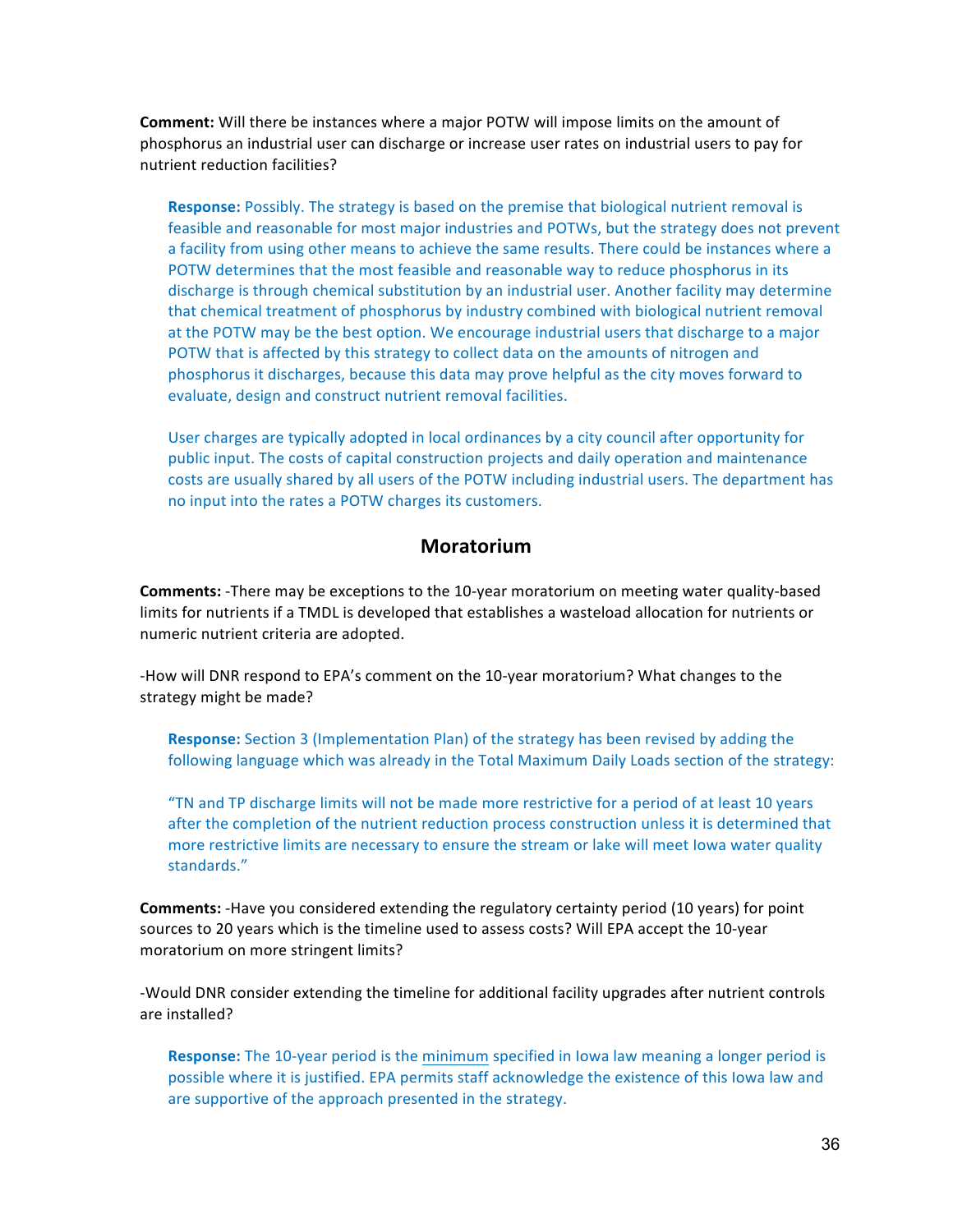The moratorium precludes a facility from having to meet more stringent effluent limits for a period of at least 10 years from the completion of construction of treatment facilities designed to meet all applicable technology and water quality standards in effect at that time. If construction of additional facilities becomes necessary to address new standards adopted during or following the moratorium period, schedules would be developed case-by-case at the time of permit development that would lead to compliance as soon as possible.

**Comment:** What circumstances could result in a city not falling under the 10-year moratorium?

**Response:** In all circumstances a publicly owned treatment works whose discharge meets the final effluent limitations which were contained in its discharge permit on the date construction of the publically owned treatment works was approved by the department, shall not be required to meet more stringent effluent limitations for a period of 10 years from the date the construction was completed and accepted, but not longer than 12 years from the date that construction was approved by the department. In all circumstances, a POTW with an NPDES permit shall achieve compliance as soon as possible as required by federal law.

#### **Costs**

**Comment:** There must be an acknowledgment that point sources are quickly approaching the point where additional improvements to wastewater treatment systems will not be justified under any economic or environmental formula.

**Response:** We believe state regulations and this strategy acknowledge this. For technologybased effluent limits developed on a case-by-case basis such as those proposed for total nitrogen and total phosphorus, there must be a finding made that the limits are both feasible and reasonable. For limits to be feasible and reasonable, there must be technology available to meet the limits, and a facility must be able to afford to install and operate the technology. If there comes a point where additional reductions are needed to meet federal requirements and the technology to do so is no longer feasible or reasonable, other solutions will need to be explored.

**Comment:** What are estimated/potential costs for cities outside of the 102 major municipals affected by the nutrient reduction strategy through the implementation of lowa's antidegradation policy?

**Response:** Potential costs to facilities not specifically addressed in the strategy (e.g. minor POTWs and most minor industries) were not assessed because these facilities are not being asked to install treatment to reduce nutrient discharges. These facilities are not included in the strategy because in general it is not feasible or reasonable for these facilities to install biological nutrient removal. Many of these small facilities utilize lagoons for wastewater treatment and, while these facilities likely remove some nitrogen and phosphorus, they are not specifically designed to do so and cannot be easily upgraded to remove more nutrients. In addition, these communities have fewer users among whom to spread the cost of treatment, resulting in higher costs per user than in larger cities.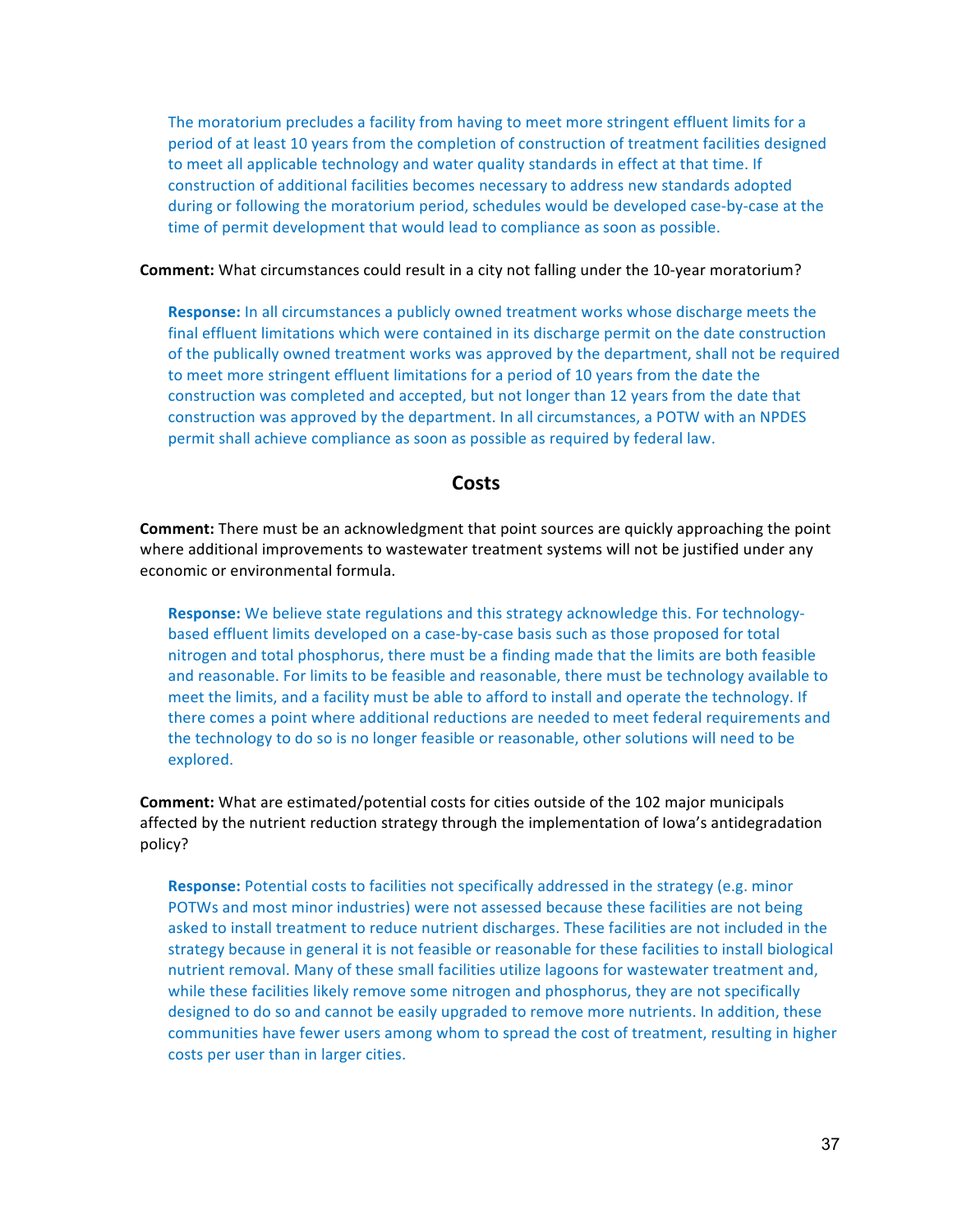**Comment:** IDNR talked about treating to the ability to pay if a city can't afford the 10/1 standard. I do not see that in the plan.

**Response:** As stated in earlier responses, the rule that this strategy relies upon requires a finding that proposed effluent limits for TN and TP for a facility be both feasible and reasonable. If a city cannot afford to install and operate nutrient removal facilities, then it is unreasonable to expect it to do so. However, we expect most, if not all, major POTWs to be able to afford biological nutrient removal, especially considering the flexibility provided in the strategy for developing construction schedules that take into account a city's financial condition.

#### **Comment:** How will affordability be evaluated? Would DNR provide examples?

**Response:** Section 3.1, page 1 of the draft strategy states the following:

"Screening criteria are available to indicate the likelihood that a project will be affordable with minimal information. EPA economic guidance (U.S. EPA 1995) and proposed (now final) rules to implement lowa's disadvantaged communities law (455B.199B) suggest that if the ratio of projected total wastewater costs to a community's median household income (MHI) is less than 1%, then a project is affordable barring very weak community economic indicators. If the ratio is greater than 2%, then a project is not affordable unless economic indicators are strong. Projects resulting in a ratio between one and two percent may or may not be considered affordable dependent upon the strength of secondary economic indicators such as comparison of county MHI to statewide MHI, bond rating, etc."

**Comment:** Funding is a big issue for the smaller major municipal point sources. It's commendable that the strategy is intended to achieve the most "bang for the buck." Cedar Falls is completing a major construction project (\$19 million), and adding a BNR system to the fixed film trickling filter plant would cost the city an additional \$18 million at a minimum, by current engineering estimates and essentially double our debt load. Can there be a top down approach to removing the necessary nutrient loadings? Can the desired total mass reductions be accomplished by focusing on the biggest five or 10 POTWs as opposed to trying to squeeze drastically smaller amounts of nutrients from all 102 of the major municipals?

**Response:** The strategy focuses on a process for establishing technology-based TP and TN limits in an effort to reduce nutrient loadings from point sources. During development of the strategy it became clear that the cost to install nutrient removal technology is likely to be costprohibitive for most small communities and other small facilities. Our data show that major facilities, on the other hand, generally can afford to install and operate treatment systems capable of achieving the nutrient reduction targets. The strategy allows case-specific circumstances to be considered since each community and industry will have to deal with different situations.

**Comment:** It is unclear how this point source strategy can be implemented without adequate funding from the state and federal level. If this is a federal goal, the state should aggressively seek federal funding to help implement the strategy. The only option that exists for cities for financing upgrades is the state revolving loan fund. The state has not allocated any additional grants or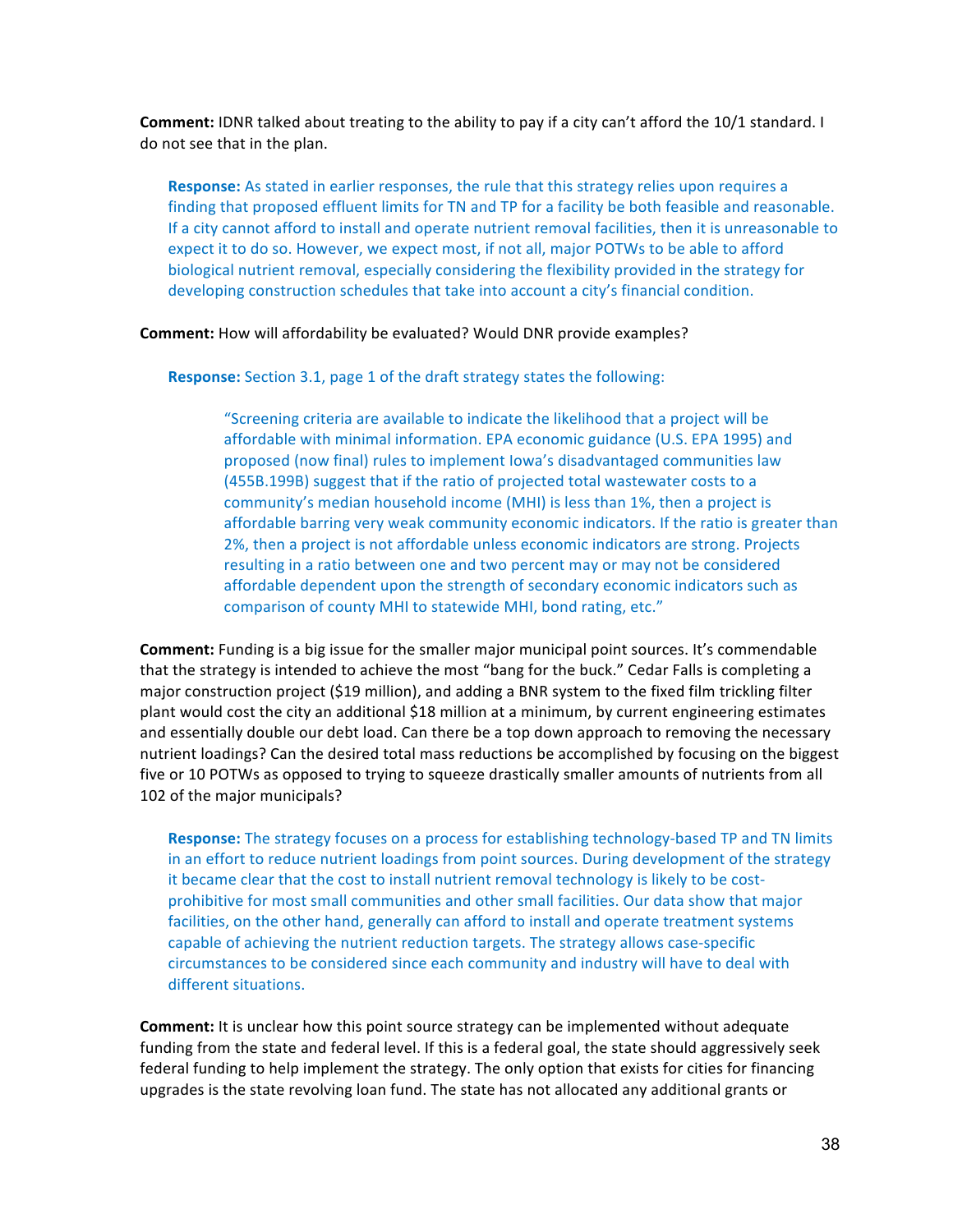funding sources to help lower the cost of this strategy to communities, nor are there any identified federal resources. The full cost for achieving the strategy goals will ultimately fall on ratepayers in these cities. More specifics on obtaining additional funding or funding sources for planning and technological upgrades should be an integral part of the strategy particularly because municipal ratepayers may be commercial or industrial partners that could be adversely impacted by significant rate increases associated with nutrient controls and choose to locate operations outside the State of Iowa.

Will DNR and other nutrient strategy partners support a system of grants or other public funding options to supplement ratepayer contributions to implement the point source strategy?

**Response:** There are no known plans to develop new state or federal funding sources to assist facilities with installing additional treatment for nutrient removal; however, we would support efforts by others to do so. The strategy determined that the affected facilities generally can afford to install and operate such treatment facilities without considering new funding sources.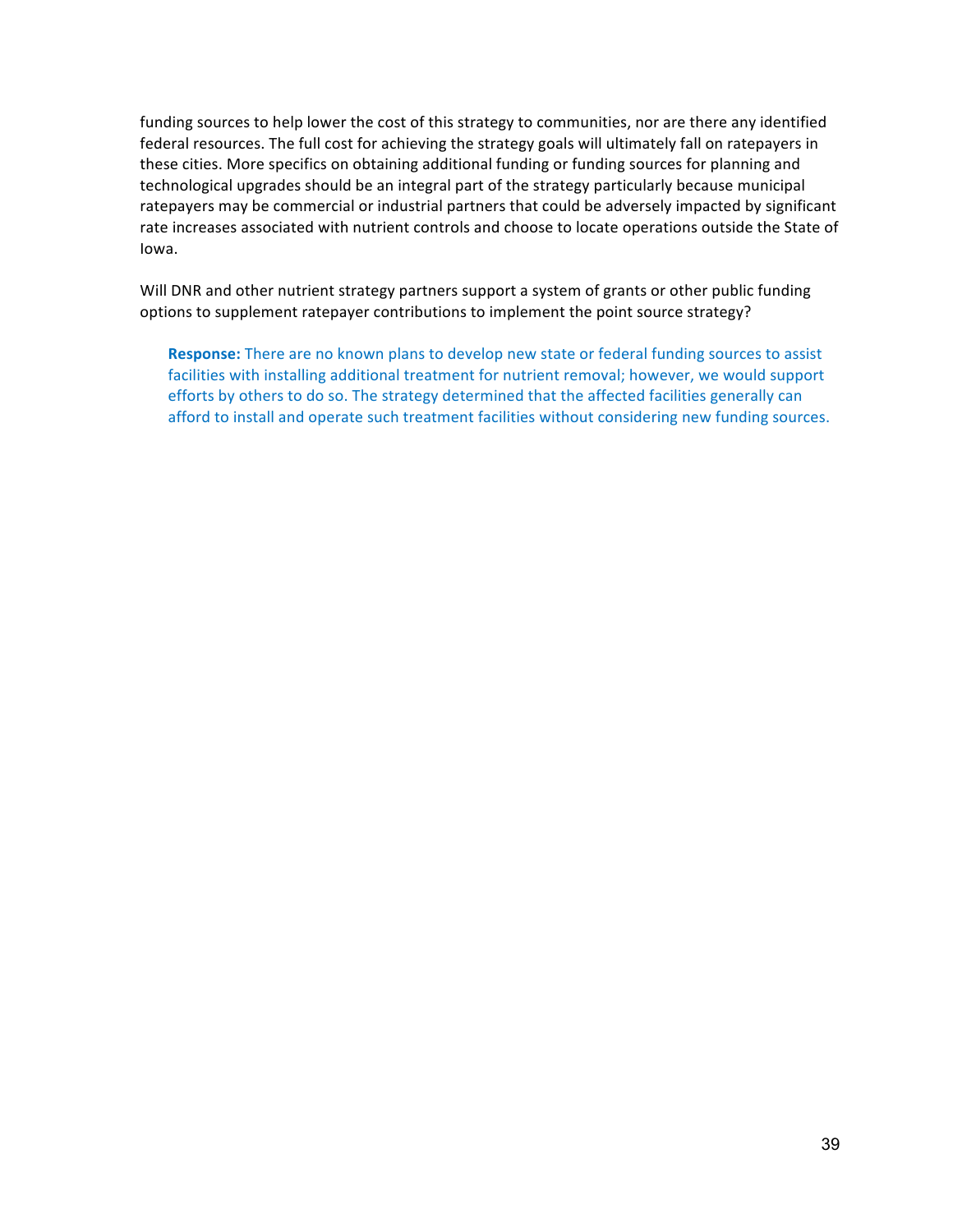## **Priorities**

**Comment:** How will permit renewals be prioritized? Expiration date? Critical watershed? Size?

The 10-year moratorium makes it difficult if not impossible to respond to watershed prioritization that is to be reevaluated every five years according to the strategy. IDNR should use a five-year time table to reevaluate the appropriateness of effluent limits in NPDES permits as the Clean Water Act requires.

**Response:** A number of factors determine if and when a permit can be reissued. These include but are not limited to whether the facility is in compliance with its current permit, the status of the receiving stream designation, staffing, availability of all necessary information, size and location of the facility and when the current permit expires. Where other factors are not at issue, permits will be issued first to major facilities in priority watersheds and to the larger facilities, before smaller ones.

NPDES permits by law are issued for a period of five years although they may be administratively extended and remain in effect for a longer period if circumstances preclude reissuance prior to expiration of a permit. Permit requirements including effluent limits are reevaluated each time a permit is reissued.

## **Trading**

**Comments:** *Several commenters encourage investigating the feasibility of developing a nutrient* trading program while others disagree that a trading program should be pursued.

-In order to meet nutrient pollution reduction targets at minimal risk and cost, the State should:

- Encourage and promote nonpoint source to point source, and point source to point source emissions trading and offset agreements, without creating centralized banks or trading bureaus.
- Allow emissions trading and offsets, under existing laws, utilizing modern verification techniques and avoiding trading ratios, or similar measures that encourage farmland condemnation.
- Immediately allow all NPDES permit holders to reopen and revise their permits in order to establish nonpoint source and point source to point source mitigations.
- Create a commercially based Industrial Advisory Panel to provide the State with ongoing information and expertise on least-cost environmental compliance solutions.
- Undertake multiple and diverse pilot projects, codifying environmental mitigation offsets in NPDES permits.
- Manage and arrest future need to regulate point sources.
- Avoid best practice mandates on agricultural producers. No minimum level of nutrients management practices should be regulated.

-We encourage IDNR to investigate the feasibility for a nutrient credit trading program whereby one nutrient discharge source can purchase credits from another source that implements nutrient reduction practices in lieu of constructing expensive treatment plant modifications for achieving extremely stringent nutrient discharge limits.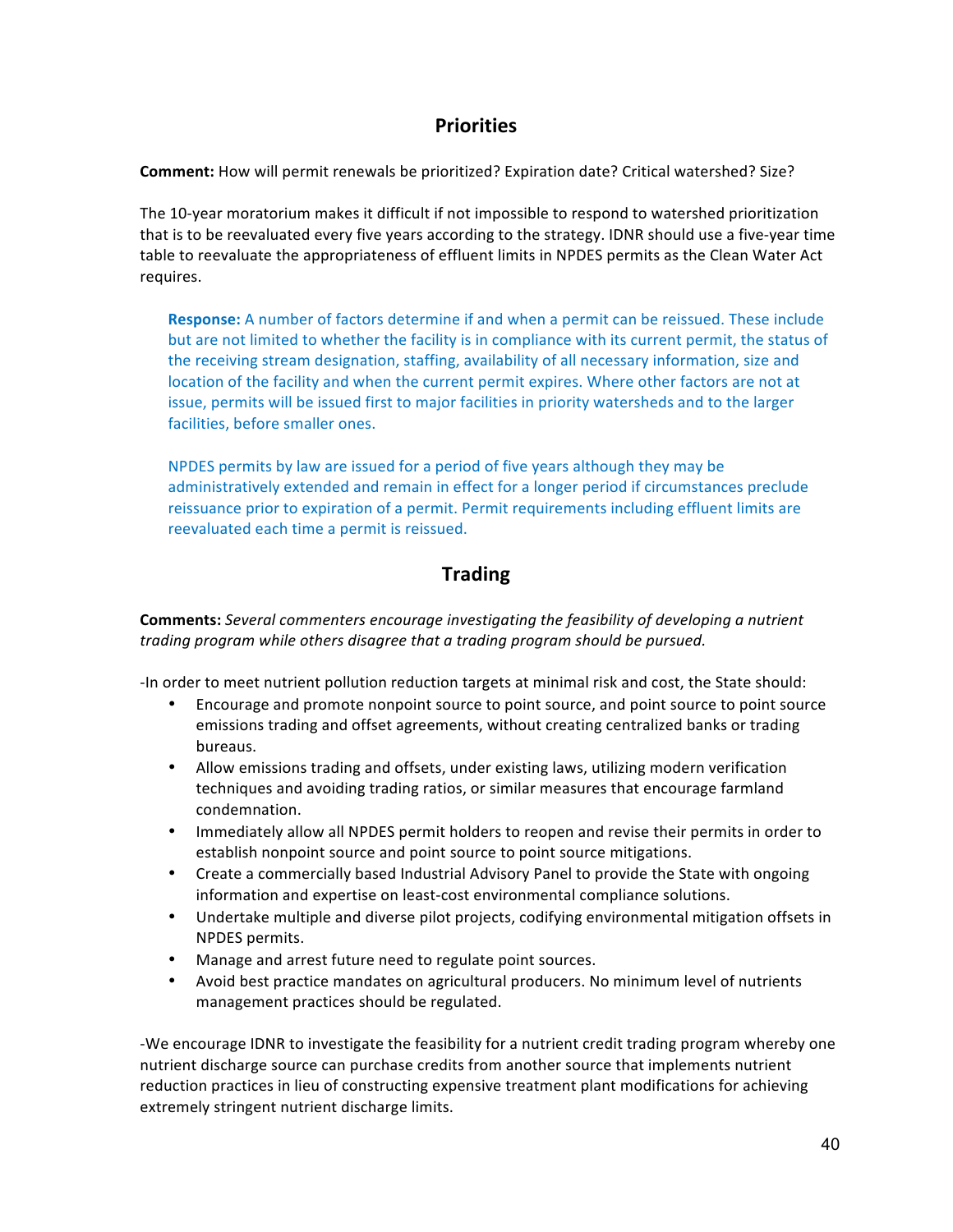-While nutrient trading has the potential to improve water quality at a lower cost compared to point source measures, the development of such a program will be challenging; property rights will be involved, contracts will need to be uniquely structured, proper baselines established, monitoring for performance developed, verification of reductions conducted, and other issues not foreseen. This does not mean that such a program should not be considered, it's merely meant to point out the very real challenges of such a system.

-In lowa there may not be enough regulated point sources in a watershed to make credit trading and other market solutions viable.

-The strategy should abandon any consideration of water quality trading and focus instead on effective regulation of the sources of water pollution.

-A comprehensive framework for a TN and TP credit trading program must be developed prior to implementing the Nutrient Reduction Strategy.

**Response:** The strategy calls for IDNR, IDALS, WRCC and point and nonpoint source stakeholders to work to develop an environmental credit trading program if there is found to be a need and resources are made available. Based on experience in other states, we believe it could take a number of years to pass laws and adopt rules and procedures that would be a prerequisite to implementing a nutrient trading program. Given the likely complexity of such a program, we expect that few point sources would opt for trading over installing treatment to achieve levels of 10 mg/L TN and 1.0 mg/L TP in their discharges. For this reason we disagree that a trading program must be developed prior to starting to implement a nutrient reduction strategy. Trading may become more attractive and may become the only means by which point sources will be able to comply with more stringent permit requirements, should stringent nutrient water quality criteria be adopted.

The following are a few of the topics that would need to be addressed to develop a credible trading program:

- A system to verify measureable reductions in nutrients would be needed.
- A system to track nutrient reductions would be needed.
- Accountability measures would need to be established.
- The program would need to be based on sound science with standards established for certifying credits.
- An enforcement mechanism would be needed.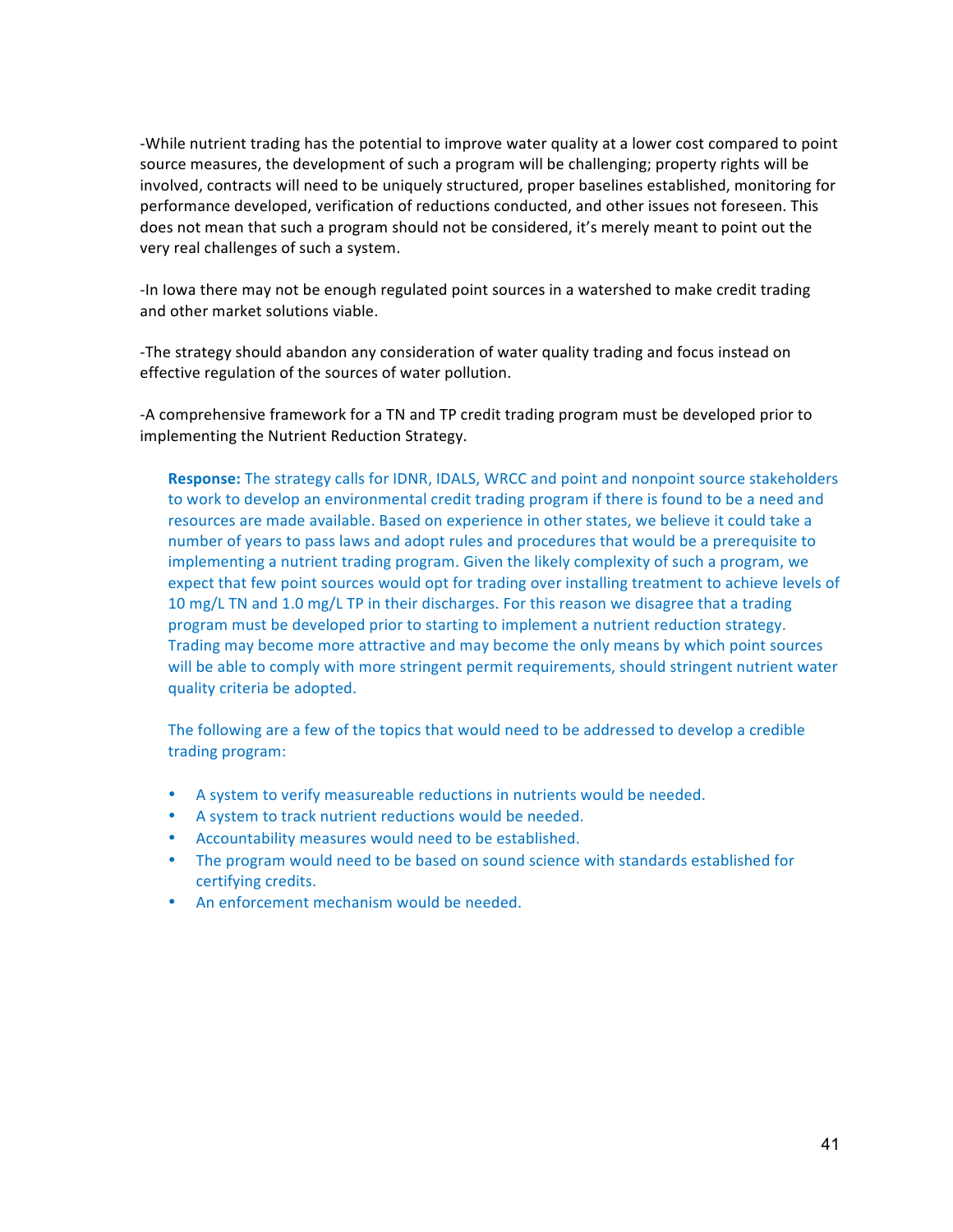### **Storm Water**

**Comment:** Municipal storm water discharges should be considered *de minimus* sources of nutrient loadings. A more cost effective approach for municipal stormwater would be to legislatively grant cities local authority to regulate the application of fertilizer within their corporate limits.

**Response:** As the commenter indicated, local control of fertilizer use is prohibited by statute, specifically Code of Iowa 200.22. Should the Iowa Legislature remove or modify this restriction, the Department would consider placing such a requirement in a Municipal Separate Storm Sewer Permits (MS4) permit, if a city were to request such a restriction.

**Comments:** -I have concerns that a significant amount of nitrogen and phosphorus applied in urban areas is not being utilized by turf and landscape plants. In addition, the amount of fertilizer that is deposited on sidewalks and streets can be staggering at times. This results in a direct entry point for N and P into stormwater which is ultimately discharged into lowa's rivers and streams.

-Runoff from urban lawns and golf courses should also be included.

**Response:** Iowa's major cities are required to evaluate and implement best management practices within their corporate limits to reduce pollution discharges from their storm sewer systems. Best management practices include fertilizer management programs that require evaluating the usage of fertilizers on city property and reducing the amount used when appropriate. Cities are encouraged to work to educate homeowners and businesses about the effects of fertilizer runoff on water quality and provide information about proper fertilizer application practices.

Several cities focus on education and outreach to educate homeowners that fertilizer that ends up on sidewalks or streets needs to be swept up to protect rivers and streams. While many of lowa's major cities are required to reduce pollution from their storm sewer systems, many smaller communities in lowa are not. The state is looking into opportunities to increase awareness and education of these urban storm water issues.

The DNR has plans to learn more about how fertilizer is managed at golf courses and is looking for opportunities to partner with experts in golf course management to seek ways to possibly reduce nutrient runoff. The strategy has been modified to include a sentence describing these efforts.

Progress on these efforts will be reported to the WRCC at their regularly scheduled meetings.

**Comment:** All cities in lowa should have a basic stormwater ordinance that requires the infiltration of at least one inch of rain, as well as erosion and sediment control guidelines for construction sites. All cities, not just NPDES permitted cities.

**Response:** Cities generally have the authority to adopt ordinances to address specific issues in the community. State efforts, as described in the strategy, will continue to focus on infiltration of the water quantity or the runoff from up to 1.25 inches of rainfall. Reductions of 80 to 85% in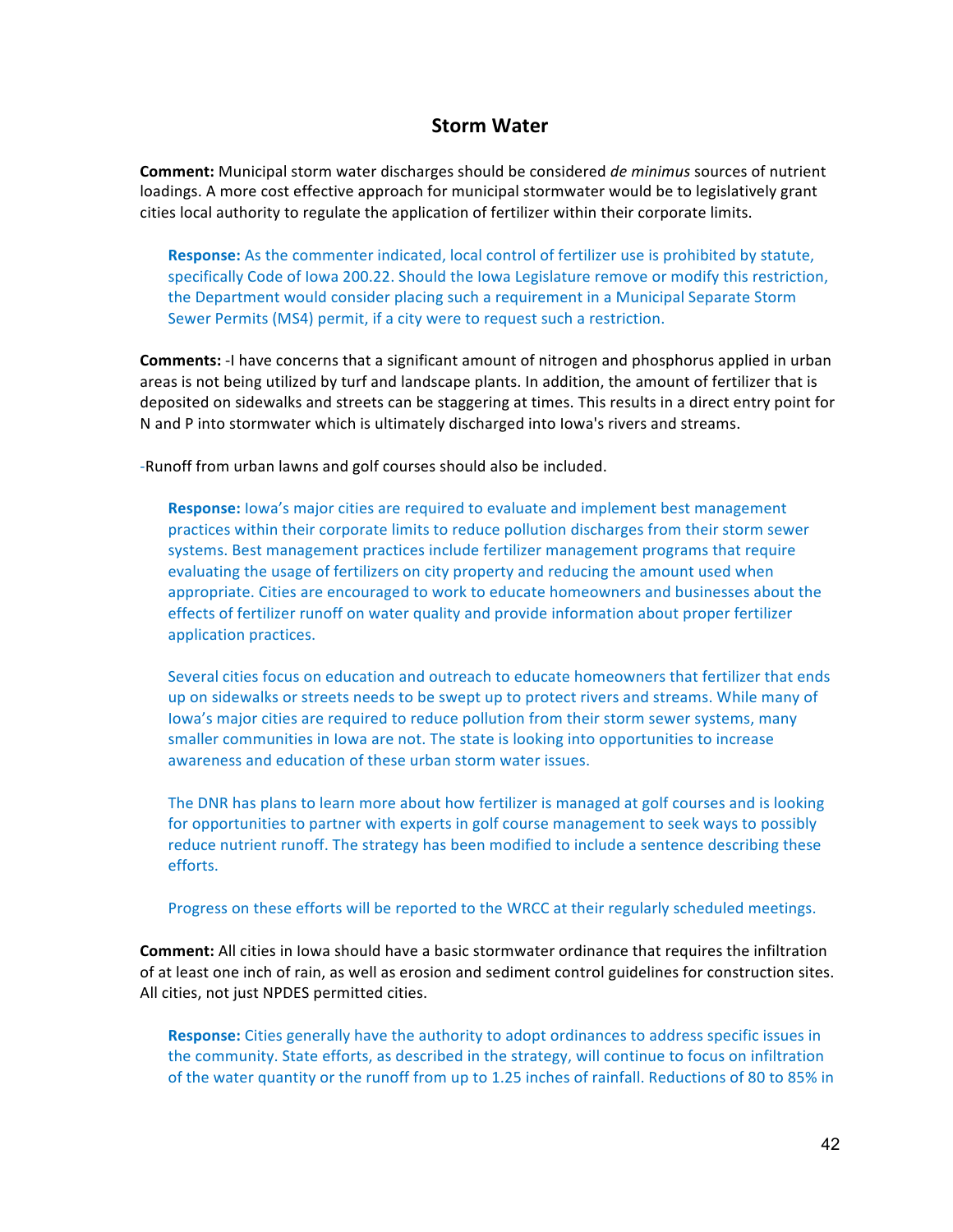the annual runoff volume are possible. By reducing the volume of runoff, corresponding reductions in the amounts of pollutants, including nutrients, can thus be achieved.

**Comment:** The Department of Natural Resources should walk the walk. DNR owned land should actually incorporate water quality practices – either new projects or retrofits - that capture and infiltrate stormwater runoff. Any state park we visit is an example of what not to do - as the parking lots / roadways drain right into the body of water. Pleasant Creek in Palo is a great example of that as is Palisades near Mt. Vernon to name two.

**Response:** We agree and are working to address this. The DNR is incorporating infiltration basins and bio-retention basins, permeable paving strips, and/or rain gardens in all new construction. Recently the DNR installed rain gardens and bio-retention swales at Big Creek Lake to capture runoff from the boat ramp area. A rain garden is being installed at Lake Keomah State Park adjacent to the new office/shop building, which will serve the entire front parking lot area.

The DNR also recently modified the construction review process for projects on DNR lands to include a review and consideration of storm water management options for each project. This ensures the best options are now evaluated prior to construction. While budgetary constraints limit widespread retrofitting of infiltration practices for existing facilities in state parks, opportunities may exist to work with individual parks to make improvements to existing infrastructure. The work of Friends groups and/or Scout projects also could be enlisted in this area.

**Comments:** -Stormwater loading is extremely minor in comparison to agricultural sources and nitrogen control in particular is difficult and very expensive to obtain in stormwater.

-Would DNR clarify that stormwater limits will not be set for nutrients, and describe more clearly how MS4 permits factor in to the strategy?

**Response:** The Department does not plan to specify limits for nutrients in NPDES MS4 permits at this time. MS4 permits contain provisions requiring cities to implement a pesticide and fertilizer management program that includes evaluating the usage of fertilizers on city property and reducing the amount used when appropriate.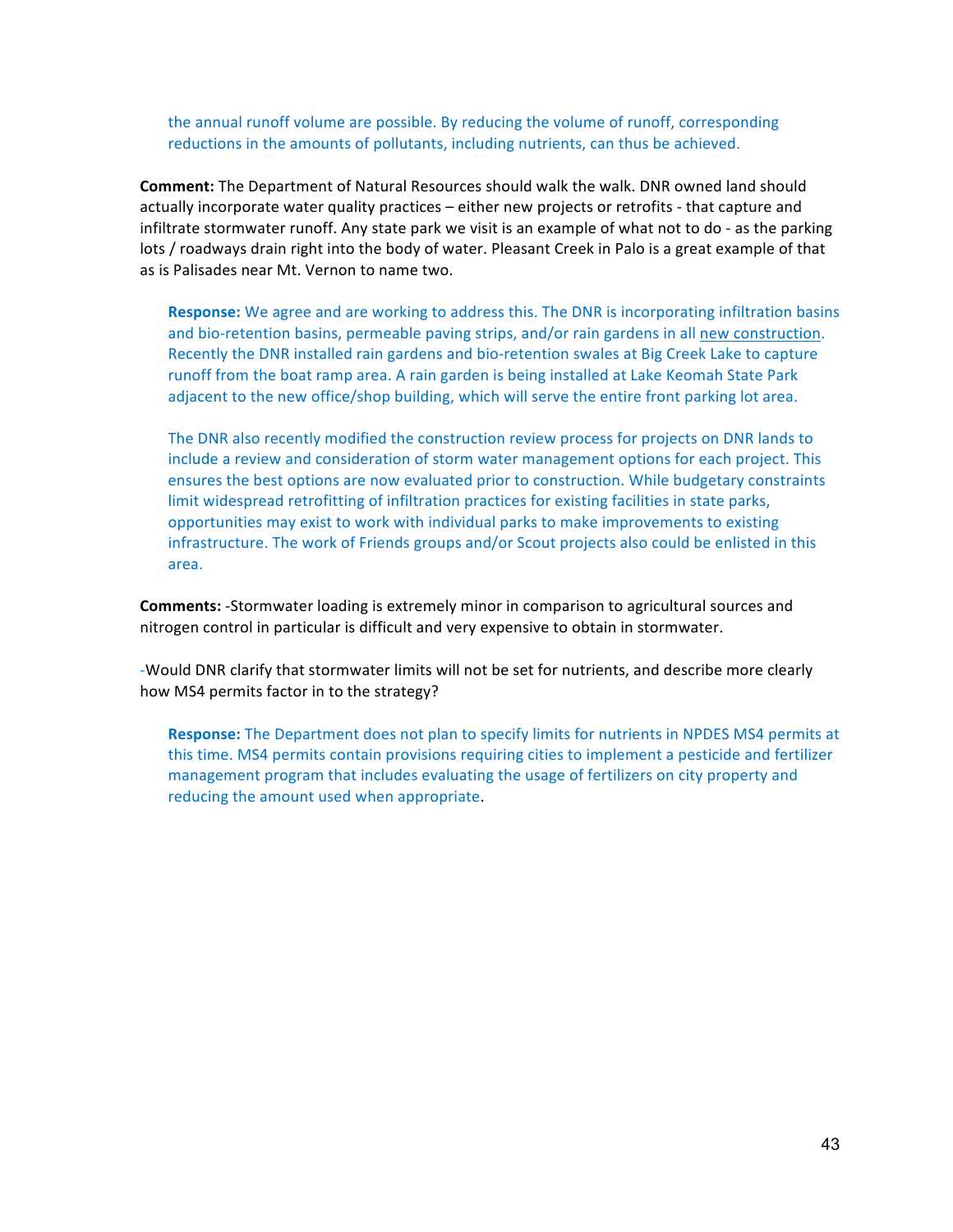## **Private Sewage Disposal Systems**

**Comment:** In the plan I saw only one reference to the potential impacts of failing or non-existing rural septic systems. Some county sanitarians have estimated that 50% or more of rural septic systems are not up to code and have an impact on local water quality. While not truly a nonpoint source problem, it usually gets thrown into NPS planning and should be addressed.

**Response:** We believe that the discussion in the draft strategy adequately addresses septic systems and the concern expressed by this comment. Section 1.2, page 20 of the draft strategy reads:

"Much of lowa's efforts with private sewage disposal systems consist of upgrading of failing systems through routine inspections by counties and through lowa's "time of transfer" septic system inspection law that took effect in 2009. This law requires that every home/building served by a septic system have the system inspected prior to sale or deed transfer. The law is intended to eliminate sub-standard or polluting septic systems. Since taking effect, there have been approximately 18,000 time of transfer inspections and 6,000 new septic systems installed as a result of the inspections."

Current efforts, especially since 2009, are demonstrating major progress on upgrading or replacing failing septic systems.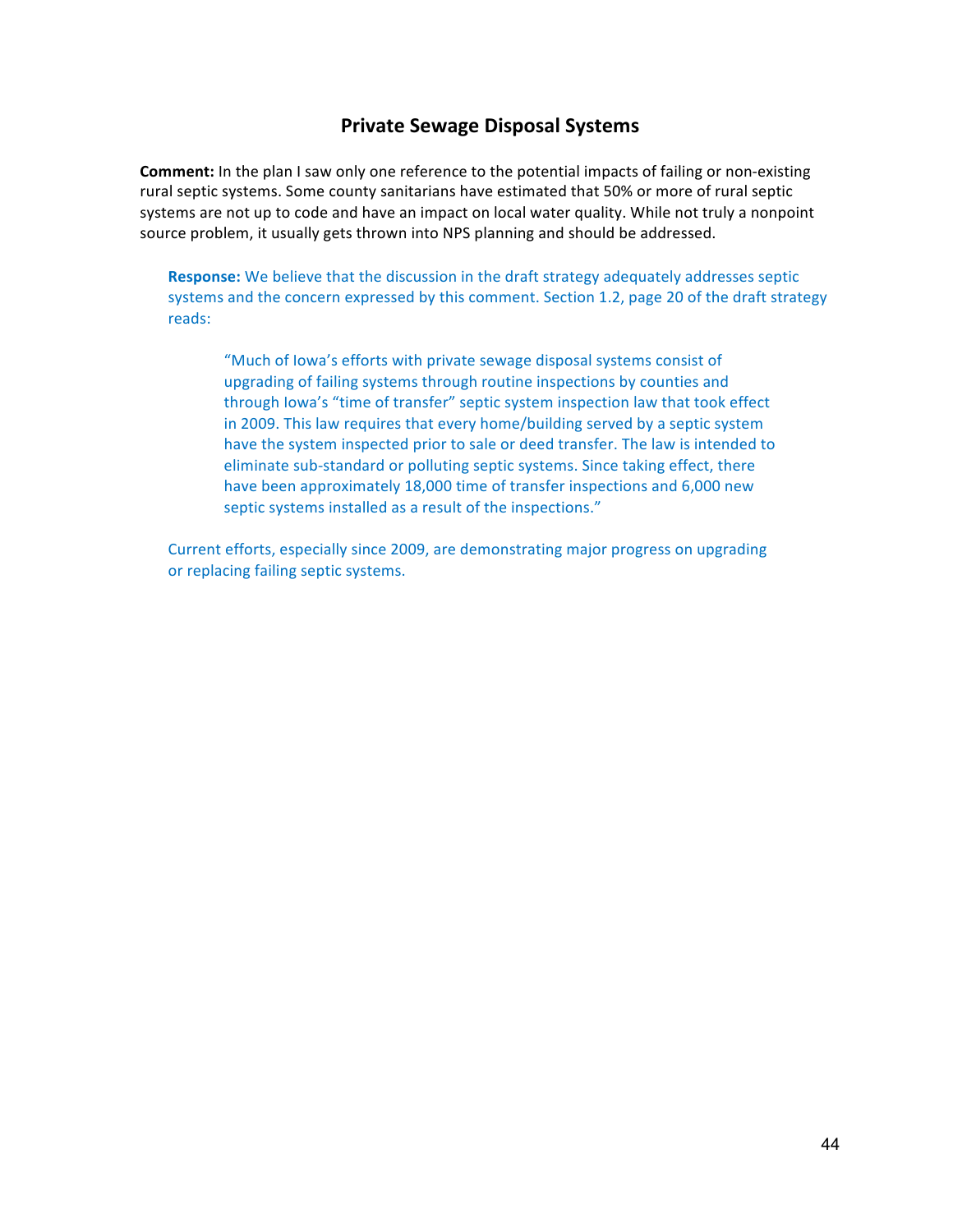## **Animal Feeding Operations**

**Comment:** I am really embarrassed when my family members from out of state come and visit me and they tell me how horrible it smells here in lowa. Can't there be something done about that also? I used to live in Oklahoma, Texas and Minnesota and they don't use that pig poop on their fields. Can someone please stop the farmers from doing that? I know that can't be a good thing to the drinking water in this state.

**Response:** Animal manure has nutritional value for crops and decades of agricultural research have shown that it improves the soil quality, structure and the crop yield. It is a commodity that is used by farmers on their own lands or sold to others to grow a better crop and achieve higher yields. Because it is widely used on farms in the state, the lowa DNR has been mandated to enforce requirements regarding the land application of manure (see rules summary in italics below). 

*(567 Iowa Administrative Code (IAC) 65.2(1 through 11) and 567 IAC 65.3 (1 through 6) deal with manure from animal feeding operations that use confinement buildings. Issues such as minimum* manure control and reporting of manure releases are required in 567 IAC 65.2. Requirements and *recommended practices for land application of manure, including application rates, separation distances, surface application of liquid manure on frozen or snow - covered ground, etc. are provided in 567 IAC 65.3. In addition, manure generated by animal feeding operations managed* as open feedlots is regulated by 567 IAC 65.101(1 through 9). These requirements may be *accessed at http://www.iowadnr.gov/Environment/LandStewardship.aspx)*

While odor and air quality issues are beyond the scope of the nutrient reduction strategy, requirements pertaining to separation distances to residences and other places where humans gather, and prompt soil incorporation of manure, are examples of practices used to minimize odor problems.

**Comments:** -I noted that the nutrient strategy document does not recommend a review of the DNR's manure management plan (MMP) program. The problem with the current MMP program is that it is outdated and results in over-application of nitrogen. The MMP program currently uses the outdated yield goal method for determining nitrogen application rates; this method is not supported by ISU and results in application rates significantly higher than what is recommended by ISU. I believe that the nutrient strategy should include plans to make the DNR MMP regulations consistent with ISU nitrogen application recommendations.

-The proposed strategy summarizes existing state regulation of animal feedlots but contains no account of the numerous breaches of animal waste treatment facilities or resulting pollution of lowa waters, contains no analysis of the efficacy of existing regulations, nor any process or timetable for evaluating or modifying these regulations.

**Response:** The commenter is correct that the MMP requirements use the yield goal method for determining nitrogen application rate and this method is currently supported by ISU for fields that are using manure only.

The newer MRTN method is used when only synthetic fertilizers are used by farmers. The maximum return to nitrogen (MRTN) method utilizes established prices for nitrogen and corn to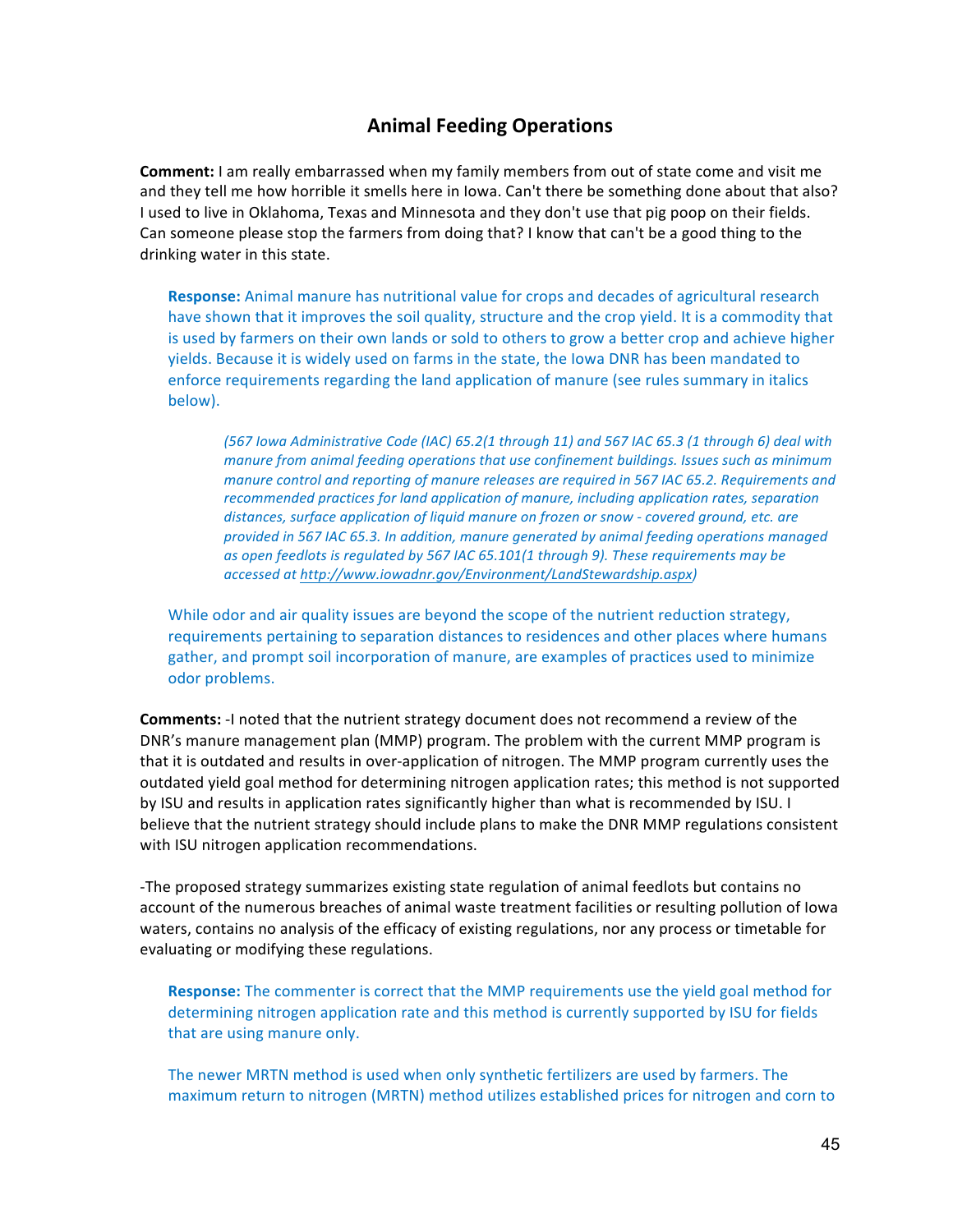calculate the optimum economical application rate for nitrogen. The MRTN calculator includes synthetic nitrogen sources of anhydrous ammonia, 28% UAN, 32% UAN, urea and ammonium sulfate. There is no listing of nitrogen or a cost associated for manure with MRTN. Since the nitrogen content of manure is extremely variable and since the value of the nitrogen also varies due to nutrient concentration, hauling distance and other factors, using the MRTN method to determine nitrogen application rate is not practical at this time.

State law prohibits release of manure to water sources. The vast majority of breaches that occur are accidental, not planned, and are fairly rare. While there are manure storage structures that were not constructed properly or were poorly maintained, most operations in the state properly retain manure to protect water quality. The poorly constructed or maintained structures are dealt with as they are identified in order to properly protect water quality. DNR regulations are reviewed at least every five years for accuracy, relevance and efficacy.

**Comment:** Beyond a mere reference to confinements in the summary, the current and future negative impact on water quality from animal livestock confinements (CAFOs) is not even addressed or considered. This is a serious oversight, given that confinements produce millions of gallons of manure and are a significant nonpoint source of water pollution. In particular, there is no mention of how to address the negative impact on water quality due to the unchecked growth of the number of confinements, the increased chance of over-application of manure due to overlapping manure plans, or the probability of significant water quality impairment when confinement construction is not limited in watersheds already defined as high priorities for the reduction of nitrates.

The nutrient reduction strategy needs to account for the unchecked growth of hog confinements - a significant nonpoint source of water pollution - or it will ultimately fail in making any significant progress in reducing nitrates in our water.

**Response:** There is no evidence that nutrients in manure from livestock confinements cause any more water pollution than the commercial fertilizer that would be applied to the crop production fields if it were used instead of manure. The nutrients in manure are a valuable resource many farmers utilize instead of purchasing and applying commercial fertilizer. Confinement operations with a manure management plan are restricted to applying no more nutrients than the crop can utilize. There is no similar restriction on how much commercial fertilizer can be used.

When the nutrients in manure are properly accounted for in a MMP, it is less likely that excess nutrients will be applied to a crop than in cases where there is no MMP required. There is no evidence that overlapping of fields for manure application in separate MMPs increases the likelihood of over-application. MMPs identify which fields are eligible for manure application, not which fields manure is actually applied on. Records of actual manure application must be maintained at or near the operation and review of these records has not revealed that manure is being over-applied. Section 1.4 of the strategy has been revised to address this point.

**Comment:** The State of lowa requires nothing of the hog producers to mitigate the negative effects of hog waste other than to cover it up with a couple inches of dirt. Why is this same method not sufficient for human waste? What is the difference? If unprocessed human waste is not good for the environment then how is hog waste any better?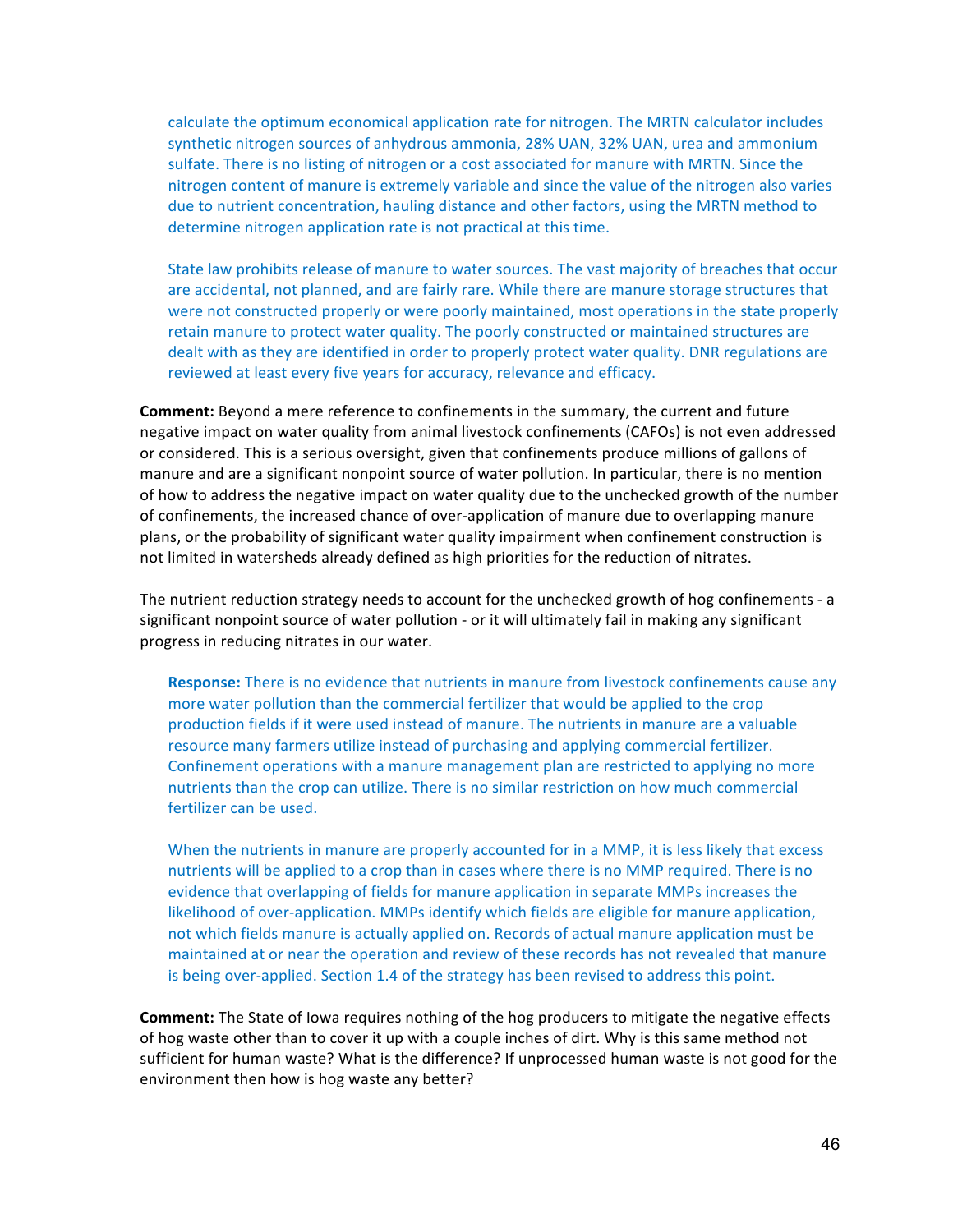**Response:** There are several significant differences between human and animal waste which explain why human waste is treated and discharged to rivers and streams while animal waste is used as fertilizer for the benefits of crops and soil improvement. One difference is the volume produced. The average human produces approximately 2 lbs of waste per day while livestock produces many times this amount. For example, pigs produce approximately 12 lbs of waste per day and cattle produce approximately 92 lbs per day.

Manure from livestock can be used as fertilizer because these animals are plant eaters and their feed consists of plant material; thus, their manure is high in nutrients and organic matter which can help stimulate the growth of crops and improve the soil structure. For example, cows excrete 75% to 90% of the plant materials they eat. Human waste is 75% water and the remaining 25% is composed of indigestible fiber, dead bacteria and living pathogens. Thus, there is a risk that use of untreated human waste could be harmful to human health or the environment because it could contain parasites and/or harmful organisms.

**Comment:** The nutrient strategy should include steps that IDNR will take to ensure that the Animal Feeding Operation program meets the Clean Water Act requirements.

The authors somehow left out the fact that EPA is threatening to take over the NPDES permit program from lowa because of DNR's inadequate job of regulating animal agriculture in the state. Your authors may not agree with EPA's contentions, but they should not be given the luxury of avoiding this important point. While one might be able to make a case that reducing the number of inspectors from 23 in 2004 to 8.75 in 2010 was justified and did not affect water quality, the EPA perspective and potential action must be acknowledged. One must ask if this omission is meant to cover up the controversy.

**Response:** The strategy emphasizes preventative water quality efforts by virtue of lowa laws that are independent of the Clean Water Act. The NPDES permit program applies to large animal feeding operations and only after ongoing or repeated discharges to water of the United States are documented. State law, however, regulates large and many medium-sized operations in ways that reduce the likelihood of discharges in the first place (e.g. construction permits, MMPs and certification of manure applicators). The IDNR has successfully addressed 26 of the 31 deficiencies in the NPDES permit program identified by EPA, and is working with EPA to resolve the remaining issues.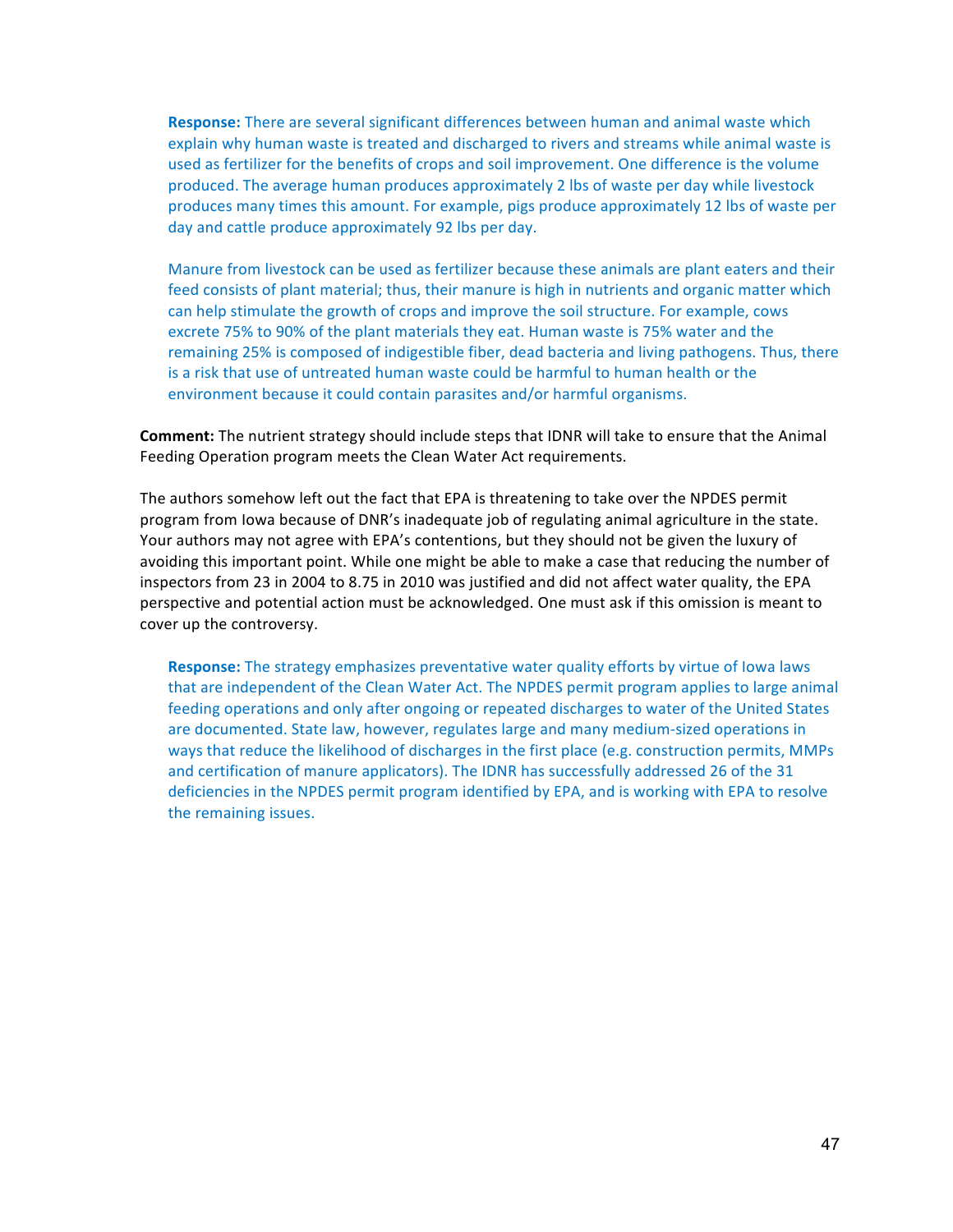## **Water Quality Monitoring**

**Comments:** -Although I understand the desire to allow farms and farmers to experiment with their own reduction policies, we should at least institute a monitoring program on creek and stream connections with our wider river system. In this way we could discern which areas produce the most egregious discharges and begin to work back up the systems to those who, knowingly or not, are producing the greatest discharge.

-The lowa DNR should figure out how much nitrogen and phosphorous is leaving the state.

-Monitoring should be put in place to measure actual progress in the reduction of nutrients in watersheds where best management practices have been implemented.

-It is critical that a good scientifically based nutrient load monitoring program be developed by IDNR in 2013 and that adequate resources are allocated to in-stream water quality monitoring and documentation of agricultural land management practices. It is essential that we start with good baseline nutrient load data and that we accurately monitor our progress with nutrient load reduction as we implement the strategy.

**Response:** The State of lowa utilizes an ambient water quality monitoring network to assess surface water quality throughout the state. This network effectively covers 82% of the state and has been in-place in its current form since about 2001. This network consists of 78 monitoring stations on major rivers and streams and another 12 stations downstream from major cities. Data from this network was used to determine the total phosphorus and total nitrogen exports leaving the state to assist with the development of the strategy and nutrient reduction targets. Data from the ambient monitoring network, along with data from other sources, is also being used to help determine which watersheds in lowa are discharging the most phosphorus and nitrogen so that priority watersheds can be designated and areas of greatest concern can be addressed first.

The strategy calls for the IDNR to convene a technical work group beginning in 2013 to define the process for providing a regular nutrient load estimate (i.e., nutrient budget) based on the ambient water quality data network. This process will include specifying the most appropriate mathematical model, the acceptability of the data, and a process for making future adjustments based on new information and advancements in science and technology. Once priority watersheds are designated, we anticipate that additional monitoring will be conducted to document nutrient reductions and water quality improvements.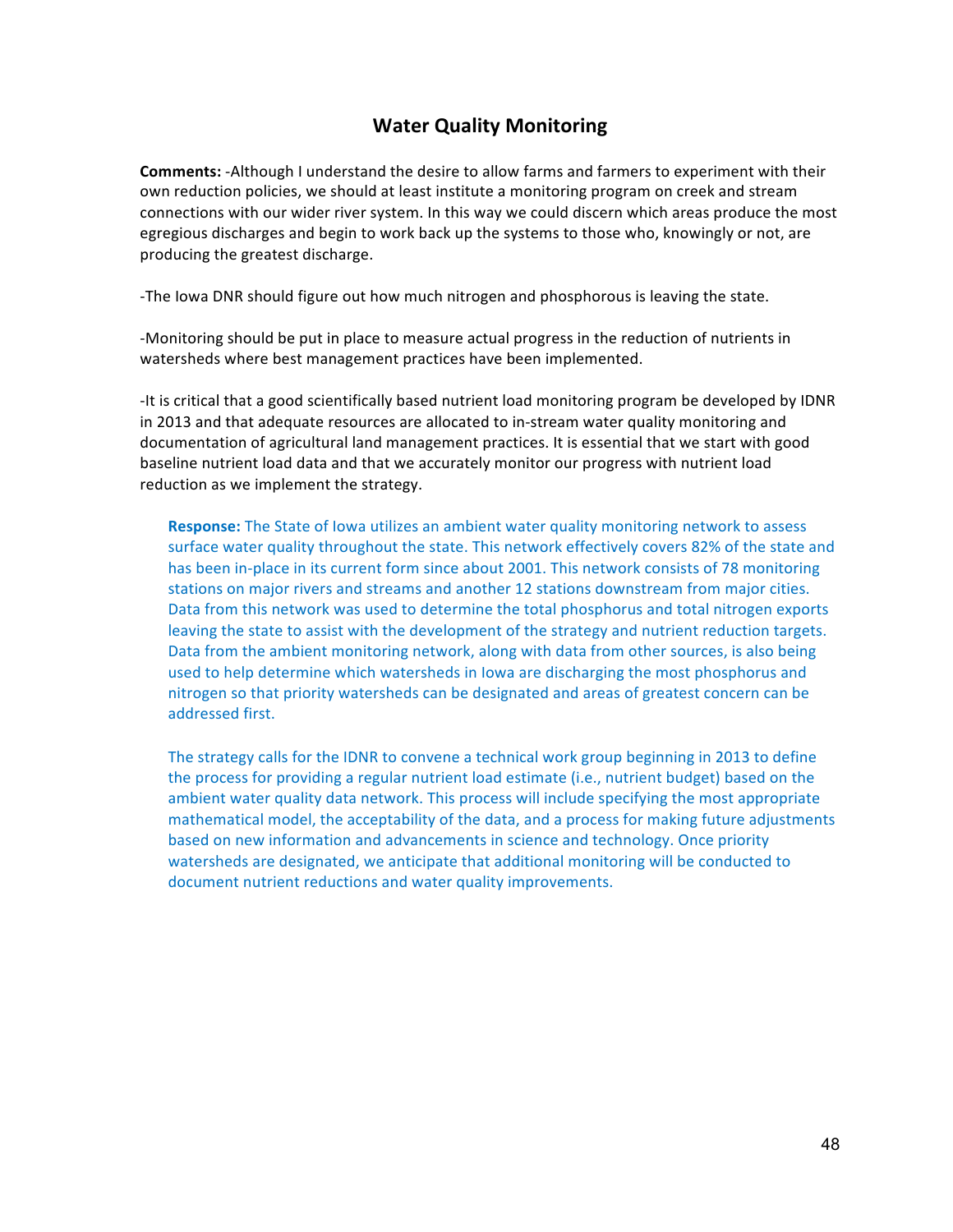## **Responses to Comments on the Science Assessment**

#### **N Comments**

**Comment**: Par 4, sentence 7, "The price of corn was assumed..." A sensitivity analysis of how the cost of related practices varies with varying corn and N fertilizer prices would be very helpful.

**Response**: The price of corn and nitrogen would certainly be a factor in the overall costs of many practices but conducting a sensitivity analysis with just these factors could create confusion since many practice costs are computed using cash rent. The variability in the MRTN with a range in corn and nitrogen price is shown below.

| <b>Corn Price</b><br>(5/bu) | <b>Fertilizer</b><br><b>Price</b><br>(5/lb) | <b>Price</b><br><b>Ratio</b> | <b>MRTN</b><br>for Corn<br>following<br><b>Soybean</b><br>$(1b -$<br>N/acre) | <b>Profitable</b><br><b>Range</b><br>$(1b -$<br>N/acre) |
|-----------------------------|---------------------------------------------|------------------------------|------------------------------------------------------------------------------|---------------------------------------------------------|
| 5.00                        | 0.5                                         | 0.10                         | 133                                                                          | 123-147                                                 |
| 6.00                        | 0.5                                         | 0.08                         | 141                                                                          | 130-152                                                 |
| 7.00                        | 0.5                                         | 0.07                         | 145                                                                          | 135-157                                                 |
| 7.00                        | 0.6                                         | 0.09                         | 140                                                                          | 130-151                                                 |

**Comment**: Everything is based on nitrate-N rather than all N sources. We understand the rationale, since quantifying all N components and sources would be impossible. Locally, ammonia/ammonium can be important. For Gulf hypoxia issues, organic N could potentially be important/significant. May want to better defend rationale for excluding organic-N from the analysis.

**Response:** Organic N (and NH4) was excluded from the analysis for several reasons. While it is true that at the scale of the Mississippi River basin, total N is approximately 1/3 Kjeldahl N (TKN) and 2/3 nitrate-N, much of this TKN is formed within the riverine system from biological processes, part of what is commonly termed the N spiral. In upper basin watersheds heavily dominated by agriculture, nitrate-N is typically six times the concentration of all reduced N species (Crumpton et al, 2006). At the scale of tile drain outlets, nitrate-N typically comprises 95% of the total N load (Crumpton et al 2012; Hernandez-Ramirez et al., 2011). Nitrate is by far the dominant  $N$  species in tile flow – the major, nonpoint source pathway of  $N$  entering surface waters in lowa.

In addition, the bioavailability and importance of nitrate as a driver of hypoxia is widely recognized. Seventy percent of the total N load to the Gulf of Mexico is nitrate, which is immediately available to support algal growth, only 2% of TKN is NH3, 98% of the TKN is organic nitrogen which at least over the short term is less bioavailable than nitrate. Nitrate load is recognized as the best predictor of Gulf hypoxia and is used by the major research groups in Louisiana (Turner) and Michigan (Scavia) producing hypoxia forecasts.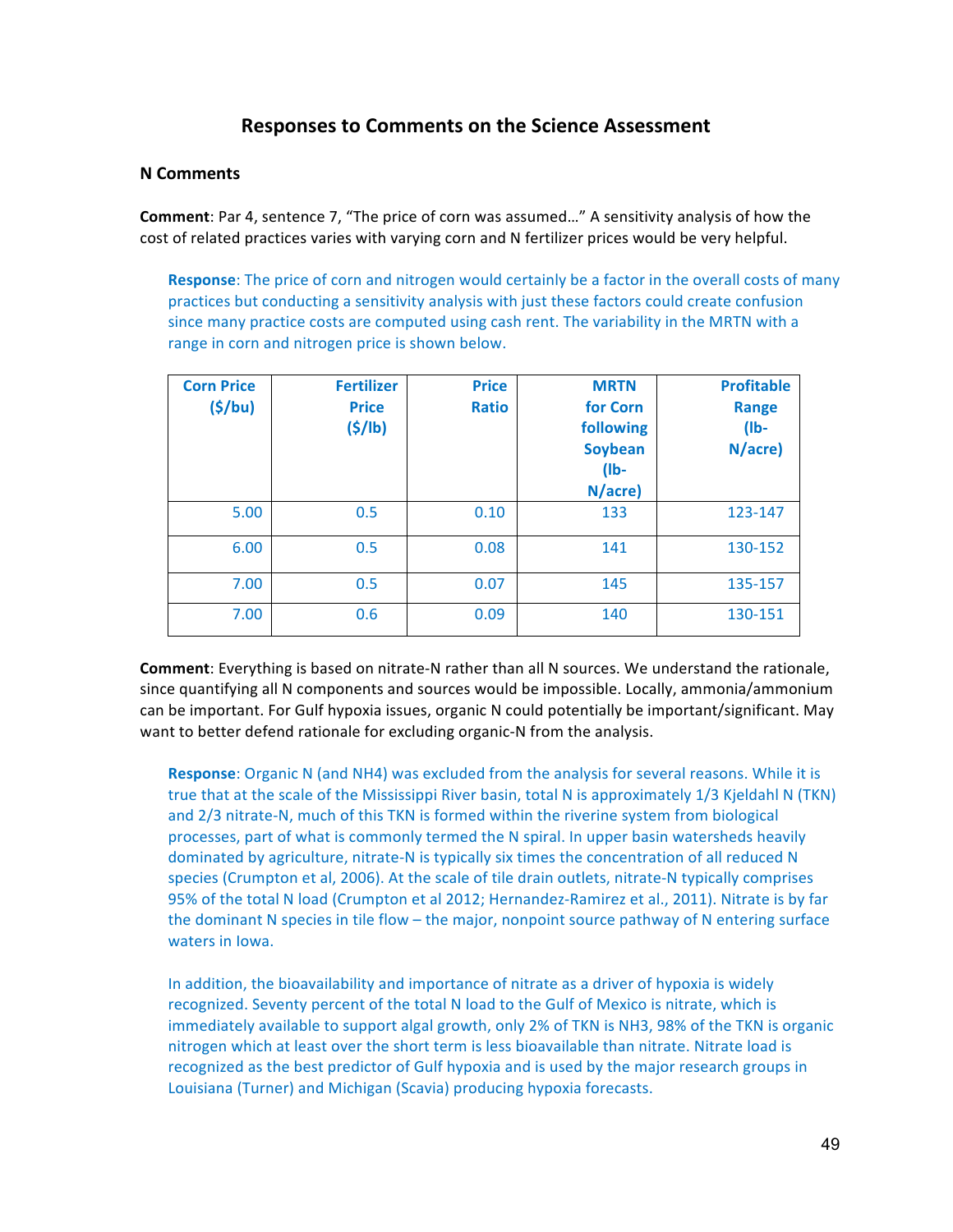Finally, the preponderance of water quality studies only measure nitrate, thus there is little information available to make any assessments about the impact of various practices on nonnitrate forms of N. Certainly, additional studies on this topic would be of value, but we are confident that by considering nitrate, we are accounting for the majority of N leaving lowa fields.

**Comment**: "The research indicated a small reduction (4%) in nitrate-N concentration when comparing liquid swine manure to fertilizer nitrogen..." Small reductions shown were for a shortterm study, but what about long-term reductions due to improved soil structure and increased soil organic matter, which tends to hold nutrients?

**Response:** The specific reduction noted was related to liquid swine manure. Any soil structure or organic matter benefits are likely to be much less from liquid swine manure than other manure sources (e.g. beef or poultry manure). From literature reviewed, there were no documented increased water quality benefits from long-term manure applications.

**Comment**: "Wetlands restored specifically for habitat benefit are not being considered in this effort as they may or may not receive nitrate-N, and as a result, the primary water quality benefit is from land being taken out of production." More explanation as to why these wetlands may not receive nitrate-N would be helpful. It seems likely that potholes and depressions in the middle of cornfields would receive nitrate in runoff and in shallow subsurface flow. What about the benefits of these types of wetlands obtained by capturing and treating non-nitrate forms of N? Could these systems capture and "treat" TKN, for example?

**Response:** The potential for wetlands to reduce watershed scale nitrate loads is largely determined by the fraction of the watershed's total nitrate load the wetlands intercept and by the wetland's size. If not sized appropriately and sited so as to intercept a significant fraction of the watershed load, wetlands have very little effect on either nitrate concentrations or exported nitrate loads. Although virtually all wetlands have the potential to remove nitrate, wetlands must be positioned to intercept significant nitrate loads if they are to achieve significant load reductions. Isolated potholes and depressions in the middle of cornfields rarely intercept tile drains, and intercept very little nitrate in runoff or shallow subsurface flow.

**Comment**: The explanation of how mean values were calculated is not easily understood. There is a concern about averaging nitrate concentrations between years, because the flows in each year could be dramatically different. If concentrations are used instead of loads, then flow-weighted averages would be more appropriate. And reducing loads is the goal.

**Response:** Since loads are quite variable for a given study and across studies, the science team felt annual flow-weighted nitrate-N concentrations were a more representative measure for comparing performance of practices. Concentrations and percent reductions were then used with water flow information to compute loads and percent load reductions.

**Comment**: "Practice/scenario costs...calculated by Major Land Resource Area (MLRA) and then accumulated for a statewide cost and reduction amount." It would be very beneficial to calculate and report these costs (and nutrient reductions) by MLRA. This would illustrate whether the costs to each MLRA are "equitable" on a per-pound of nutrient removed and an aggregate basis. MLRAs that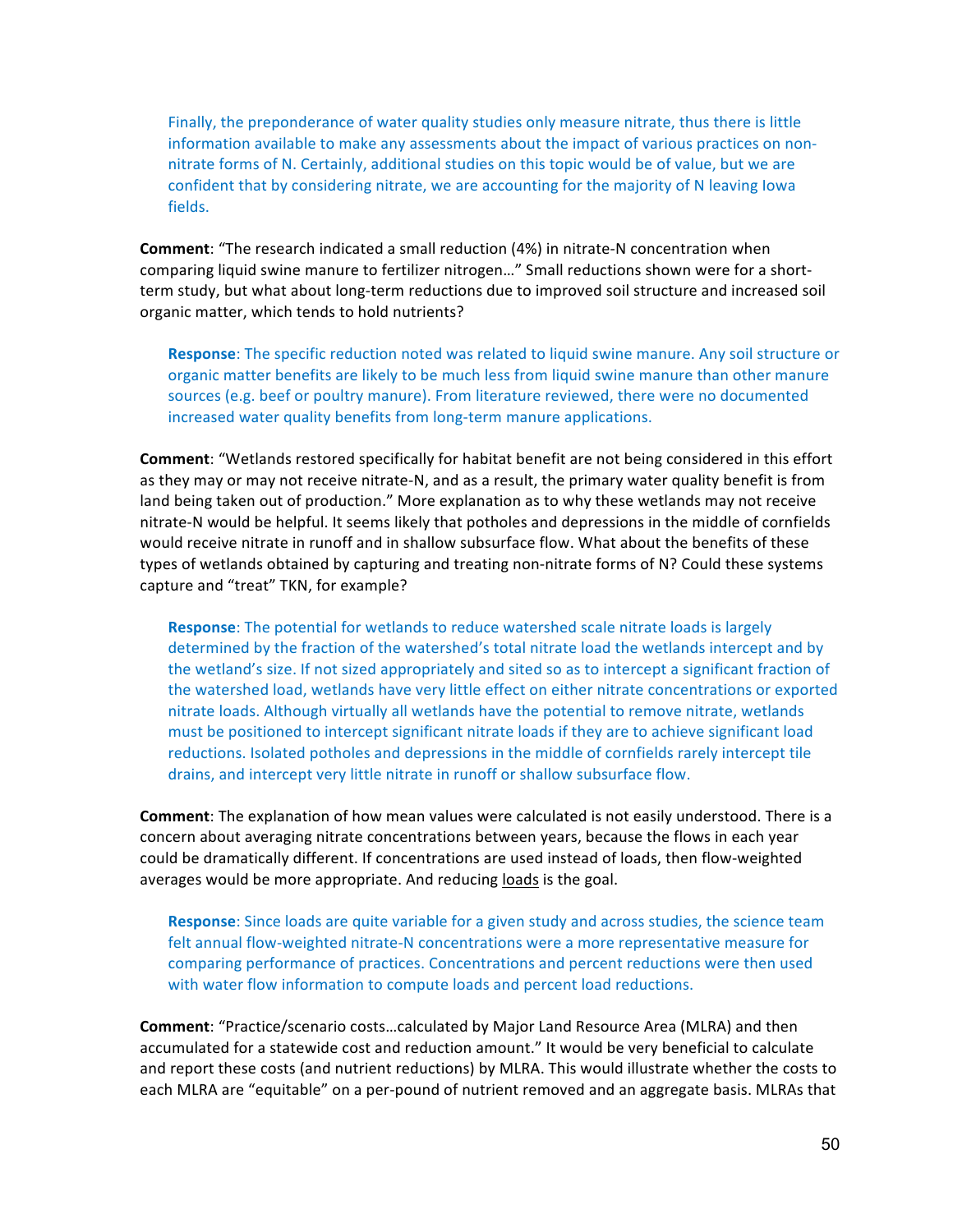have a relatively small contribution should not be faced with high implementation costs (and vice versa).

**Response**: The cost per pound varies little by MLRA but the load reduction that could be achieved due to applicability of the practices in different regions or overall load does vary by MLRA, so that should be taken into account when targeting practices across the state. Adding additional tables for each MLRA would increase the length of the report, but the science team will prepare summary tables that provide information by MLRA.

**Comment**: Page 22, last par and Eq 11: A more detailed explanation could be included for this regression analysis. Regression plots would be helpful, if applicable.

**Response**: The report has been revised to provide additional explanation.

**Comment**: "Based on this analysis,..." It is not clear, given the information in this paragraph and the preceding one (including Figure 3 on page 24), that attributing 83% of nitrate to subsurface flow and 17% to runoff is a valid assumption. Further explanation would be useful.

**Response**: The report has been revised to provide additional explanation.

**Comment**: The document argues that reducing nitrogen application rates will mine soil nitrogen and reduce soil quality. This point is not agreed upon by soil scientists, but is stated in the document as factual.

**Response**: A recent study conducted by Dr. Michael Castellano at Iowa State University concluded that soil carbon and nitrogen stocks in lowa corn-soybean rotations are at significant risk of long-term decline. We have added this reference to this section of the report.

**Comment**: Pg 34, "Costs/benefits" par.. :"farmer management time..." Was this included in the cost calculation? If so, how much time does it take for farmer to adjust gates every year, and what is the hourly rate? It seems likely that this is more of an inconvenience, rather than a cost.

**Response**: The farmer management time for raising and lowering gates was included. The cost included approximately 12 hours of time to open and close the gates an average of 3 times per year (labor rate of \$14/hr).

**Comment**: "Controlled drainage is limited to areas with land slopes less than 1%." Some explanation/illustration to this physical constraint would be helpful to many readers.

**Response**: A reference was added to point the reader to a fact sheet with more discussion of this. The management zone should have an elevation rise of 1-2 ft so that if the slope was greater than 1% the number of control structures needed to uniformly manage the water table could be substantial.

**Comment**: Pg 38, "Practice limitations" par: Consider adding "Increased agricultural/economic diversity" to the list of bullets.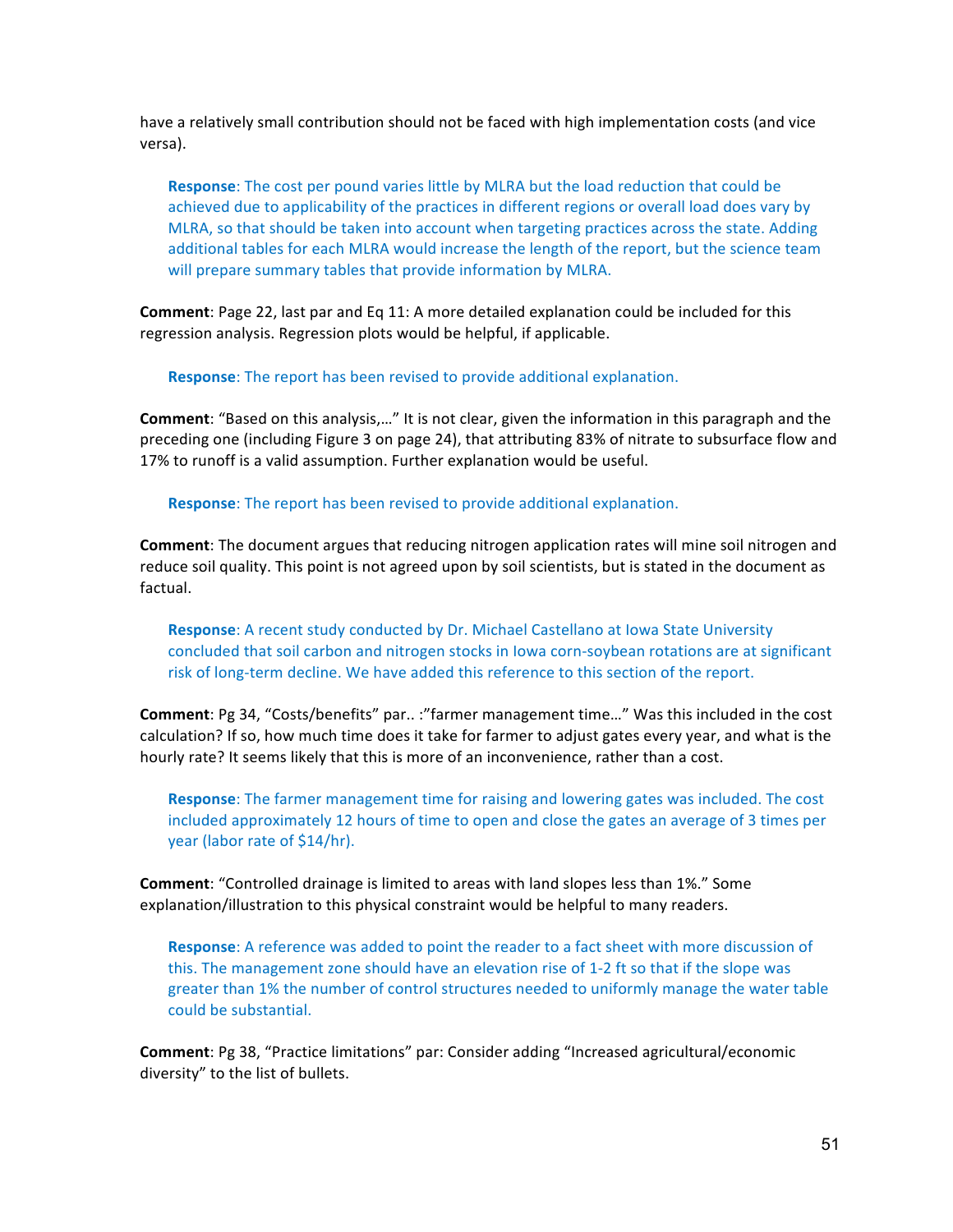#### **Response**: Added.

**Comment**: Pg 39, "Other services" par: Consider adding "Increased soil health" to the list of bullets.

#### **Response**: Added.

**Comment**: Pg 40, par 3, "Scenario NCS2, sentence 1: "...in all MLRAs except 103 and 104,..." It would be helpful to the reader if a rationale for excluding MLRAs 103 and 104 from cover crop implementation was provided.

**Response**: Since these MLRAs have fairly low adoption of no-till, which would be most conducive to cover crops, these areas may be more difficult to get adoption so we did not assume cover crop adoption in this example scenario. This reasoning was added to the report.

**Comment**: What about enhanced efficiency fertilizers or foliar application of nutrients or nitrogen fixing azotobacter?

Response: Nitrogen fertilizer additives or other soil additives were considered where there was water quality research data available. Foliar nitrogen application is not a suggested agronomic practice, and the amount that could be effectively taken up by the plant through foliar application is small, and would therefore have little impact on nitrogen application rate requirement.

**Comment**: The data in the assessment indicating very little water quality advantage from moving N application from the fall to the spring contradicts conventional wisdom. Given what we know about the risk of nitrate loss, especially in the late winter and early spring, we are concerned about the validity of this conclusion and ask that it be re-examined.

**Response**: The available water quality data for the region was examined as part of this assessment. It is expected that areas with more winter drainage such as the eastern Corn Belt may see greater benefit from timing of nitrogen application than documented in lowa and closely surrounding states. The studies reviewed were from Iowa, Minnesota, and Illinois.

**Comment:** Some key and promising practices such as denitrifying bioreactors and constructed wetlands are new and their N trapping capacity is based on limited data. Actual effectiveness, longterm viability, maintenance issues, and potential of unintended consequences are not adequately known. While we support the implementation of these conservation practices, we suggest continued work to design optimal systems and develop maintenance criteria and infrastructure. Secondary impacts also need to be examined and mitigation needs for those impacts need to be accounted.

**Response**: We agree there is a need to continue to examine all positive and negative impacts of practices and have added a statement in the nitrogen document highlighting the need for evaluating potential unintended consequences of practices.

**Comment**: Why do the numbers provided in Table 14 of the Nitrogen Science Assessment differ from practice performance data presented at the September Hypoxia Task Force Meeting?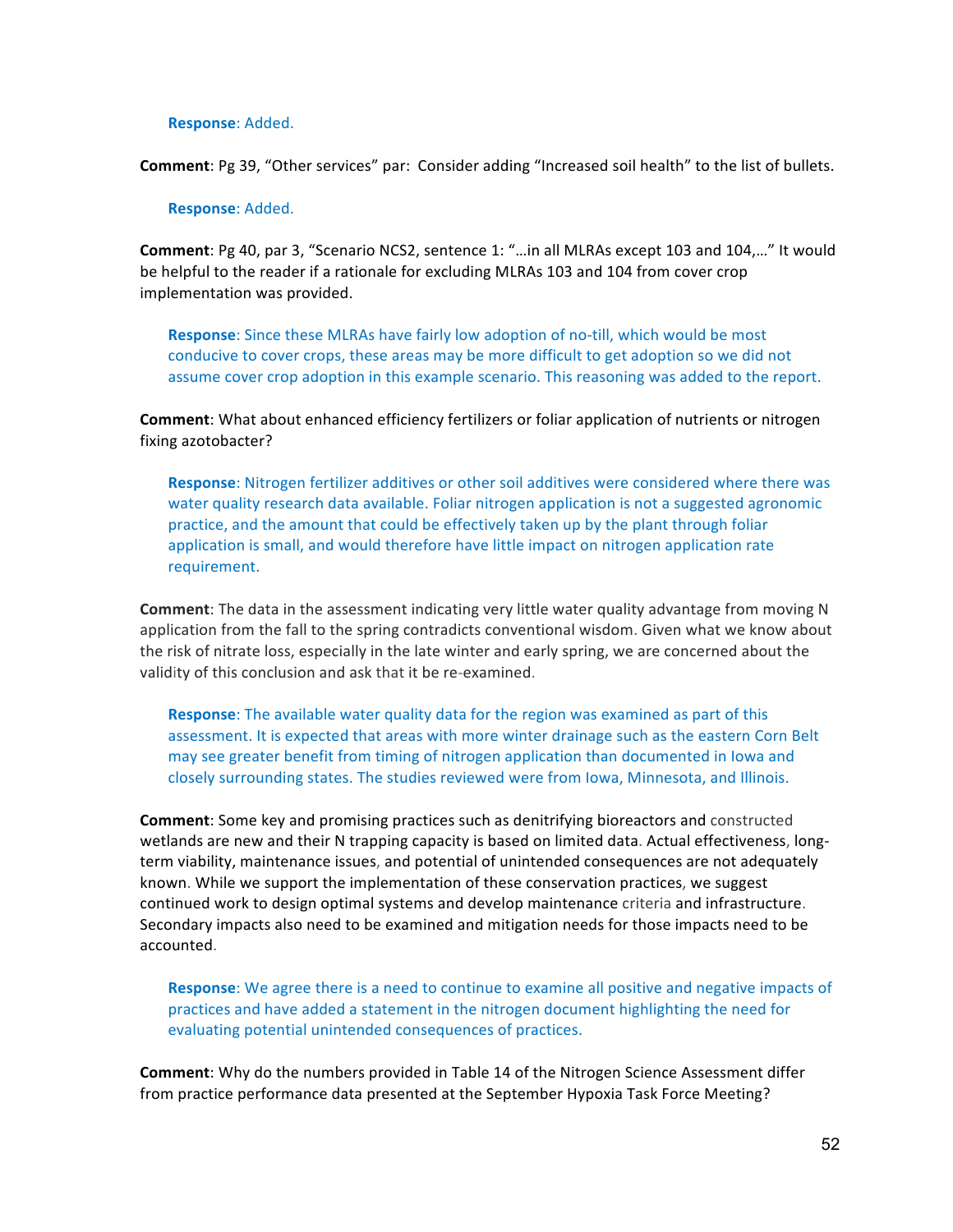**Response**: They do not differ. To clarify there is a practice performance table (Table 1) which summarizes water quality data from research comparisons. This information was then used along with flow information to estimate nitrate-N load and load reduction from various practice implementation. These load reductions are summarized in Table 14. So, Table 14 estimates potential load reductions for various levels of practice implementation.

#### **P Comments**

**Comment**: Executive Summary. Page 2, Paragraph 7, last sentence. Edge-of-field practices through buffers or sedimentation basins/ponds whose potential for dramatic reductions in phosphorus load, 58% and 85%, respectively." It is felt that a comprehensive literature review would show that P reduction in ponds is highly variable, and assuming an 85% reduction is optimistic. At a minimum, the importance of proper design (depth, length:width ratio, drainage area ratio, etc.) in achieving an 85% reduction in P should be emphasized.

**Response**: Due to a lack of data from peer-reviewed literature within the Midwest for nonpoint sources, references to P retention within ponds has been removed. The importance of proper design of buffers and sedimentation basins in achieving P reduction has been emphasized within the text of the Executive Summary.

**Comment**: "In the long term, however, manure compared with inorganic P forms can reduce runoff by increasing soil organic carbon and improving soil structure." The same could be said in Section 2.2 on nitrogen reduction, but this point was not emphasized there. Little difference/reduction was attributed to the N source (manures vs. chemical) and this important benefit was not pointed out as clearly in Section 2.2.

**Response**: See note above related to the liquid swine manure where it is expected there would be less impact on improving soil organic carbon or soil structure since there is little organic matter in this manure source. The only manure source examined for statewide nitrogen reduction was liquid swine manure.

**Comment**: Brackets, "[]" are confusing. Are data in brackets means or standard deviations? If means, which values are utilized in calculation of P reductions (those in brackets, or those above the brackets?

**Response**: The brackets represent unpublished data or outliers. These data are not used in the calculations but do reflect the ranges of possibilities. We have footnoted the values below the tables.

**Comment**: "A trend line..." Consider including the regression plot, trend line, regression equation, R2 value, etc.

**Response**: This sentence has been changed to "The relationship between P application rate and P loss under these conditions was derived from these data using the Iowa P Index." The original data can be found in the referenced publications, and including a figure for each of the relationships used would add unwarranted detail.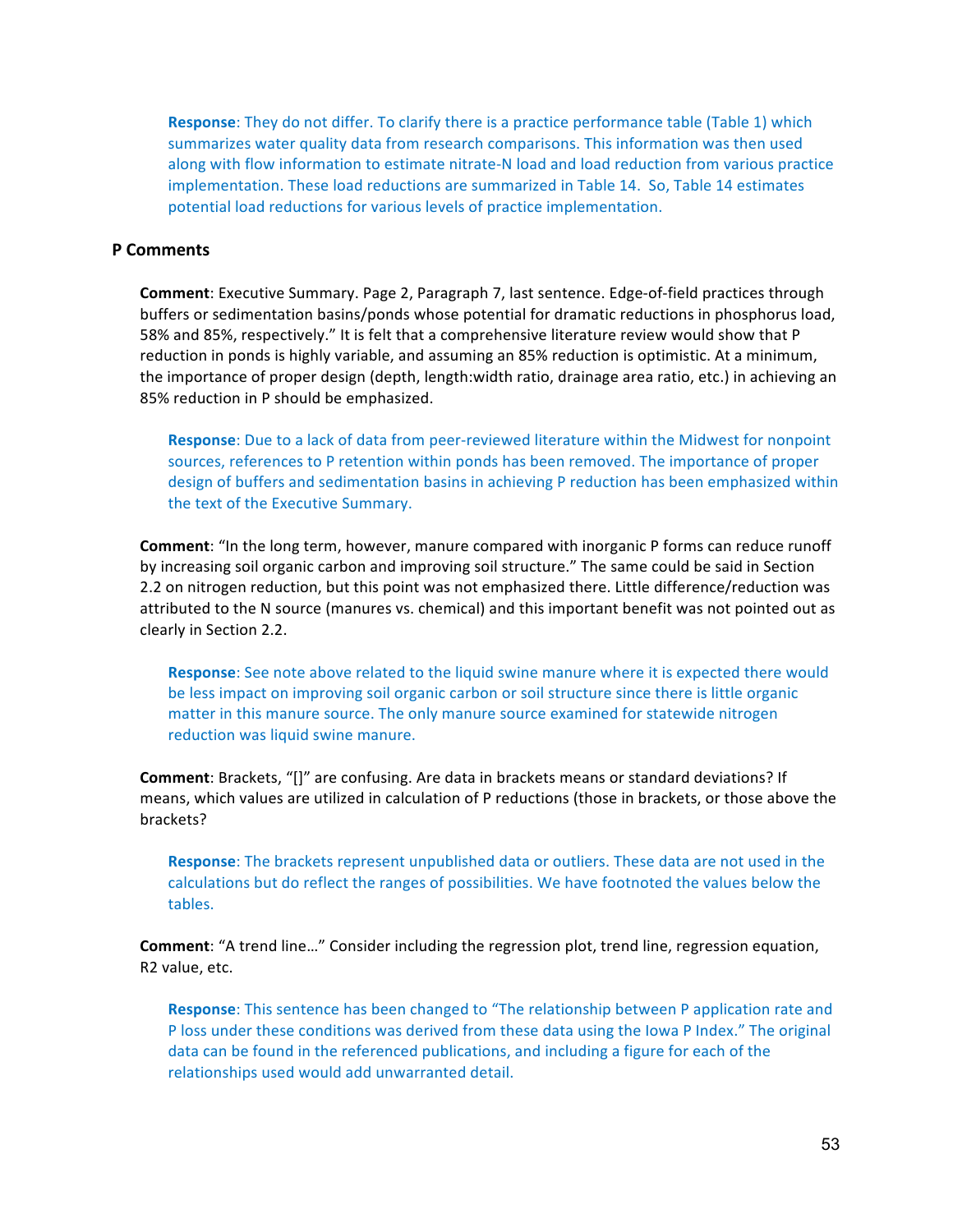**Comment**: "...of 65 kg P2O5/ha and 90 kg P2O5/ha,..." Text indicates these rates are from Sawyer et al., 2002, but this reference is not included in the list and description of references in Appendix  $A -$ Literature Reviewed. Please add so the reader can understand the rationale for these rates. Also confirm these rates are higher than P removal rates for each crop in order to more quickly reach the recommended STP levels.

**Response:** This section explains the methodology for site-specific P management. As explained in the text, the effect of site-specific P management on P loss was difficult to assess because of STP variation within a field, plus the levels at which this variation occurs differ greatly across fields. As such, the estimates do not represent a review of published studies and no section is included in *Appendix A – Literature Reviewed*. The estimates in Table 1 are of the maximum long-term benefit of site-specific P management using unpublished mean values from a recent study of 14 fields (Mallarino, 2012). Sawyer et al. (2002) is an extension publication that is referenced for the nutrient removal and recommended amounts of P2O5 at a specific soil test P level. The reference is included in the Literature Cited.

**Comment:** What about benefits of alternative surface inlets?

**Response**: This practice was not included due to lack of peer-reviewed data from lowa or surrounding states. It has been noted in the "Future Research Needs" section.

**Comment:** The EPA recommends that the final version of the strategy address the contribution of phosphorus pollution from streambank erosion. When and how will data on streambank erosion phosphorus contributions be developed? Is there an opportunity to review and utilize/adapt information from other sources, such as Minnesota presented at the Davenport workshop, to determine phosphorus contributions from streambank erosion?

**Response**: The current assessment provides estimates from lowa studies on the potential contribution from streambanks. Accurately accounting for streambank sources of P is extremely difficult and methods have not been developed to quantify streambank sediment contributions beyond a local scale. Therefore, evaluating strategies to reduce P losses from eroding streambanks (i.e., runoff volume reduction or bank stabilization) are beyond the scope of the science assessment. The Minnesota data presented at the Davenport workshop represent a promising approach at a larger scale than the Iowa data, and should be included in future analyses. This issue has been highlighted in the "Future Research Needs" section.

**Comment**: The report accounts for stream bank and channel erosion and legacy sediments as phosphorus sources (perhaps as much as 50% of the P load). However, the report fails to discuss the technologies, costs, and benefits of stabilizing these systems. This needs to be addressed.

**Response**: This analysis is outside the scope of this effort, but should be a future priority.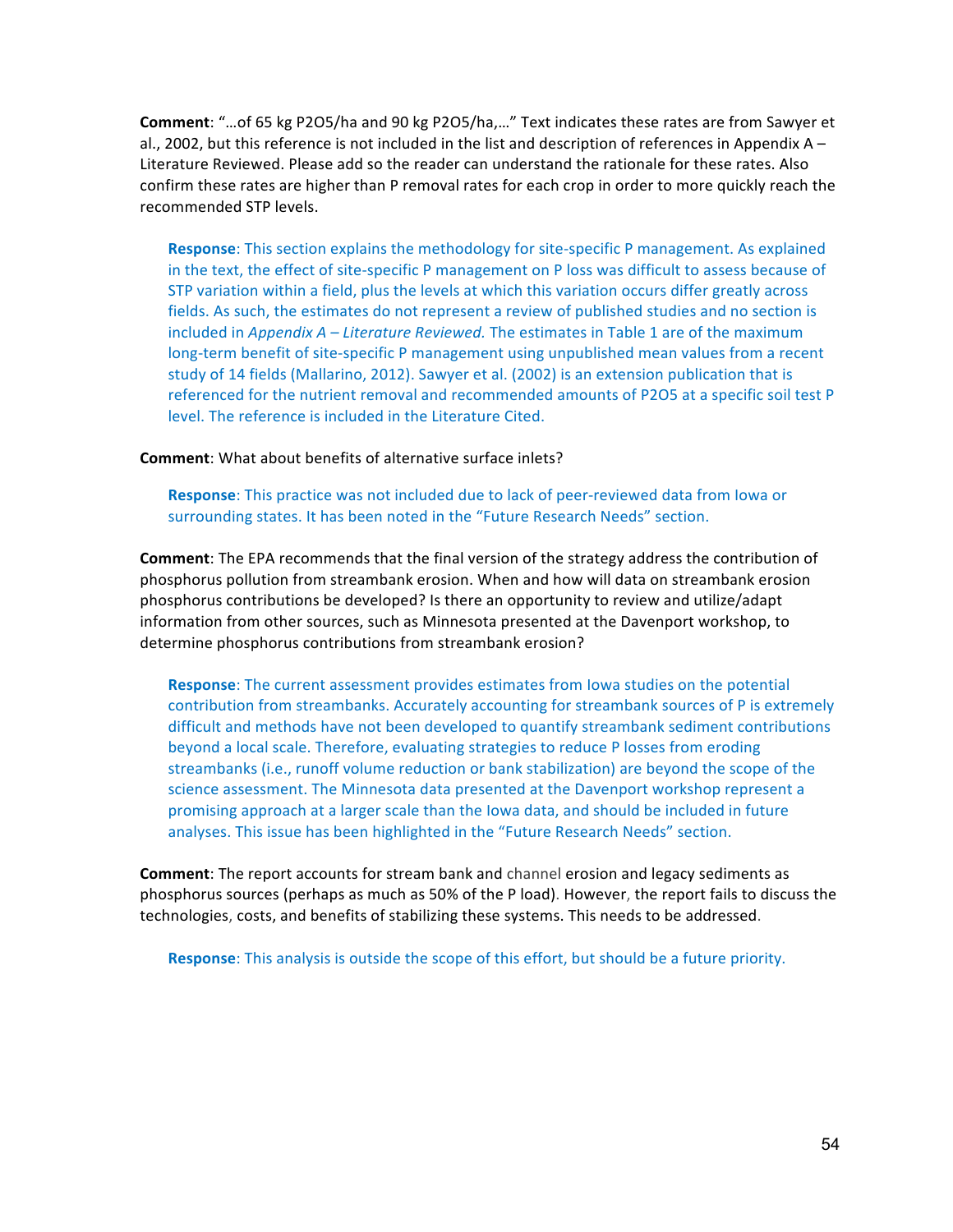#### **Others Economic Considerations Section**

**Comment**: The strategy is proposing changes implemented over many years so it seems clear these costs/consequences will be moderated significantly. This section seems to focus on what will happen if large-scale changes occur quickly, which is unrealistic. This fact should be accounted for in this section.

**Response:** The following statement was included in the Other Consideration section with the discussion about the economics. "The cost estimates are based on current dollars and current *technologies.* As new technologies emerge and farmers find more efficient ways to implement practices, the adoption costs can be expected to decline."

It is not possible to quantify how costs may change as the strategy is implemented.

**Comment**: The EPA recommends providing more detailed information to support the BMP effectiveness estimates, particularly where confidence intervals are broad.

**Response**: Available water quality data was reviewed in developing the estimates and the standard deviation of the estimate is reported in the report. Studies used in developing the estimates are noted within the reports so readers can find information on studies used if they are interested in reviewing specific information.

**Comment**: The strategy mentions that lowa has restored 250,000 acres of wetlands, but does not mention the Natural Resources Conservation Service Wetlands Restoration Program. Monitoring of WRP sites has shown nitrogen reduction benefits that meet or exceed benefits from current Conservation Reserve Enhancement Program designed wetlands. The WRP sites also have habitat benefits. The strategy should more clearly explain how WRP wetlands fit into the overall nutrient reduction strategy plans in Iowa.

**Response**: The major determinants of N removal by wetlands receiving elevated NPS nitrate loads was estalished based on monitoring results from WRP, CREP and USFWS wetlands over the past decade. These results formed the basis of the wetland N loss estimates used in the alternative scenarios. For clarification, all of these wetlands have habitat benefits.

WRP sites do not show nitrogen reduction benefits that meet or exceed those of CREP designed wetlands and to the contrary typically remove a much smaller mass load of N per area of wetland. However, when wetlands are sited to intercept sufficient nitrate load and are appropriately sized, the performance is comparable for WRP, CREP, USFWS, etc. wetlands.

**Comment**: The EPA recommends that lowa describe how data from the Major Land Resources Area level assessment—such as nitrogen and phosphorus loads—will be translated to the watershed scale and ultimately field scale to determine BMP placement and effectiveness.

**Response**: The analysis conducted for this assessment can provide general guidance on MLRAs within the state that are providing the greatest loading of nutrients to downstream waters. However, due to the lack of available baseline data, it is difficult to target high load areas within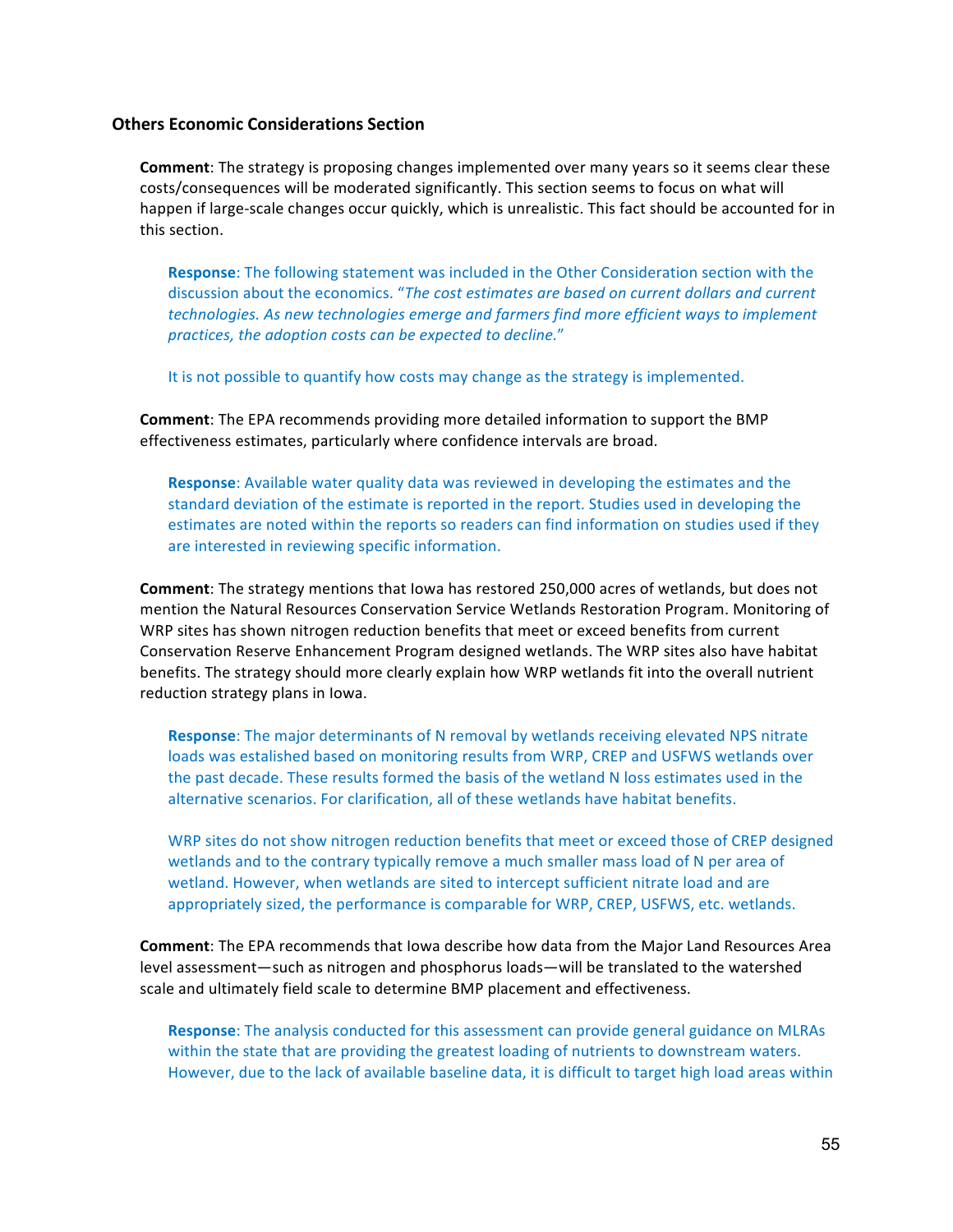the MLRA. Future work needs to collect finer spatial scale baseline/input data to allow for enhanced targeting of efforts. This is an area for future work.

**Comment**: The draft strategy points out the significant potential of cover crops to reduce both nitrogen and phosphorus while also pointing out the estimated corn yield loss with rye cover crops. The strategy is silent on the additional benefits, including economic benefits, to be gained by using cover crops. These benefits include increased water infiltration, minerals held in the soil, additional organic matter accumulation, and supressed weed growth.

**Response:** Some of these benefits are still in need of research documentation in lowa despite anecdotal evidence. The report has indicated a reduction in erosion and loss of surface runoff contaminants along with benefits to soil health and soil organic matter.

**Comment**: The science report is based on published, peer-reviewed data for lowa and adjacent states, a justifiable approach. However, since there may be a long-term research bias for corn and soybean production in lowa and conservation practices tied to these two crops, the report reflects that bias by having limited information on potentially viable alternative cropping systems and conservation practices. For instance there may be viable alternative crops and rotations, which require less added nitrogen or can more efficiently trap nutrients throughout the soil profile or for more months of the year. Part of the strategy should reflect non-traditional opportunities for agricultural production, which inherently have less water pollution potential. The strategy should chart a path to investigate both their potential to significantly reduce nonpoint pollution and their economic viability.

**Response**: The practices considered include a range from nutrient management to extended rotations to perennial land uses in addition to edge-of-field practices. The Science Assessment was intended to summarize available water quality information. The overall strategy is intended to be a dynamic document and may be modified in the future to include a more specific path forward for non-traditional opportunities for agricultural production.

**Comment:** Additionally, limiting the analysis to data from just lowa and adjacent states may have been unduly restrictive for some conservation practices. Data from Indiana, Ohio, and Michigan for cover crops, drainage water management, no-tillage, etc., may have provided additional, quality information that is appropriate when local data is limited.

**Response:** These other states have different climatic conditions that impact the timing and amount of nutrient loss. The science team focused on conditions most similar to lowa. For example, the eastern Corn Belt has substantially more winter drainage than does lowa, which impacts the timing of nutrient loss.

**Comment**: For some conservation practices, which are management intensive (e.g. cover crops, notillage, and drainage water management), the data did not distinguish among the nutrient management, crop production, and economic impacts when the systems were poorly managed versus well managed. Cover crops are one clear example. If not properly managed, the cover crop may not function as effectively to scavenge nutrients or may end up competing with the cash crop for water and nutrients.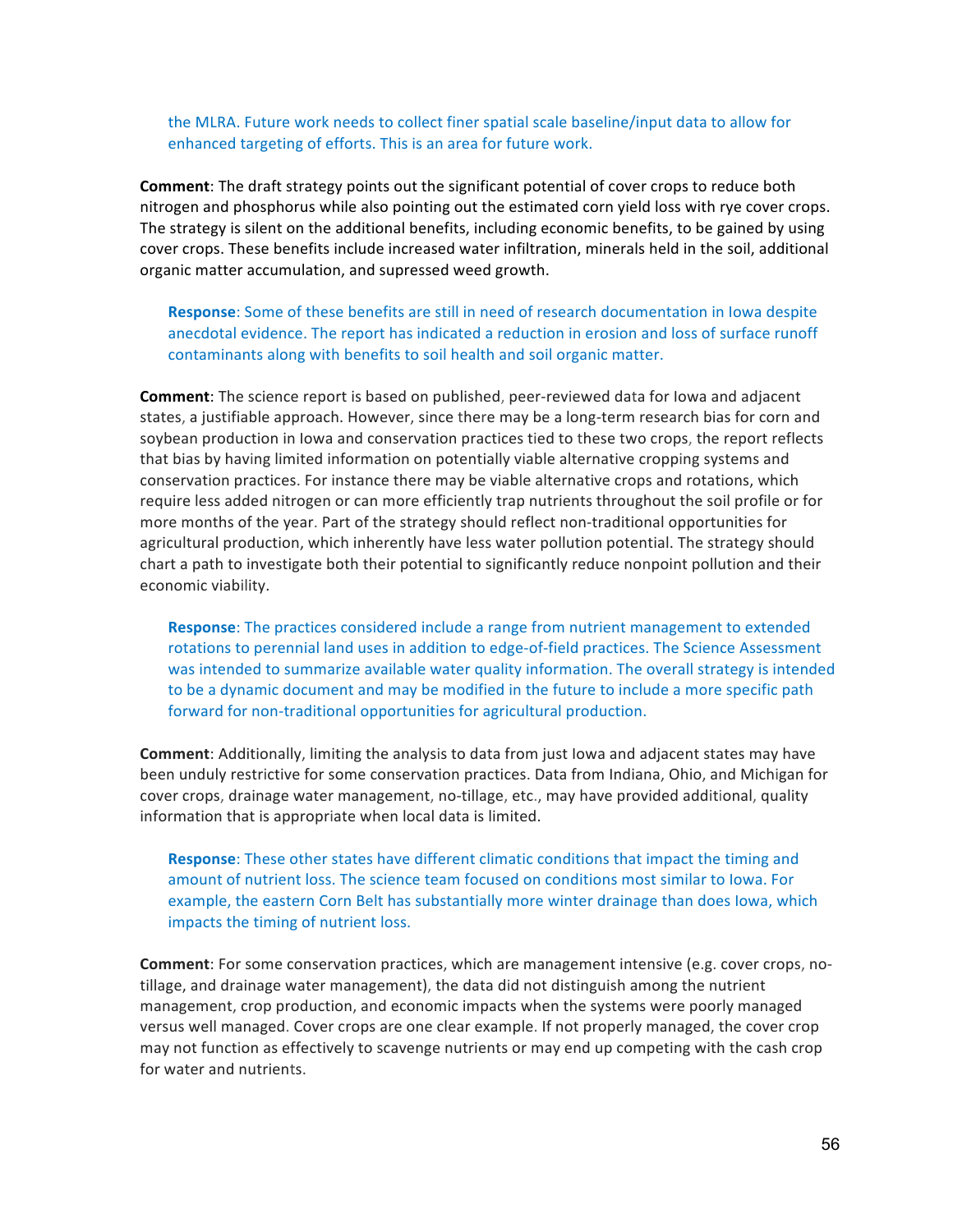**Response:** Unfortunately the data are not available to differentiate the performance of practices by level of management. This should continue to be evaluated.

**Comment:** Thus while the report highlights the potential for cover crops to achieve nutrient reductions in water, it indicates that the cost is very high due, in part, to the potential reduction in corn production. As evidenced during the recent "Cover Crops: Practical Strategies for Your Farm" conference hosted by the Soil and Water Conservation Society, producers with many years of experience in cover crops have learned to manage risks to production. We encourage you to reexamine the cover crop data to determine, if possible, which management strategies work best for environmental, production, and economic performance. Given the small number of studies, we recognize this may not be possible. But ask that you consider selecting cover crop viability as a research priority.

**Response:** The "Future Research Needs" addressed the need to examine cover crop performance specific to cash crop yields. We agree this is a needed research priority to acquire more data than is currently available.

**Comment**: We believe there are tremendous opportunities for innovative ideas to improve cover crop performance including new cover crop species, improved cultivars, multiple species mixes, planting method and equipment, seed cost, timing of planting and termination, and termination methods.

**Response**: The "Future Research Needs" addressed the need to examine cover crop performance specific to cash crop yields. We agree this is a needed research priority to acquire more data than is currently available.

**Comment:** The data used to analyze no-till production appears to have used predominantly shortterm or rotational no-till research. Short-term and long-term, continuous no-till systems are very different both in terms of the impacts on nutrient management and on crop production. Only in long-term no-till can we expect to see changes in soil quality that are beneficial for crop production. We would also expect to see even more improved environmental performance in a continuous notill system. Short-term and long-term no-till should be evaluated separately. In general, we believe you should consider the long-term, aggregate impacts of conservation practices such as erosion control, cover crops, high-residue crops in rotation, and reduced tillage or no-till on both our soil's crop production potential and their capacity to hold and cycle nutrients. The studies used do not appear to account for improvements in soil performance due to increased organic matter, microbial activity, and soil structure when the conservation practices are maintained over the long-term. Alternatively, they do not account for the environmental and economic impact of agricultural systems, which degrade the soil over time. Changes in soil quality and the subsequent long-term impact on production and water quality should be considered when evaluating conservation systems.

**Response**: Types of tillage are a continuous variable – we used the literature that was available that included water quality responses. While there will undoubtedly be long-term impacts, it would be speculative to include them in the assessment of current research.